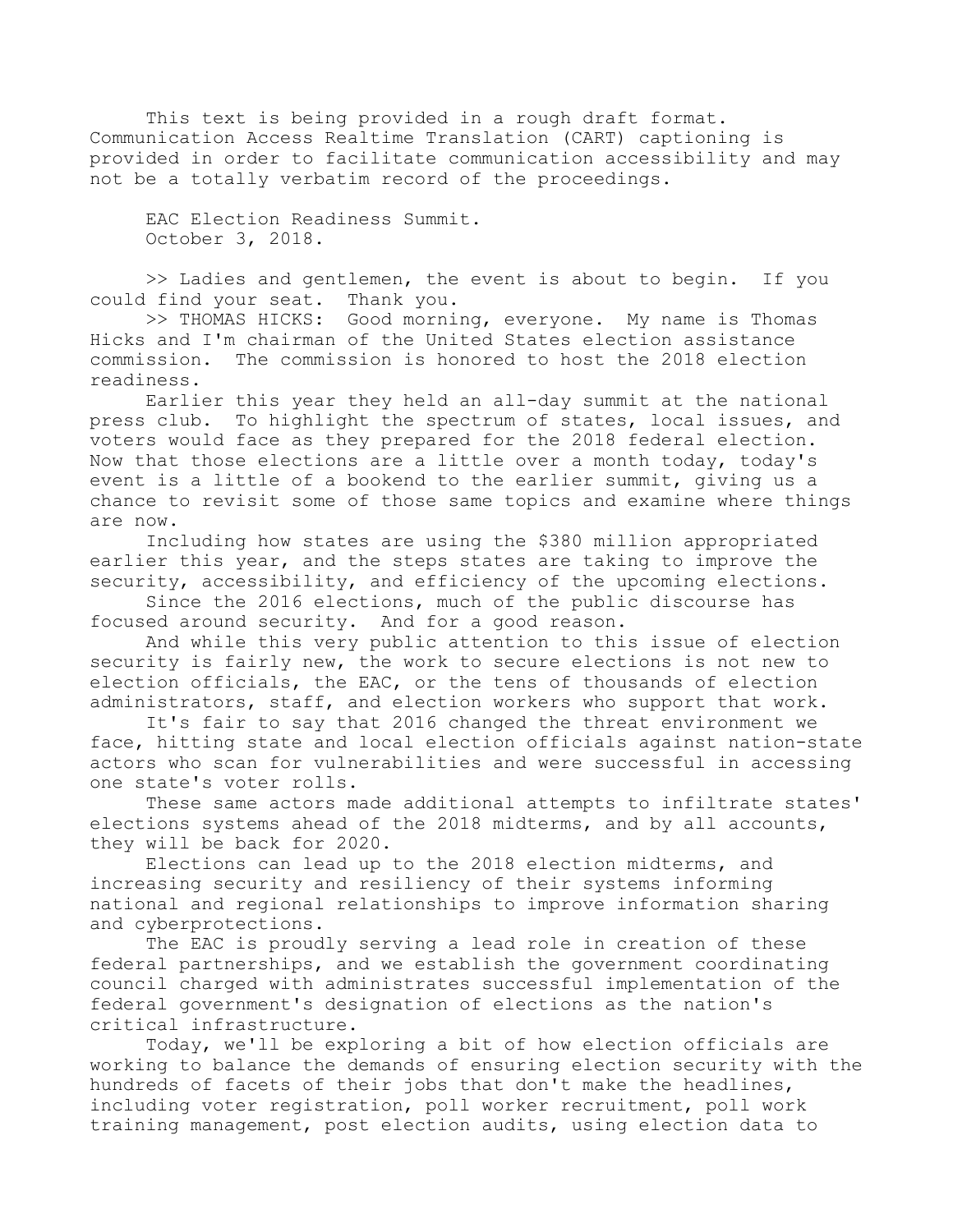improve the voters' experience, and so much more. As a reminder, this Friday was the original deadline for the EAC's clears house awards, but since we're getting so much great feedback we're going to attend that out to the end of November.

This year's awards are being named after Brian Louis, and Wendy Noran from Boone County, Missouri. Today's events will take a closer look at the intense year of preparing for the elections around the country who have worked tirelessly.

And they, like the EAC, are committed to ensuring the process is accurate, accessible, and fair to all.

Before we dive in, I have a few housekeeping things to share. And I know most you have heard this before but we're going to do it again. First, if your a social media user, unlike myself, we encourage you to post today's summit using #countdown18 to promote helpful materials for election officials and voters to prepare for the upcoming elections. And most importantly, second, there will be opportunities throughout the day for audience members to ask questions of our panelists. When doing so, we ask three things: One, speak into the microphone so everyone can hear you.

Two, give your name and affiliation.

And three, and most importantly, actually ask a question. [Laughter.]

Next, if you have a cell phone, or other electronic device, please place your phone on silence. And as many of you already know, we're going to have a vendor event at 2:20, and I've asked the President to give you an announcement at 2:20 to tell you to come back. And if you've read the paper, you know that's a joke, but apparently you folks don't read the paper anymore.

[Laughter.]

And if you need anything throughout the day, ask our staffers, Brenda, raise your hand in the back. David, who's at the table. And Natalie, who's -- no, she's right up front here.

So if you have any questions or need anything, talk to one of those three staffers, and they will be happy to help you in any way they can. Now let's turn to the first panel.

Our first panel takes a closer look at how states and local election leaders are investing in enhancing security, including how they will use their portions of the \$380 million in security funds appropriated by Congress earlier this year.

While each of today's panelists has a unique story to tell, all of them are working day and night towards the same goal: Ensuring that voters have confidence, that the elections are secure and accurate. We look forward to highlighting their efforts during the coming hour.

Joining me for the discussion today is Alabama Secretary of State John Merrill, who was first elected to public office as a representative of the House district 62 in 2010. And then elected as Secretary of State in 2014. Since he took office, Alabama has more than one million newly registered voters, setting a new state record for registered voters participating in elections. He is also a National Association of Secretary of State, member of. And member of the Republican association of Secretaries of State. He's cochair of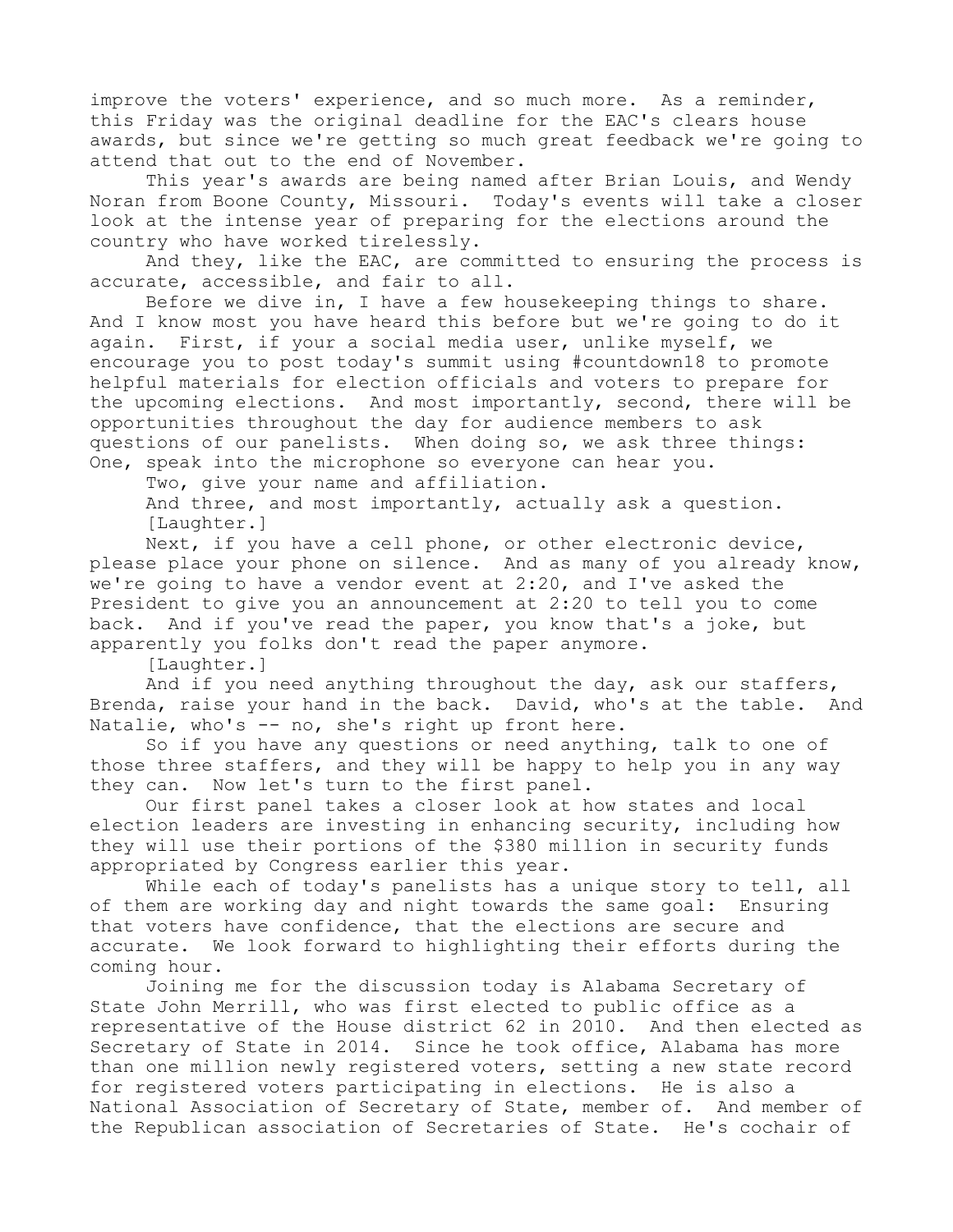NASS's voting representation committee and serves on the steering committee for national voter registration day and is a member of the EAC standards board.

Meghan Wolfe is the administrator of Wisconsin's election commission. She joined the state's service as voter services election specialist in 2011. Initially she developed and implemented voter outreach, communication, and resources both on a public information scale and assisting individual voters. Later she led the multiyear effort to launch My Vote Wisconsin so it's easier for voters to use and easier for clerks to assist them. In April of 2017 she became assistant administrator, managing the staff and IT team and the commissions elections security planning. In March, she was -- and serves on the standards board.

Secretary of State Kim Wyman. Elected in 2012 and currently serving in her second term. Prior her current role as secretary, served as the elections counter for nearly a decade.

Secretary Wyman's responsibilities including overseeing elections, corporations, charity filings, the Washington state library, the Washington talking book and Braille library, and the combined fund drive for charitable giving, and -- and Washington's oral history, and exhibit program that tells the states most intriguing stories. Secretary Wyman is a graduate of California State-Long Beach, and holds a master's degree in public administration from Troy State University.

She was awarded an honorary doctorate in the university in Seattle, and the secretary is also a certified elections and registrar administrator.

And Washington State certified election administrator.

We welcome you as well, Secretary.

Last but not least, is Joe Rozell, the election director for Oakland County, and is a certified elections registration administrator certification from Auburn University. He's a member of the election center and the Michigan association of county clerks.

Rozell is an adjunct faculty member of Oakland University, teaching political science and also serves as an elected nonpartisan city commissioner in Huntington Woods, Michigan. Welcome, and I look forward to the discussion.

My first question to each of you, we can all agree that in a different -- we are in different place than we were -- in a different place than we were in 2016. Tell us what steps your state has taken to improve elections this November, and what future investments you plan on making -- to make. Secretary, do you want to start off?

>> JOHN MERRILL: I'm honored to be here and to be a part of this panel this morning to answer some questions that may be generated from the audience, as well as to share with you some of the things that we're doing in the great state of Alabama, regarding ensuring integrity and credibility in the elections process.

We know unless we continue to validate, inform, and make sure that we make comfortable our people about the things that we're facing, especially in the area of cybersecurity, we will lose credibility in their eyes and it will deter participation.

Any time people lose confidence in the process, it's a negative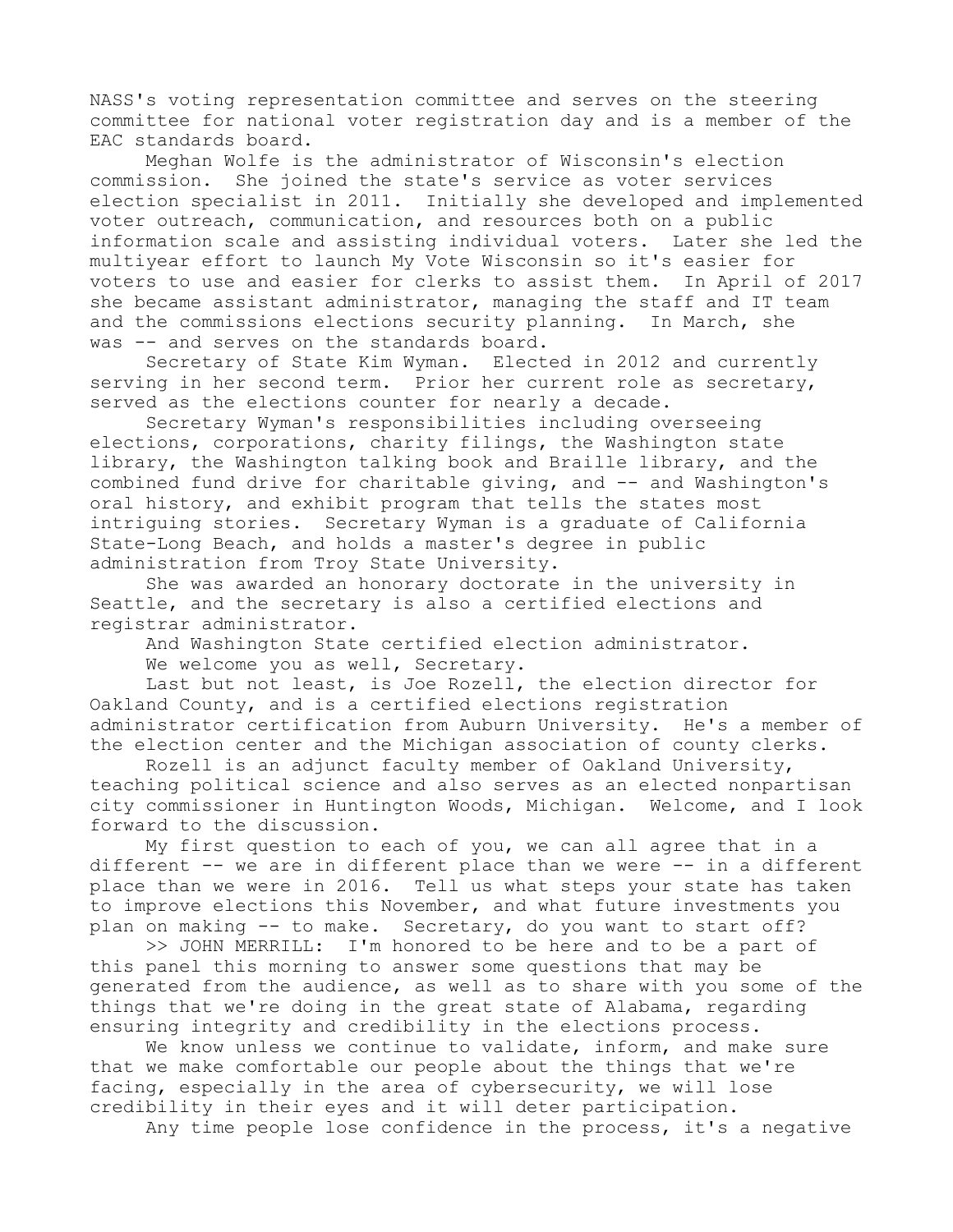for all of us, because the validation of the results would not be received as well as it would be otherwise. So we think that it's very important to make sure that we're maintaining that fight, each and every day.

The other thing I think we have to recognize is that this is not something this is just going to be here for a short period of time and move on. So as one of the things we were talking about at our conference in Philadelphia earlier this year, was that two years ago we didn't have any breakout sessions on cybersecurity, and now today, roughly 75% of the things that we talked about at our conference were related to cybersecurity and elections and it's important to know that we have to remain diligent in that regard.

We were doubly excited, we were able to receive that new allocation from the government related to the funds that were recently released. Our contribution was a little bit over \$300,000, but the 6.1 million we received was very important to our state. Many of you nay know that our state is not a state that is rich when it comes to resources that are available for discretionary purposes or specifically in this particular area. So anything that we can receive that can help us benefits not only this area, but all the people in our state.

One of the frustrations that I experienced when I became Secretary of State in Alabama three years, nine months, and 14 days ago, was that we had the original HAVA allocation that was set aside and it was divided in our 67 counties by the number of voters in each individual area. One of the things we wanted to make sure that we did was to evaluate where those resources needed to be invested for the greater good of our entire state.

The reason is because we still have some of our 67 counties who have received those resources from 15, 20 years ago that are still in their general fund bank accounts in their local counties. They still have yet to be invested in the elections process, which is not a benefit of anybody. Makes the bank account look good, but it's not of benefit to anyone. So we think it's important to know that the resources that are invested are invested to benefit everybody in our state.

So the four areas that we thought were appropriate for this investment at this particular time for us had to do with voting equipment, replacement, and upgrades, election auditing, voting registration systems, and management, and addressing cybervulnerabilities in our state.

In the area of voter equipment, replacement, and upgrades, we are currently upgrading all the computer equipment in each one of the 67 counties for five different officials. There are three border registrars that are directly responsible for voter registration, and commissioner, I was delighted to hear you say about the voter registration efforts in our state, which is what we've not been known for in the past, especially under Republican, but we've registered 1 million plus new voters since I've been Secretary of State, and only two words will address that, and that's Roll Tide.

[Laughter.] The other thing you need to do, we have 3,429,071 registered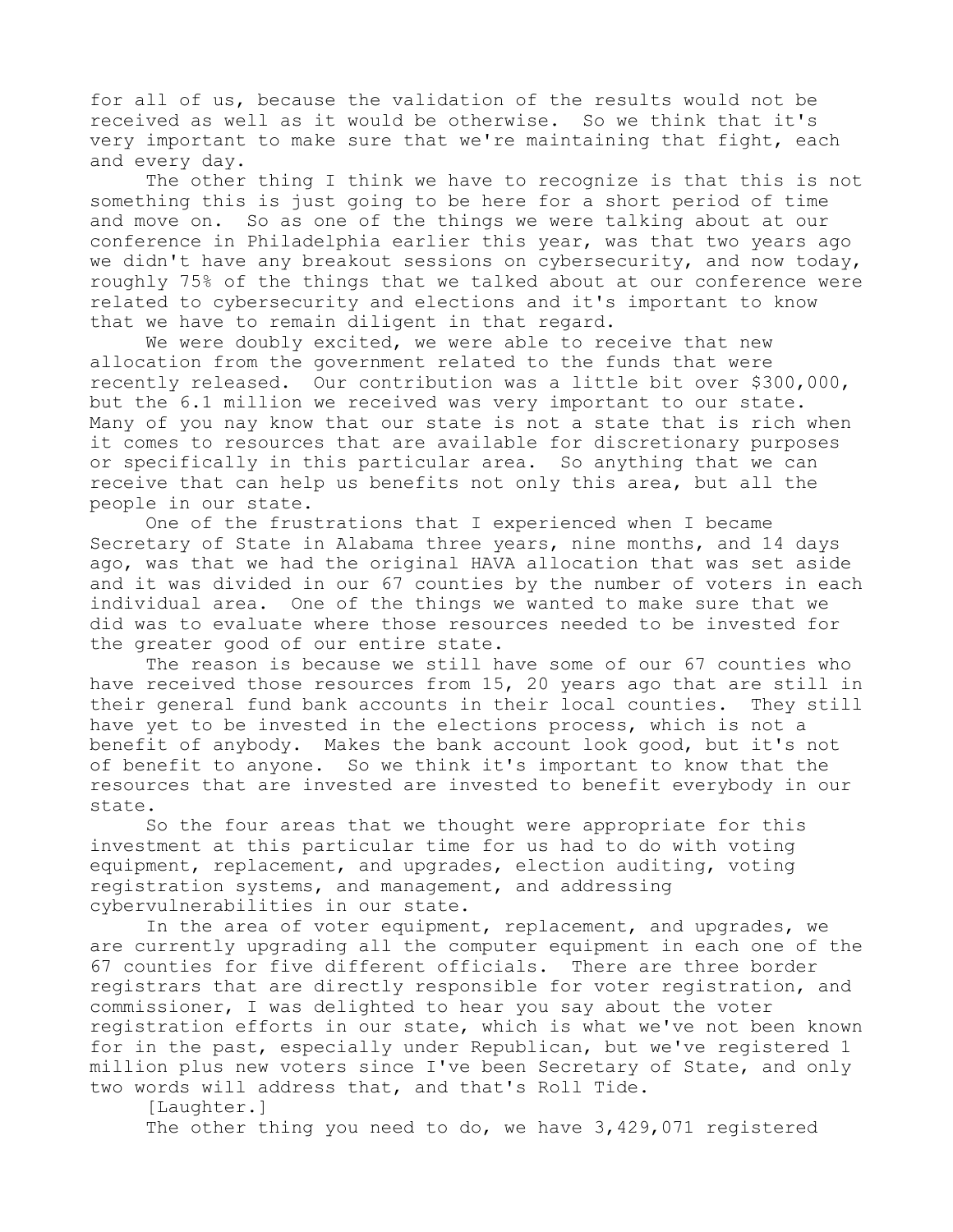voters in Alabama today. Those numbers are unparalleled and unprecedented in the history of the state. But those voter registrars, the three that are there as well as our chief elections official, the probate judge, and our circuit clerk, the absentee election manager, will each receive new computers over the next two years. We started that process on Monday. It will be completed no later that he know September 30, 2019. Hopefully it will happen before that time but we want to make sure that all of those individuals have upgraded equipment that we provide on a state level. Also, it's important for you to know that we are currently working on planning for a more secured election night reporting system where they use dedicated equipment when they're reporting that information to us. We had not had a real-time election night reporting effort in our state in the history of our state. And it's not compulsory now, but everybody participates, and we're excited about that. Post election audits, we evaluate what's best and right for our state. We have paper ballots and retain them for two years. Our voter registration, we want to continue to have upgrades and maintenance. Back in May this year we implemented a two-factor authentication system.

We also ensure our vendors have the necessary security in place to prevent security breaches as we know them today. In the area of cybervulnerabilities, it's important to know that we continue to conduct cyberhygiene scans of our system, working with the public and private partners whenever necessary to ensure that those audits that are conducted and the assessments that are made are performed routinely, so as to ensure the integrity and the credibility of the process.

And we are currently working with as many public and private partners as we can possibly identify. I would share there before I conclude this part of my remarks, is that because of the interesting United States special election that we had in December of 2017, there were a number of things that were introduced in our state that other states had not seen at that particular time related to social media intervention in promoting certain candidates, issues, or policy positions for certain groups.

And we have had the opportunity to interact with officials from Twitter, officials from Facebook, officials from Google in person to help them understand why it's important to make sure that they are also maintaining the effort that's important to ensure that the credibility and the integrate of the entire process on those social media platforms is something that's being checked, vetted, and properly updated. And a number of changes that have occurred in Facebook, placing political advertisements, occurred because of our special US Senate election in December of 2017. So we're very proud of that. We have been excited to work with them as cooperating partners, and I look forward to entertaining some questions that you might have later on in this session. Thank you so much.

>> MEAGAN WOLFE: Well, thanks so much for having me here today. I'm excite to have this opportunity to share information and learn from our other election partners across the country.

So in the state of Wisconsin, we're taking a two-phase approach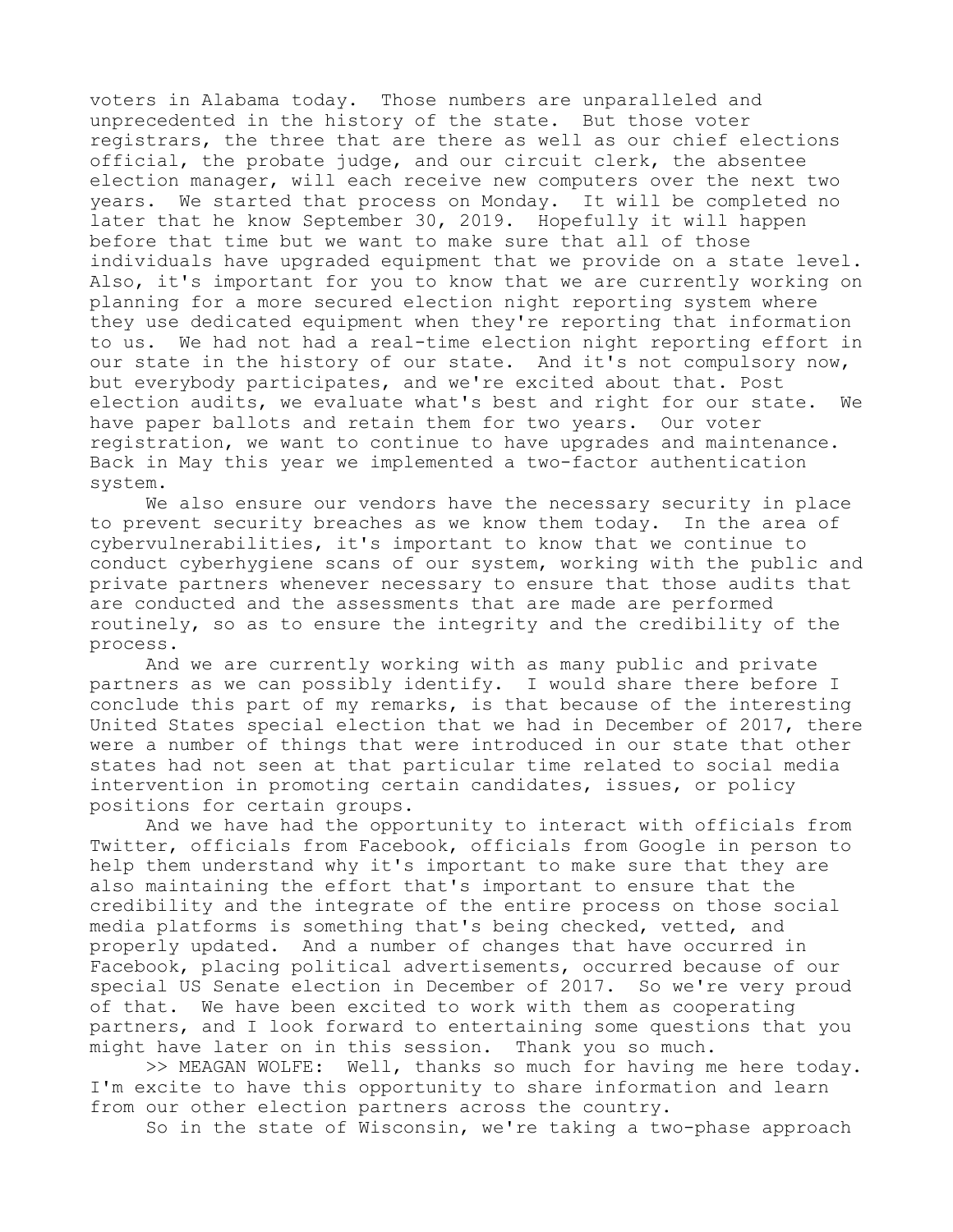to ensuring election security for 2018 and beyond.

The first phase focusing on using the security funds to implement improvements before the November election. Some of the measures that we have taken to improve election security for November include expanding our postelection audit process, and training for our local election officials.

So in Wisconsin, we require audits of randomly selected voting equipment of every general election since 2016. For the 2018 primary, we piloted an additional program, that was aimed at verifying ballot totals.

At the most recent meeting, the state of Wisconsin elections commission moved to increase the number of voting equipment audits for the November 2018 election, and to reimbursement to our local officials that opt into the verification audits. Another immediate need that we identified as part of our first phase was training for our local election officials.

When cybersecurity first became part of elections conversation we would attend local clerk events around the state and talk to them about it. This approach caused their eyes to glaze over in about 15 seconds. They could not see how this new arena of election security applied to them. They were also unclear what the expectations were, and felt like they were being asked to become cyberexperts. So we quickly realized we needed a new approach to training.

In Wisconsin we also have a very unique relationship with our cities, towns, and villages. In most other states, elections are administered at the county level, an average of 50 to 100 local election visuals officials. Each municipality has a clerk.

The Wisconsin elections commission is one of the only agencies in our state with direct contact and shared responsibility with each of these municipalities, and we're acceptable the only one talking to them about cybersecurity. So we saw a gap that needed to be bringing and we filled it with two types of training on elections and cybersecurity.

Reaching our 1,853 clerks at a set time can be a challenge. Two-thirds are part-time and one third of them turn over every year. We want to meet them where they were, and we developed an online learning center, which has hundreds of interactive online video tutorials on a variety of topics and the center allows our clerks to assess the training on their schedule.

The learning center now includes training on cybersecurity. Not just cybersecurity as it relates to elections, but cybersecurity awareness training on topics like avoiding phishing scams, password security, and browsing safely. This year we launched six modules for our clerks. The training was launched as part of our new policy for our statewide voter registration system. Users of our statewide voter registration system must now complete those six training modules and sign a new policy before they're given credentials to access the system.

We developed a table top training program. Wisconsin staff I attended the defending digital democracy event to learn how to run a scenario-based table-top training. The staff at the elections commission -- the Wisconsin elections commission then simplified and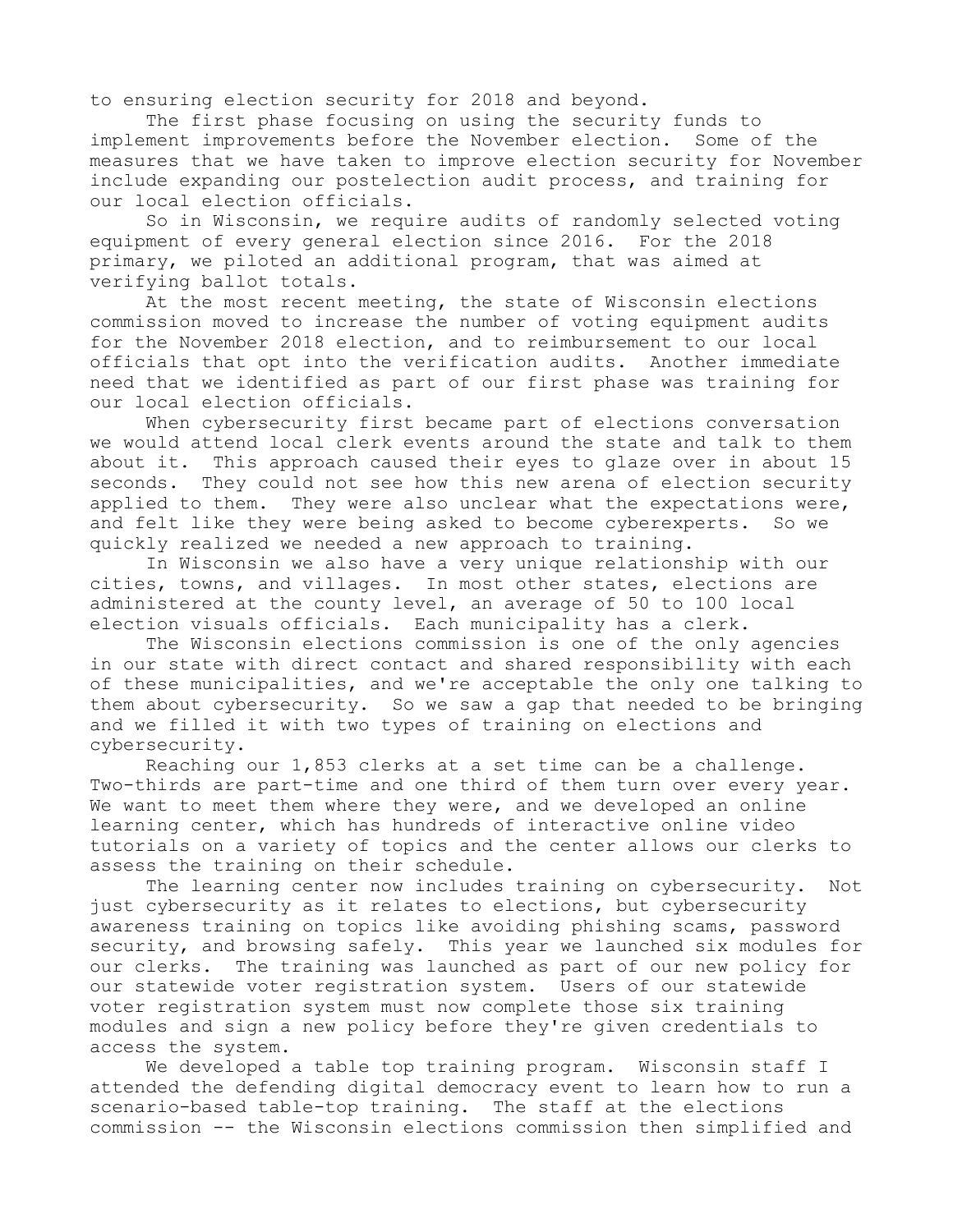packaged that exercise for the local officials. We trained our county clerk partners to serve as trainers and we're grateful that they were able to serve in that role so that we could have representation around the state. We also quickly realized when we started to enter into this realm of security training that we could not at the time train all the people. So we needed their assistance. These trainings are happening around the state to prepare clerks for the role in any potential security event that may occur.

The second phase of the Wisconsin election security plan involves collecting feedback from our local election partners from the public. With the new HAVA security funds, we wanted to be sure that we were addressing concerns not just at the state level but at the local level too. We have started the process of elect collecting feedback from the election officials on what we need to secure them at the local level. We've solicited feedback directly from the public, asking them what they needed to have confidence in the process.

Our second phase allows us to keep our approach to the security dynamic. The plan we have in place to protect elections today is not the same plan that will be effective in the future.

New information, threats, and resources come to our attention daily.

We need to remain agile and resilient in our approach. There's no finish line. And our approach focuses sustainable resources to address challenges as we head into 2018, 2020, and beyond.

>> KIM WYMAN: I want to put in the official record that we went 2 minutes and 43 before Secretary Merrill said "roll tide."

[Laughter.]

That was a record I am certain --

[Laughter.]

Exactly.

Well, good morning. I'm Kim Wyman and I serve as Secretary of State for the State of Washington. And our state has about 4.2 million registered voters. And we have 39 county auditors who are - and election officials who are elected and perform the actual duties. Wisconsin makes me feel so much better about that when I hear about those large numbers.

So let me share a little bit about our plan, and how we're implementing the HAVA 2 money. Our state, it came at the perfect time.

We began a project back in 2014 to upgrade our voter registration system, which is a statewide system, over seen by the Secretary of State. The 39 county auditors do upload and all the work and activity to keep the system going and do the data entry on that voter registration system but each county has their own election management system. And all of these systems were purchased by in the early mid-2000s when we went live with our system in 2006.

And like so many states those systems now are old, and so in 2014 we began a process of trying to build a new system.

And my claim to fame is an election official, I got 40 independently elected officials to agree on something.

And we began a process to identify what we wanted the new system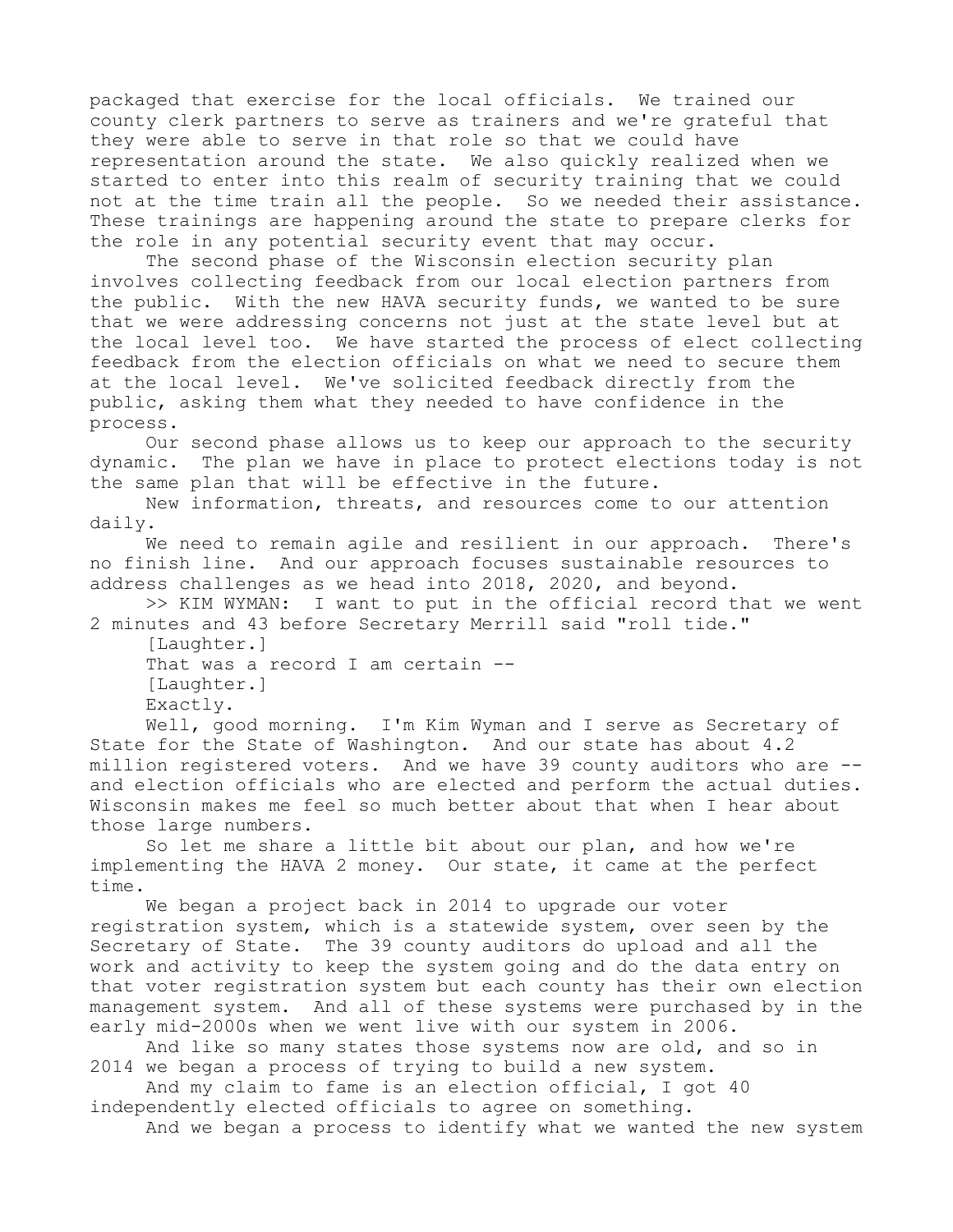to look like. And this has been a collaborative effort. We worked for about a year and a half, two years to just define the business needs, put it out to the vendors, and we are bringing up the system now, and what it will entail, we call it law vote -- vote law -- it's new. It's a new computer system.

And as we were getting -- gearing up for having it go live in 2019, of course the money was appropriated by Congress. And so for us, it's perfect timing, because we're first trying to build our infrastructure up. The firewalls and things that we have in place. We're beefing up and we're able to do it not only with our current system, gearing up for the 2018 general election, but also having it with parallel Juan eye to our new system we'll be installing next year. The timing was nice to do our infrastructure upgrades. When we started looking at the money well, made a strategic decision to focus one on the partnerships we've been creating since 2016 with our federal partners and state partners, but also to build that cyberunit. I think this is kind of the linchpin for how we will use the money. The partnerships began in 2016 with of course homeland security, the NS, and the ISACS, in our own states with our own IT professionals around the state, our state auditor, and also the National Guard. And what we're trying to do with all of these partnerships is really have kind of a strategic approach to this. First, doing the testing and the assessment of our system, not only at the state but looking at the county systems, and really trying to be very comprehensive in how we approach that  $-$ - that security and assessing how our systems are working together.

So we're strengthening those, and what we realized very early on in bring up our new system is that we have a different vulnerability than we had -- than we had with our currently system, in that we're more connected to the counties.

So our system is only secure as the weakest link. That one election worker who works six months a year in a county in eastern Washington, and, you know, is part-time. We have to make sure they are as strong and as well-versed in cyberissues as the person who works in downtown Seattle and King County who is working with this stuff every day.

So what we realized is the counties just don't have the resources that they need to be able to do that. Our 39 counties vary from King County, where Seattle is, over 1 million registered voters, down to counties that have a couple thousand.

And those resources are very disproportionate. So we are going to create a cyberteam, essentially, within our certification and training program who are working directly with our national partners, but also working with the 39 counties to try to level that playing field.

So they're not only going to be doing testing and training of those election officials, like my colleagues, and you've already heard, we've done some table top exercises with them at our annual conferences. And we will provide IT support to those 39 counties.

Again, some counties like King County or Pierce County who have robust staffs, have their own IT teams, but those smaller counties don't and we will try to leverage these dollars to have that higher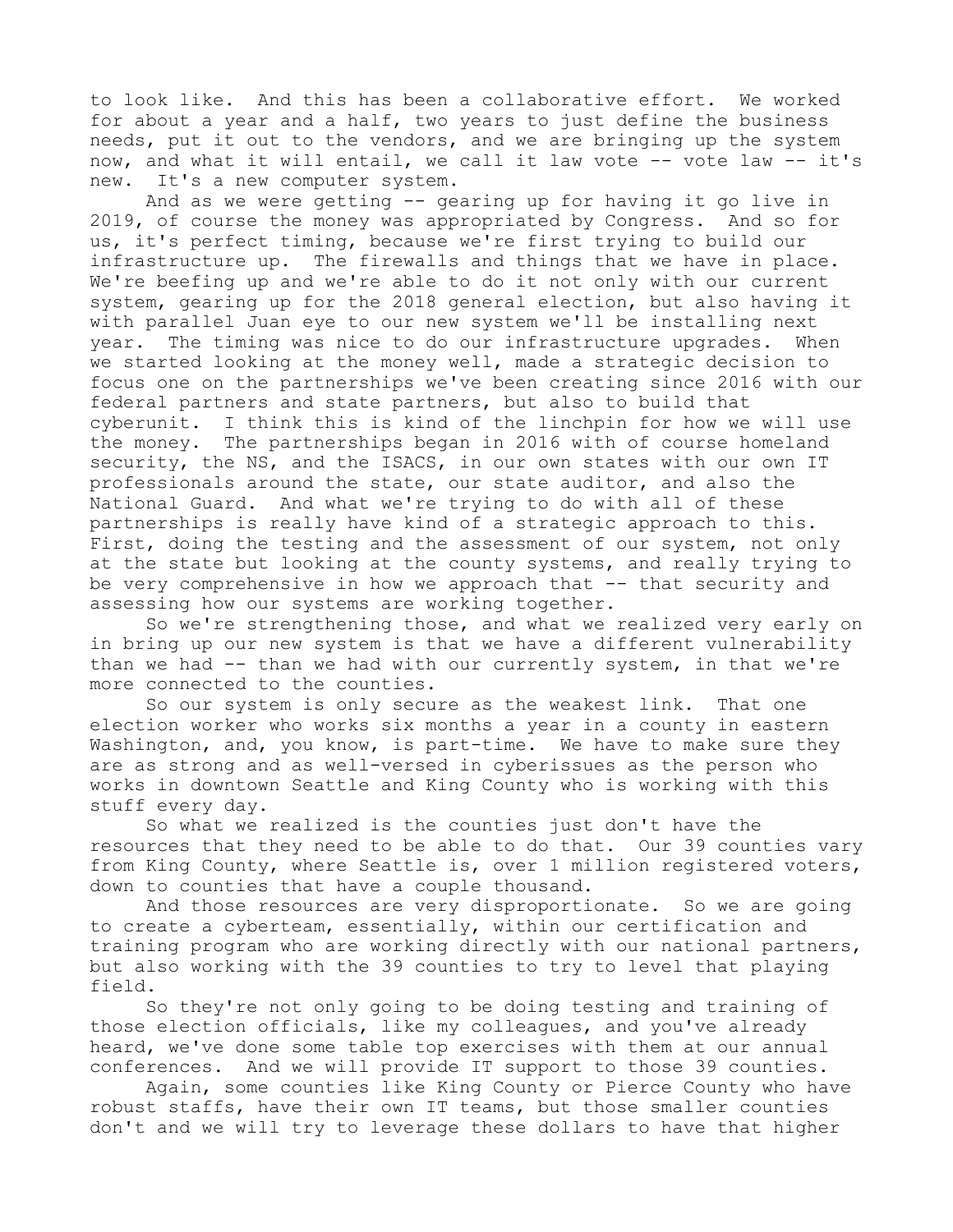level of IT support for them to be able to be aware of not only the cyberthreats but just make sure they're secure. I talked about reinforcing our infrastructure, and another big part of this program is going to be the protecting and monitoring of our systems.

So in our state, like most others, we have our voter registration side and election management side. Those are things that do have interconnectivity to the internet. One of our security models is having the tabulation systems be stand alone, not connected to the internet, and doing the cybersecurity to make sure that flash drives aren't being put in that could be corrupted and there's no way those systems could be connect to the internet. That's the basic outline.

>> JOE ROZELL: Thank you, Commissioner. I'm Joe Rozell from Oakland County, Michigan, the state's second most populous county. We are in a different place than in 2016. In 2017, counties in the state of Michigan began the process of acquiring new voting polling, and Michigan went from a precinct based, paper-optical scan system and upgraded to a digital scanning system. It was a \$40 million investment statewide that was focused on improving security. We're also making investments in cyberinformation and physical security as well.

With regard to cybersecurity, we are now in this statewide election security assessment that we're taking part in, as well as for the first time dedicated employees. We have an election security now and within the states of technology management and bulletin, we have a cybersecurity specialist that are available at the state level for both the state and the local level. At the county level we've also spent a lot of time training staff on recognizing cyberthreats.

As well as working with our staff and their social media accounts to remove any reference to them working in the elections department, so that they aren't identified as a threat. Or a target, I should say, by individuals, potential bad actor.

With regard to information, we are doing this comprehensive election security training, as well as postelection audits. So Michigan, for several years now, has been involved in postelection audits. We're now expanding or enhancing those postelection audits to sort of enter the risk-limiting audit arena, and we've begun that process, as well as a complete overhaul of our state's voter registration system. So that originally we had an internally involved voter registration system from the mid-'90s that has not been overhauled and upgraded, and that process is just completed.

At the county level, I would say physical security, we've invested significant dollars in physical security. We recognize that providing individuals with access to voting equipment or tabulation equipment is very problematic. So we've invested in alarms, intrusion detection systems, enhanced video surveillance and monitoring systems of these facilities.

Our tabulation hardware and software resides in a building that is guarded by sheriff's deputies 24 hours a day. We've made investments in physical security to detect and prevent access to this equipment, up to, during, and after the election.

And so we appreciate Congress and the EAC's efforts with these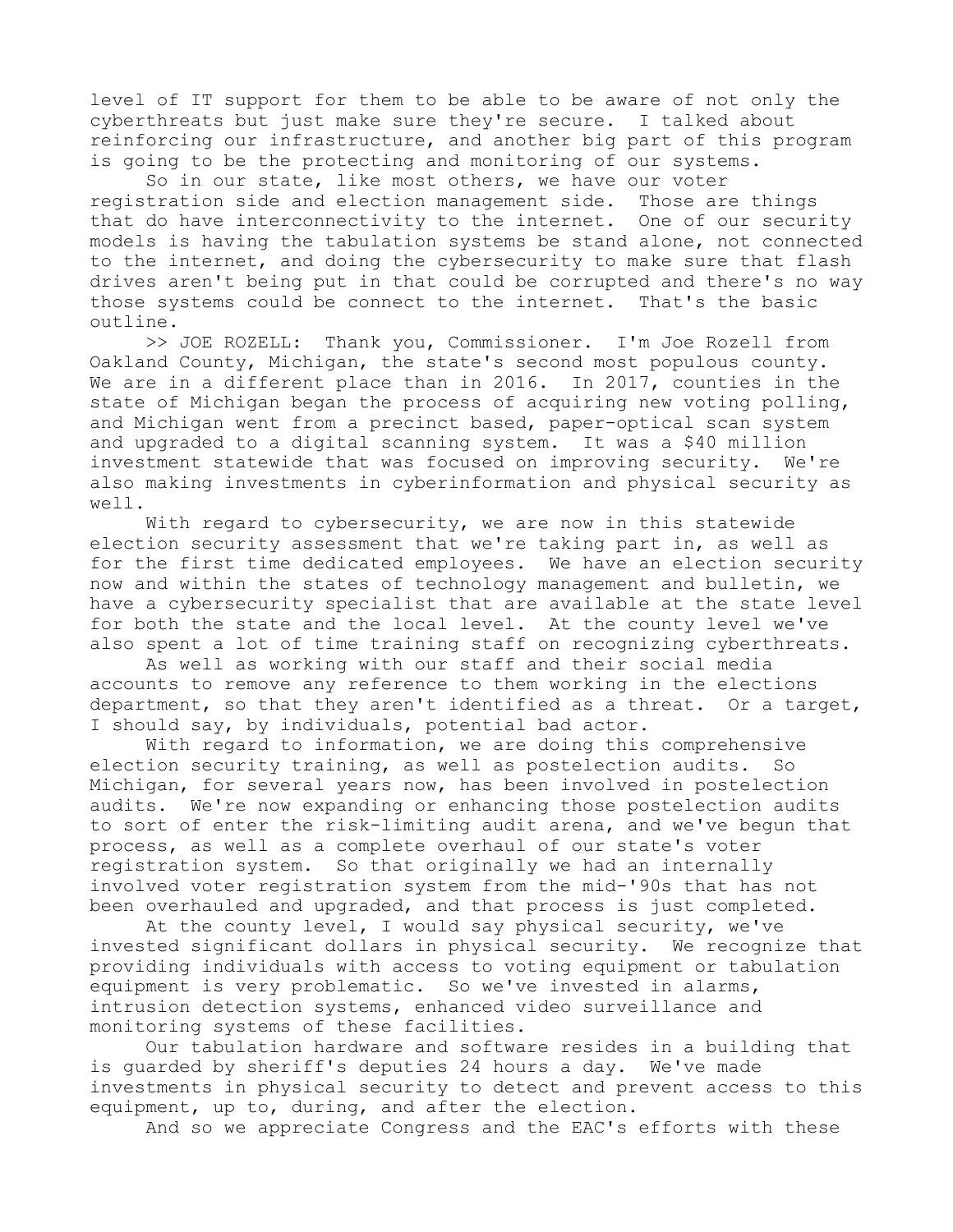cybersecurity grants. We're viewing it sort of hopefully as a down payment, if you will, because there's a lot of work that's still ahead of us, and as the secretary from Alabama has mentioned, this is -- this is sort of the new normal, if you will. And so this is something that we will continue to be vigilant about into the future. Thank you.

>> THOMAS HICKS: Thank you all for those great comments and discussion.

I have a few individual questions. Secretary Wyman, I want to start with you. Along with Colorado and Oregon, Washington is one of the three states entirely vote by mail. Does this present any unique challenges or opportunities when it's facing for election security? And do you have any advice, election focused on any state that wants to do entire vote by mail?

>> KIM WYMAN: Yeah. Vote by mail. I forgot to mention that little detail.

[Laughter.]

My state is a vote by mail state, and yes, I think  $--$  I think you're going to see more and more states moving in that direction over time. I can tell you from my perspective when I hear of states who do early voting, absentee voting, poll site voting and have a robust permanent absentee program, you're running four elections at once. And we went through a close governor's race a few years ago, the closest governor race in history. When you do two elections simultaneously, you can't do everything as well as you would like to. And you will see as the cyber issues increase across the country and you will see more states reevaluating the services they provide.

Vote by mail is very convenient for voters. I realize the further east you move across the country it becomes more and more foreign and I know a lot of my colleagues look at me like, "You do what??" But I think from a security standpoint, it helps us to be able to have more controls in place. When I think about our environment before we went to vote by mail where we had thousands of polling places open on election day, we had literally thousands of people who, if we were lucky, we got to train one day a year. If we were lucky, they worked for six days a year. And if we were lucky --I don't want to say they were young enough to dealing with technology, but the average age of my poll workers when we went to vote was mail was 70.

My biggest points of failure as a county auditor were the people in the polling places because we didn't have the resources to train them and help them be successful. And if you remember back in the 2000s when we moved to the Help America Vote Act and all the requirements that entailed, we added more and more things for those poll workers to do.

Now, as you move of -- you know, all these years later and all of the other things we've added on to those requirements, it really is setting election officials up to fail, because there's so much to do and so much plates to keep in the air on election day or in the voting pardon for that matter. So I think vote by mail's strength is that you have less people who are actually administrating the elections, typically they're more professional because they're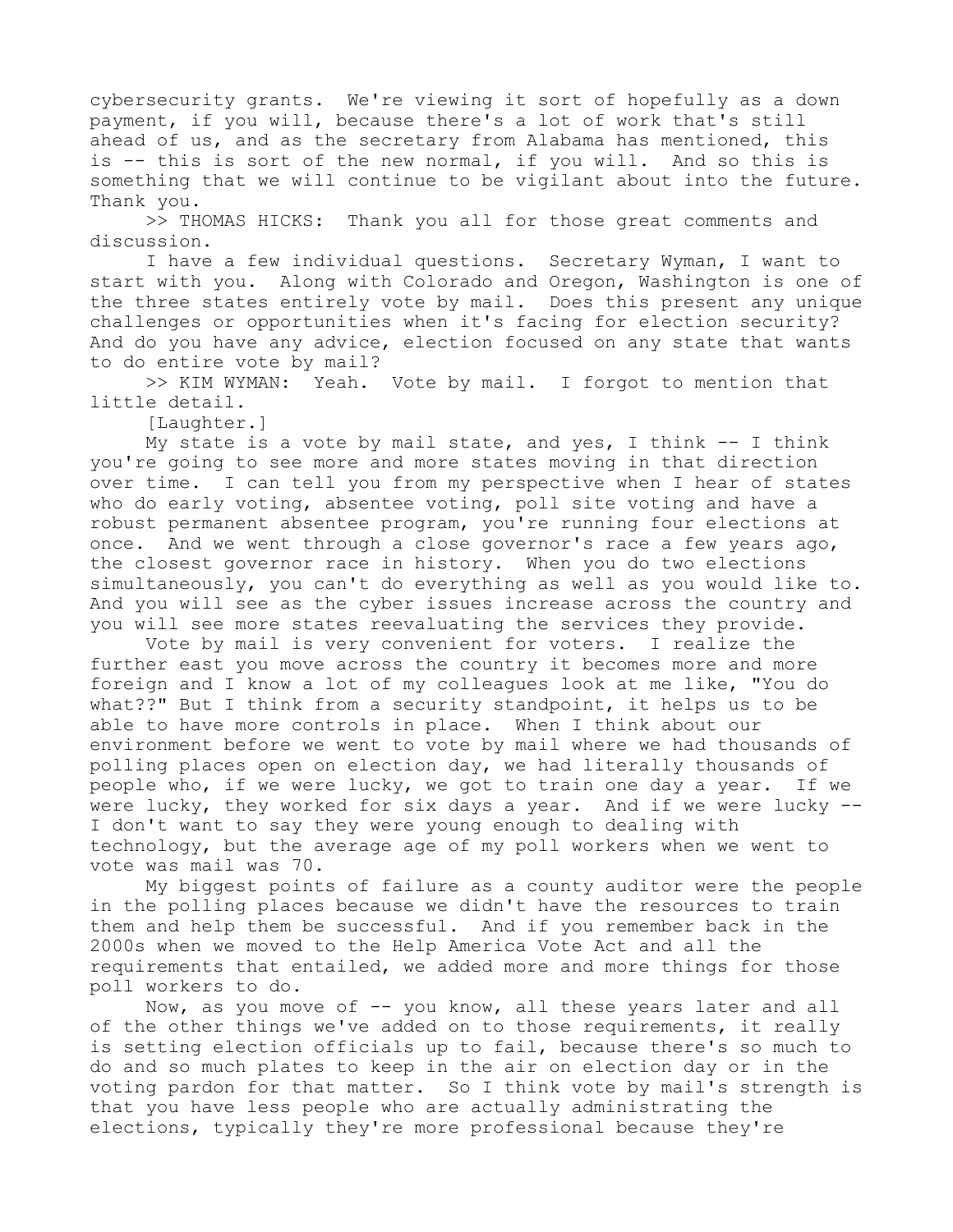working year-round in that field alone and we have more ability to control those access points that bad actors would have.

So I think -- but it's also a challenge because we don't have as much accessibility on election day that other states do.

>> THOMAS HICKS: Thank you. Director Rozell, you completed a new clause for purchasing voting equipment. Can you tell us what that's like, and some of the new -- some of the additional considerations you used in making this decision?

>> JOE ROZELL: Sure. Michigan replaced a voting system that had been in place since 2008. And I will tell you, it was a significant investment of both, you know, human capital, human resources, as well as financial capital and resources. It was a two-year process. It was part of a state committee that went through drafting functionality requirements and features that are desired, drafting an RFP, receiving and evaluating responses, performing certification testing, working with the EAC, and contract negotiations and implementation. It was a significant undertaking, and I will tell you that when we got to the RFP response phase, you know, we recognized that there was going to be a funding shortfall, that we did not have all of the funds available to cover the acquisition of this new voting system statewide. So we approached our state legislature for an appropriation, and I will tell you that initially our state legislature was very reluctant to appropriate approximately \$10 million of funding to shore up the short fall so that the 83 counties in Michigan could acquire this new voting system.

The expense was always one of -- borne by the locals. The legislature was worried about establishing precedent, if they appropriated this money.

But we framed this in such a way that the importance of security and the importance of getting all 83 counties across the finish line at the same time so that we didn't have, you know, a case of sort of the haves and the have-nots, where counties that could forward it would have, you know, a more secure, newer voting system, and counties that couldn't would sort of be left behind. Working with our legislature, they recognized that argument and did appropriate the \$10 million so that we were able to get all counties across the finish line at the same time.

Aside from the desire to improve the voter experience, I will say that a big factor in our decision to acquire a new voting system was the increased and improved security that exists now, versus the system that we acquired back in 2004. We were moving away from an election management system that was really developed in the mid-'90s, late '90s to one that's a lot -- a modern platform that was sort of built from the ground up, not code layered on top of code, so that was an important factor for us.

The digital security keys with two-factor authentication, gone are the days of having a metal key that controlled all of the functions. It's a digital key with a password-protected, two-factor authentication. We were able to use complex passwords and assign different roles to different employees, based on their role in the organization or the election works out in the precincts. And the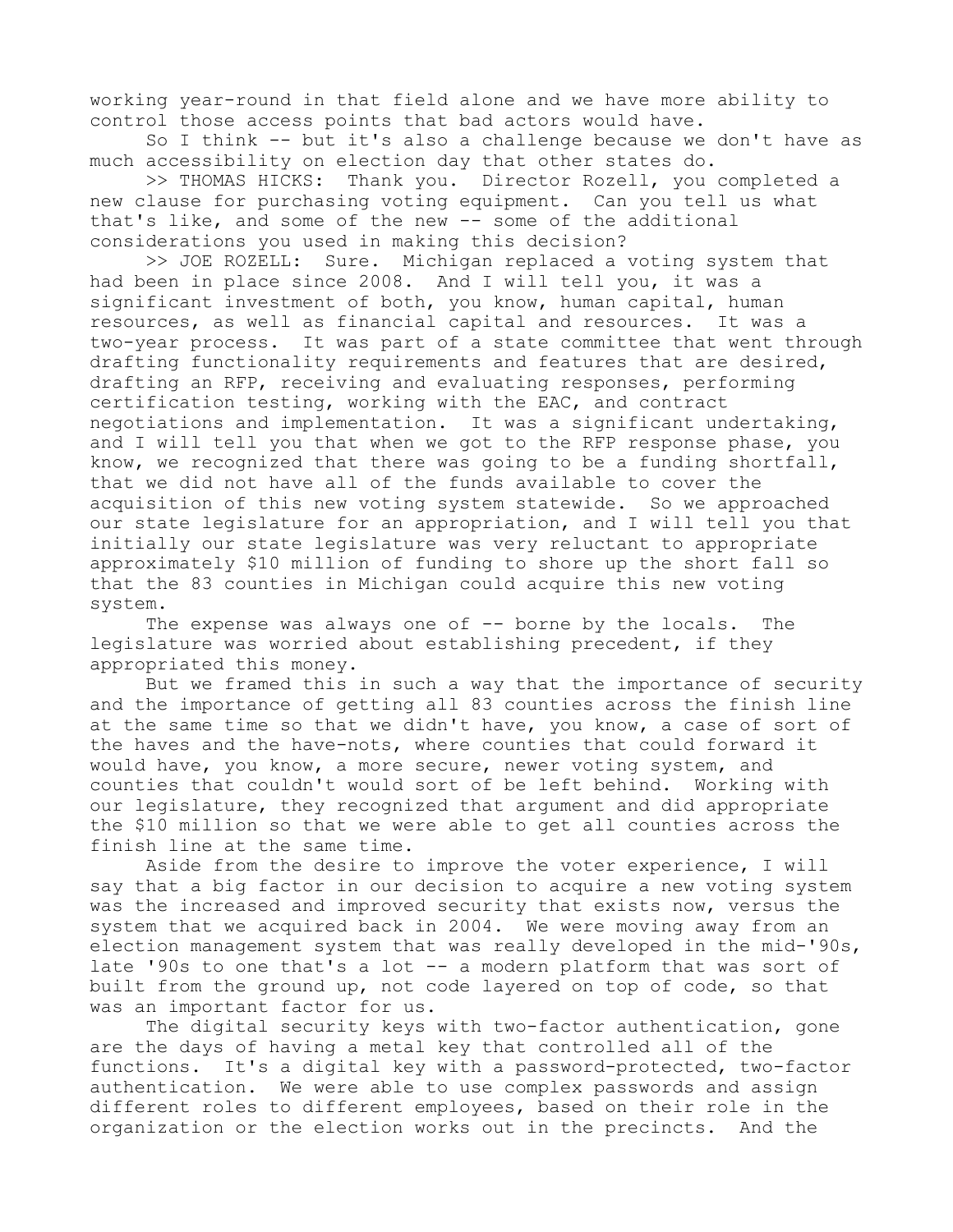tabulation computers now have an embedded operating system, and operate really in a kiosk mode, so that's all you can use these for. You turn them on and they go directly in the program. You don't have the ability to install other software. They're not connected to the internet.

So we were very excited to be able to replace our voting system because of these increases in security, improvement in security. EAC certification was mandatory in our state and we work cooperatively with the EAC because all vendors required some modifications to their system. All states are different, do things a little bit differently. And we work cooperatively to get those systems certified at EAC and again at the state level. It was, again, a very involved process, but one that I think was very important to do in advance of this upcoming election.

>> THOMAS HICKS: Great. Thank you. Administrator Wolfe, you mentioned something in your remarks about no finish line, and I believe that's the case across the country, that they are going to be doing this -- that we are going to do this in perpetuity, that whatever threats we have today are not going to be the threats for tomorrow.

And Wisconsin recently issued a notice of recruiting or possibly hiring someone to do election security. A lot of offices are thinking about this and thinking about moving forward with it.

What was your experience like when you did this, and what sort of advice would you give other offices on hiring security professionals?

>> MEAGAN WOLFE: Thanks. One of our first priorities with our phase 1 of our election security plan was to hire dedicated staff that would be dedicated to election security.

And so we recently recruited for and actually onboarded staff in the roles of election security lead, IT project manager, data specialist, security trainer, and a voting equipment certification and postelection audit specialist.

So while we're hiring these dedicated positions now, it does not mean that these important election security roles were not being filled previously. Our entire staff was focused on security. This new focus meant their attention had to be diverted from their traditional tasks to focus on election security and that meantime that things like updating our training and our forms, manuals, and even some IT tasks like creating efficiencies in our systems, those had to be moved to the back burner so that or staff was able to focus on election security.

With this new dedicated security staff, our other staff will be able to turn their attention back to the mechanics of election administration, although the expectation will always remain that they will keep security at the forefront of what we do.

Because existing staff had been filling many of those crucial roles already, we were fortunate to find some internal candidates who had grown into the roles and developed skills that were very specific to election security.

As the field of election security has grown, our staff has pursued professional development and fine-tuned a unique skill set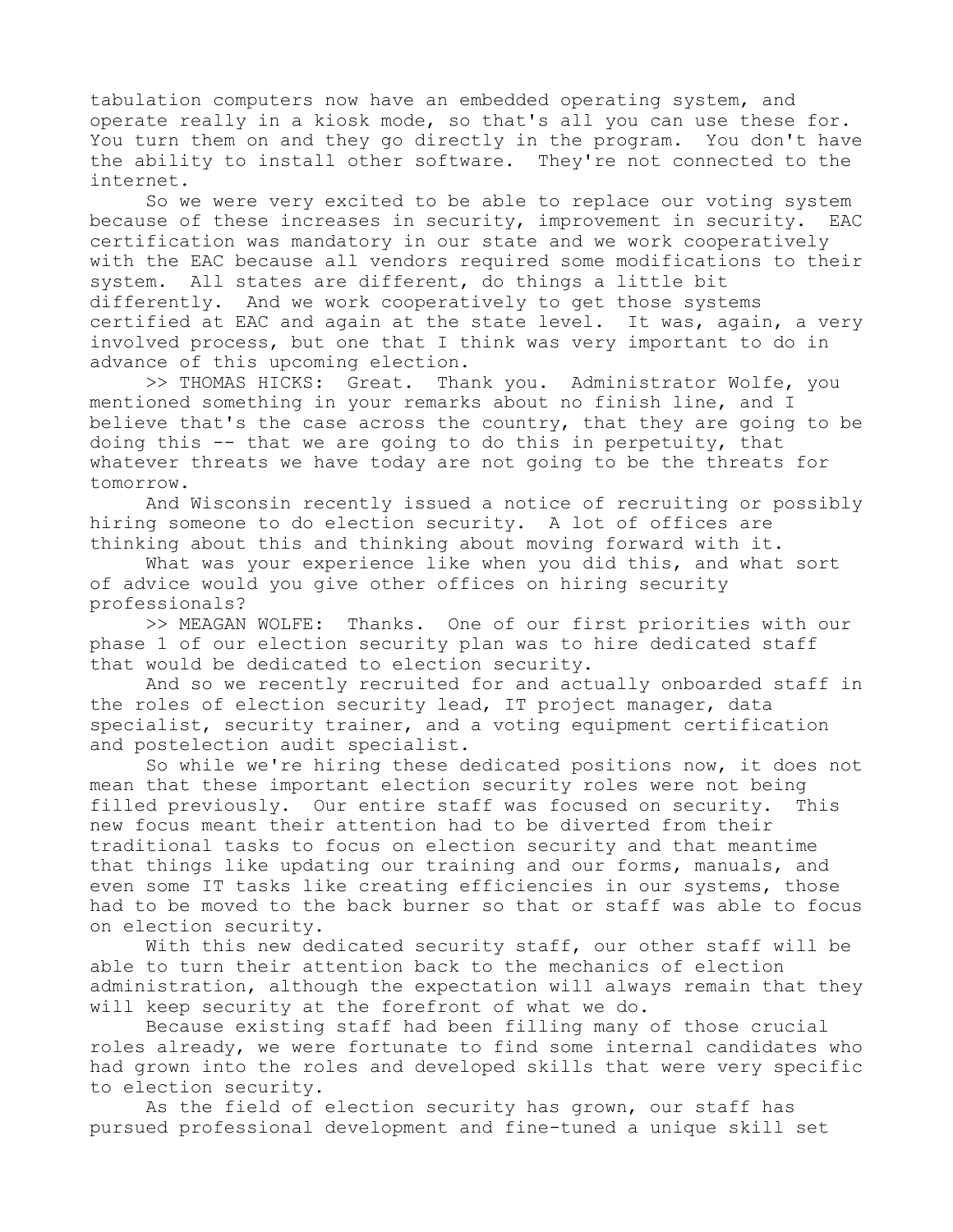that in a lot of ways were able to meet our needs in a way that would otherwise be very difficult to hire for.

Internally hiring staff in these special roles allowed us to back fill positions that utilized a more broad skill set, and I think that was something that was surprising me to me but ended up being helpful. And we hired new staff that had experience as election officials. Having staff with experience at the local level and bringing that perspective has been invaluable to us. Especially in roles such as training, like I talked about, training has been a big initiative for us.

And having people that are resonant with that audience and understand the challenges they face has been something that's been very, very effective for us as well.

Based on our experience with hiring, I have a couple of takeaways. Recruiting and onboarding is a lot of work.

And then when new folks come on board there's a lot of time that's needed for that transition as you train them.

This takes up a lot of time. But prioritize it. It's important.

Our jobs as election administrators have grown significantly in the last few years, and there's no way to get everything done unless you push things to the back burner without bring on additional talent. So even though it's a lot of work, I recommend that you focus on that and priorities it.

Another takeaway was invest in your team. Invest in the people that you have. Give your team the resources that they need to be successful.

Sometimes that may mean reorganize -- or recognizing the skills that may be you already have on board, and offering them opportunities for enhancement.

Elections administration and election security changes every day. So other times, it also means allowing a team member to grow and evolve into a new role, to meet a new need. Then back filling that position that might be a little easier to recruitment for with more traditional skill sets.

>> THOMAS HICKS: Thank you. Secretary Merrill, you were recently in the news talking about steps your state did to secure elections.

Can you talk a little bit more about your efforts to register new voters and the HAVA narrative that you've done with this?

>> JOHN MERRILL: Absolutely, Commissioner, and I appreciate the question.

I think that it's so very important to realize that because of where we are today, we have to continue to concentrate on training. When you look at the military, law enforcement, our firefighters, they spend the majority of the time that they have each and every day in preparation, in understanding for the event that may occur at some point in the future.

And that's what we have to do, and that's what we're doing in Alabama.

One of the things I was very disappointed in when I became the secretary -- actually, before I was even inaugurated, I went to a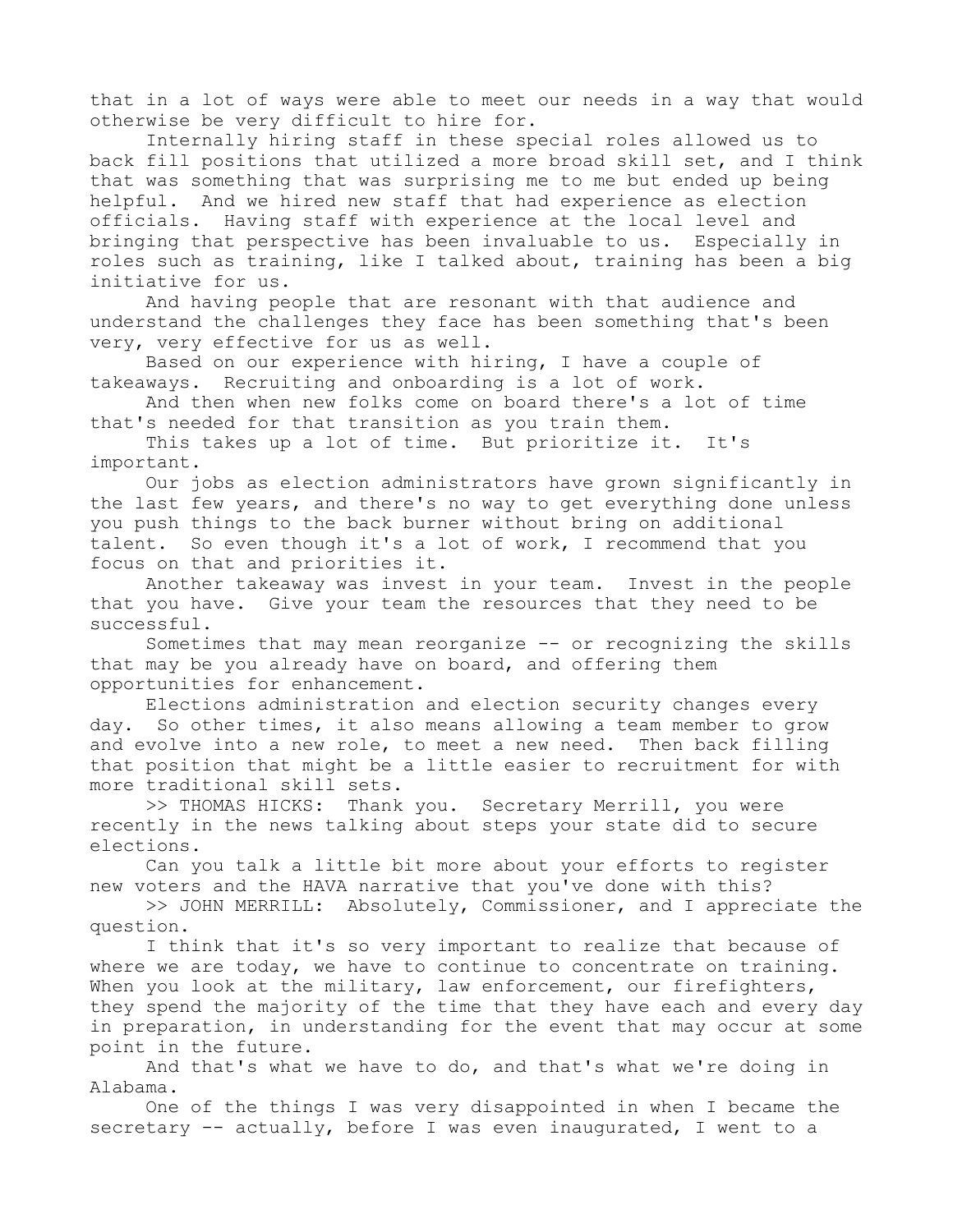program in Colorado -- I'm sorry -- in California, and I met Wayne Williams, and he introduced to me about the outstanding election training facility that was located at Auburn University in Alabama!

And I asked him a few more questions. And the thing that was disappointing to me was not that it was at Auburn, which is what most of y'all might think --

[Laughter.]

But I don't know anything about it. Because it had never been introduced to me! And we haven't talked about it in the legislature. We didn't talk about it with our election preparation. It was just not something that was introduced. I found out that very few of our people ever went to Auburn for the training! People were coming from all over the nation to take advantage of that training! And don't get me wrong, now, because y'all know I love Alabama. We've already talked about that.

And Auburn is an outstanding place to live and an institution of higher learning, one of the finest of the nags if they didn't have an athletic program.

[Laughter.]

But what's important for you to know is that the quality of the work they did there in preparing people for elections is unsurpassed in the nation. And so we started a program of training for our board of registrars, which are our local election voter registration officials who are required to go and attend a program. We contracted with Auburn over a three-year program to ensure everybody had the training to be prepared, because you can never train enough. And when you think you've reached the point of saturation, that's when the event occurs, and that's when you are caught in a bad way. And we don't ever want that to happen.

Thomas put one on the tee for me when he talked about voter registration. Because the commit that I made when I became the secretary was to ensure that each of every eligible US citizen that's a resident of Alabama is registered to vote and has a photo ID. We passed the voter ID law in 2011, 2014, I've already talked to you, gave you the numbers on people that we have registered, total number of registrants, and I think it's important for you to know that our commitment in making sure that the ID requirement is being met, not only do we visit all 67 counties every year with our individual mobile units that go all over the state, and I do that too. As a matter of fact, as of today, I've been to 52 of our 67 counties since January 1st, 395 unique visits to those 52 counties that I've been to.

But we will actually go to people's homes to give them IDs, if it's required. I mean, we introduced a mobile app. We introduced electronic registration. We want to make sure that everybody has the ability to participate at the level that they want to participate, so they can be a part of the process.

Thank you, Commissioner.

>> THOMAS HICKS: Thank you. Thank you. Is there another school in Alabama that we haven't heard of?

[Laughter.]

>> JOHN MERRILL: We have several institutions of higher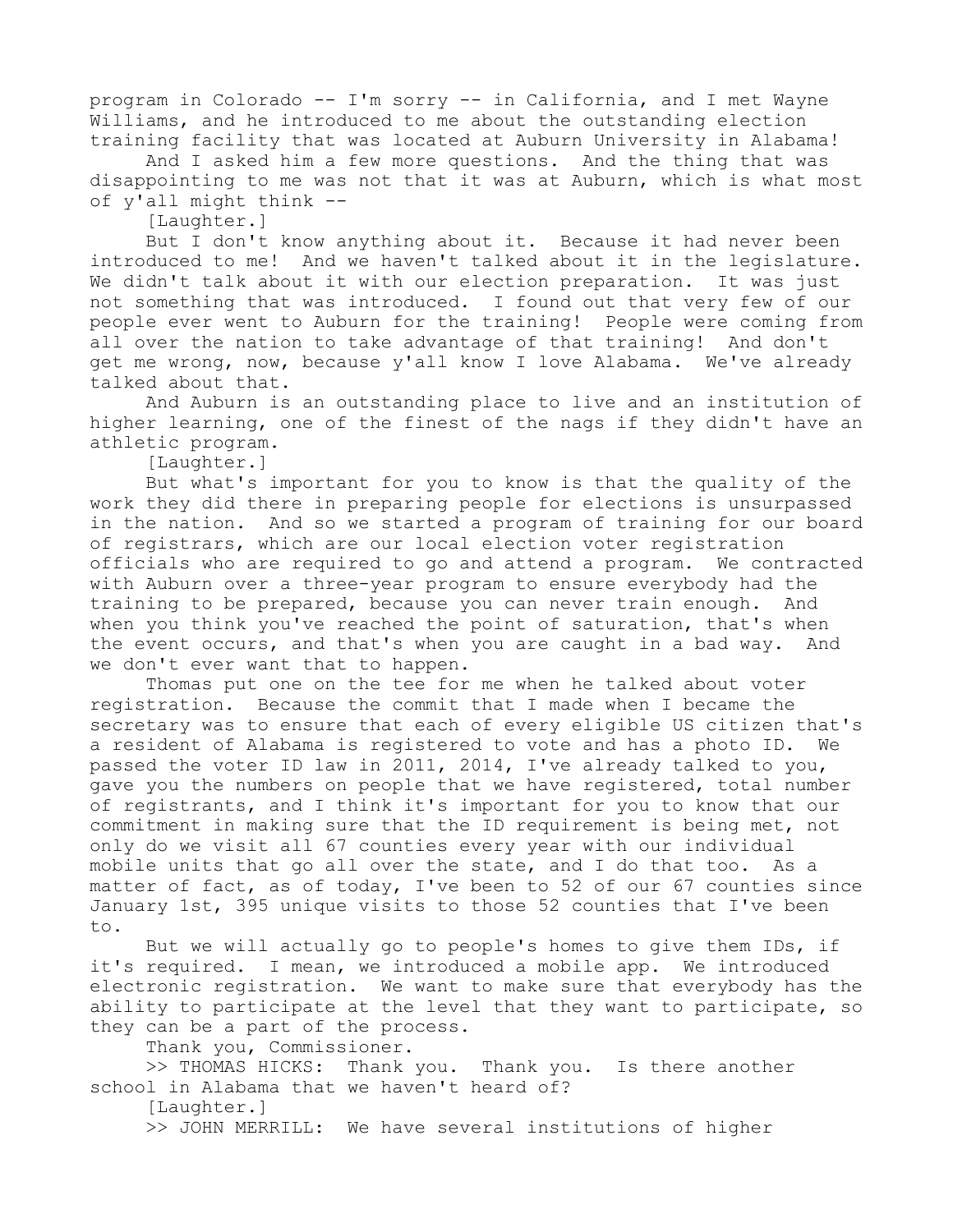learning but if you want to talk about practice again, you can see what the results are when you look on the football field on a Saturday. That's why it's important to be prepared!

>> THOMAS HICKS: [Laughs.]

>> JOHN MERRILL: Even if it's second and 26.

>> THOMAS HICKS: We will open it up for questions from the audience. And again, we ask three things: Speak into the microphone. Natalie has the microphone. The microphone is up here. Speak into the microphone so people can hear you. Raise your hand. And give your name, affiliation, and most importantly ...

There you go. Ask a question.

All right? Eric Fisher?

>> AUDIENCE MEMBER: Good morning, Eric Fisher, Congressional Research Services, the Library of Congress. I was wondering, there was some mention of audits, and that's become a big thing among the security folks, and I was wondering whether you all have considered that or had experience, what -- what are you finding and what are the benefits and disadvantages, how you think it should be implemented.

>> JOHN MERRILL: Well, I think -- I may be the only one on the panel that's not already fully engaged in this effort, and that's one of the things that I was disappointed in, is that we did not have an effort already in place. Because I don't think, if you -- if you choose not to accurately measure what's already occurring and validate it by checking it and doing spot checks or things that are necessary to figure out if things are actually the way they appear to be, then you're just setting yourself up for exposure at some point in the future which is negative, and then you've got to respond to the questions about why this was not being done before.

So you have to have a way to properly audit and make sure that you're checking against it feels that look as though they are standards already.

And so that's what we've been doing, evaluating what other states are currently doing to see what's right and best for Alabama.

>> MEAGAN WOLFE: I think another important thing is there are different types of postelection audit. A risk limiting audit is a very specific type of postelection audit. In the state of Wisconsin, because we have a vast diversity of voting equipment and municipalities, risk-limiting audits is something that requires everybody to be on the same type of voting equipment or to have more consistency as far as what that process looks like. There are other post-election audits, and the goal is to ensure that the votes have been tabulated correctly.

And we have equipment audits after general elections, and that's for the purpose of making sure that the voting equipment is tabulating the votes correctly. So there's a lot of different types and we've been exploring how those various types could be used in a system like ours.

>> KIM WYMAN: In Washington State, I mentioned I totally overlooked the obvious one, the springs of vote by mail. We're a paper ballot state. And our state, we've done pre- and postelection audits. Obviously, the accuracy test and those type of things.

We do have legislation that is enacted this year that will bring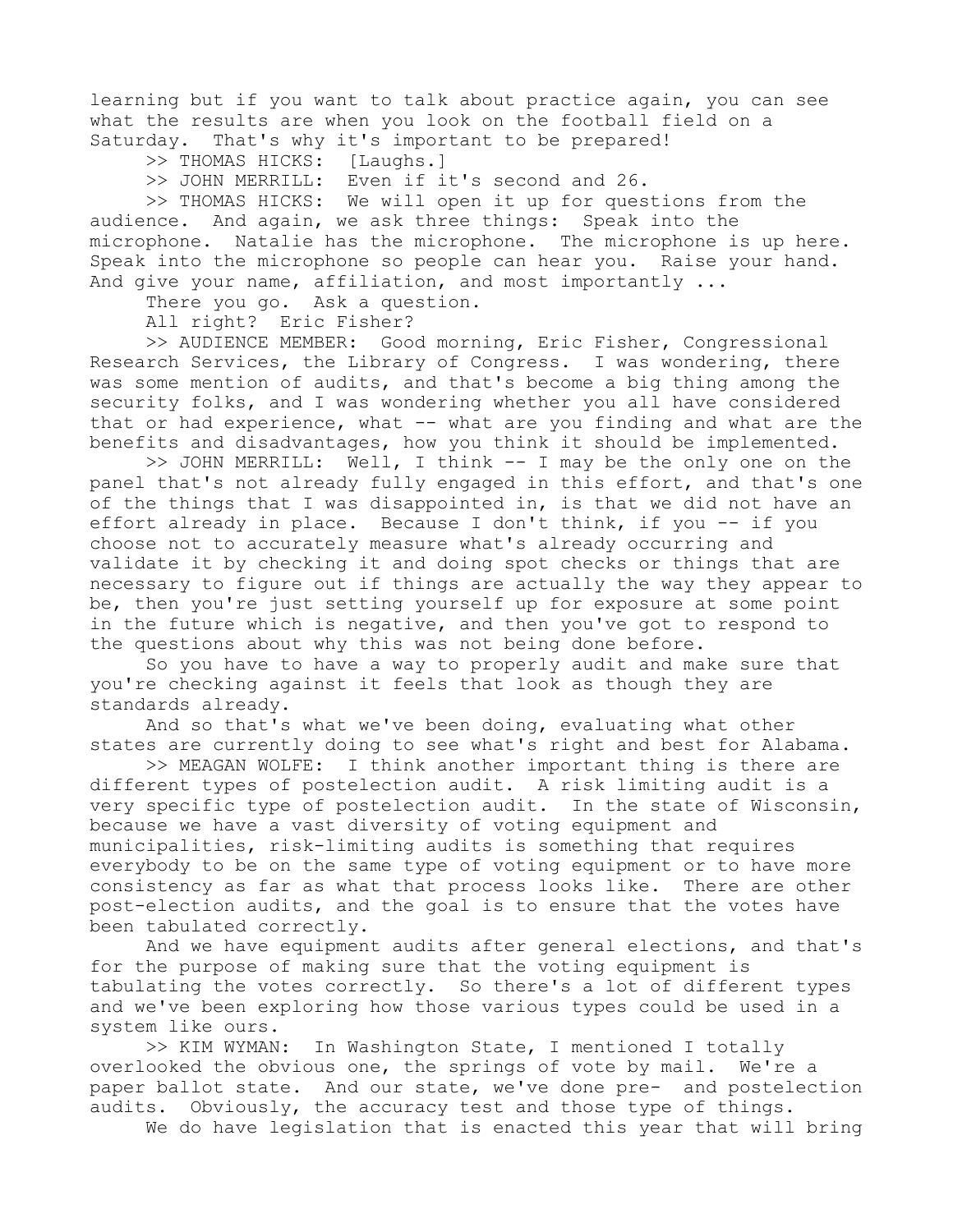the opportunity for counties to do that, but for similar reasons you've already heard, we're not doing them just yet. But we do -- we do actually audit a random office that's picked by the two political parties after the polls have closed, and -- or excuse me -- after the voting period ends, and some things die hard -- and then there's an audit there, and then we also have manual recounts that are triggered by less than one half of percent or less than one-quarter percent. So we already have those in place. We're working towards risk-limiting audits. We're looking to Colorado's model and some of the things they've done there but it's a challenge because we have different voting systems and now all of them lend themselves well to finding the ballots easily. So we're working through it.

>> JOE ROZELL: And we know that everything is great going in, and I think it's an important process to including afterwards to make sure that we can have confidence in the results. It takes time. It takes resources. But I think it's necessary, these audits,ing a part of the process. And they've not yielded anything in our state that has shown anything significance with any of the voting equipment. All of the audits have shown that the devices are recording correctly.

>> THOMAS HICKS: Any other questions?

Wow, I'm surprised.

>> AUDIENCE MEMBER: Good morning. I want to riff on something that Meghan said on hiring in Wisconsin. I'm curious if the panel thinks that the future of personnel are going to be promoted from within? Use people who know and teach them cybersecurity or has there been any thought on recruiting folks who are interested in cybersecurity and bringing them into elections? Thinking about the future of the election cybersecurity workforce.

>> THOMAS HICKS: I wanted to get on to this. I know I'm the moderator, but moderator privilege. I get the distinct honor of being able to travel around this country and seeing a lot of institutions and seeing a lot of election officials.

Last week, I was in the state of Florida, and was speaking down at the -- or it was national voter registration day on September 25th, and we went down to Pensacola State College, where they have a great cybersecurity program, two-year degree, and those folks come out of there ready to be hired and put into the workforce to help out with the threats we're facing today. I'm sure there's other schools around the country that are also doing it. But they put out, I think, at least two or three hundred folks every one or two years or so. Or I might get shows numbers wrong. But they have a great program down there as well. But moderator privilege fasts off.

>> MEAGAN WOLFE: I think one of the other challenges in hiring for election security, we work for state governments. And it's hard to match the rates in the private sector.

And so we -- you know, we were very successful in being able to grow our staff into those roles.

We had staff members that may be had some technical skills and knew a lot about elections and we were able to combine those two things to continue to get them more education. For example, one of our staff members, we were able to get him through the process for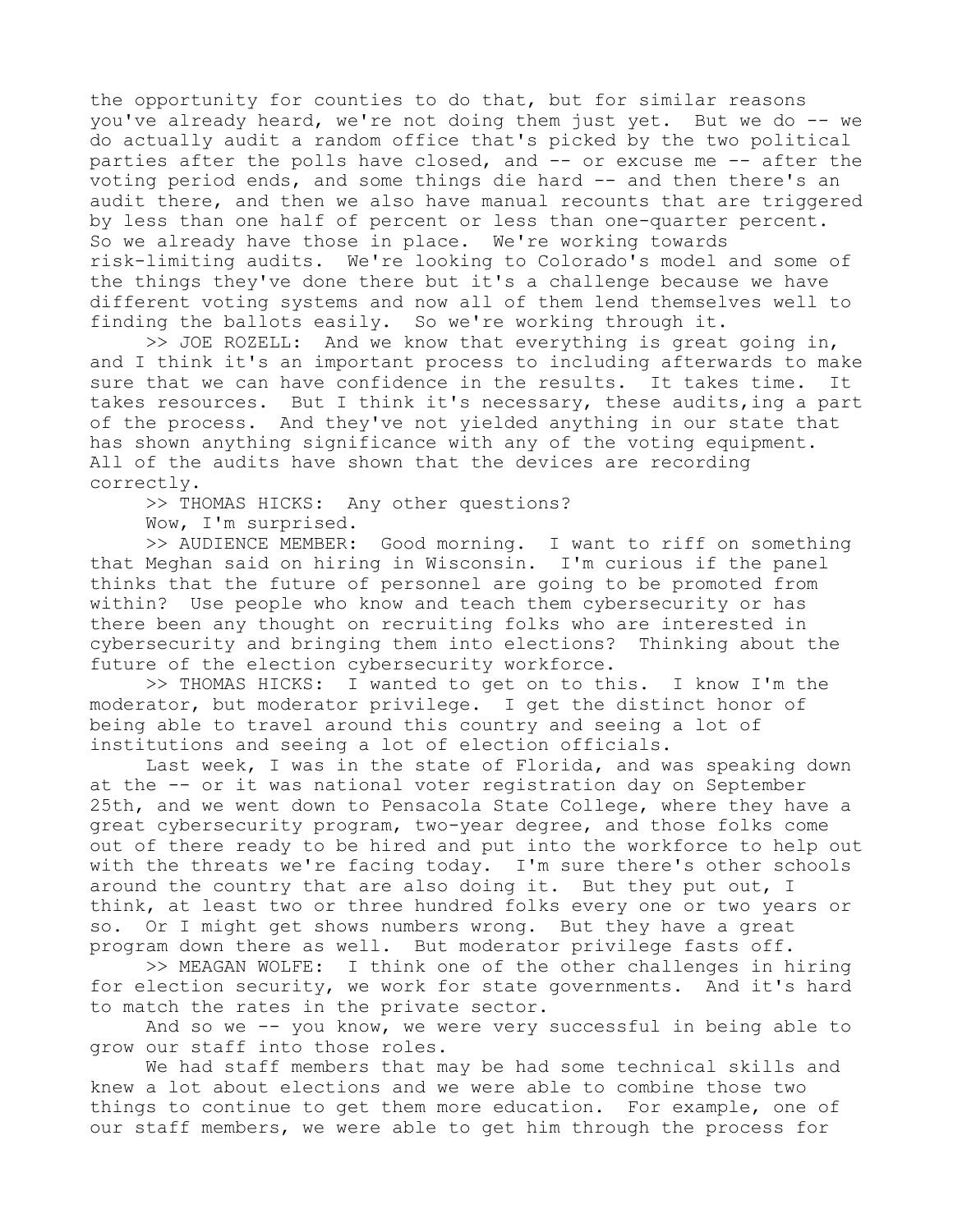becoming what they call a white-hat hacker, so we could do penetration testing. And we found that investing in our team and staff, growing the skills that you already have was a successful way to sort of fill those needs in what would otherwise be a very challenging market to recruit for.

>> KIM WYMAN: When your home state is Microsoft and Amazon, you talk about tough to compete with it. It definitely is.

We have had a pretty robust IT team in my office for many years, and have worked with Washington National Guard and continuity of operations planning, so it dovetails nicely that we're working with them on the cyber side. And we have this great resource because of Microsoft and Google and Amazon being -- having such a presence in Washington that a lot of the guard members, that's their day job and when they serve in the Guard they help us build this robust team, and Doug, you're right. The challenges, do you teach election officials to be IT professionals or the other way around and I think it's a mix of both. That's why creating this position and adding five IT specialists that will bring the technology background to our elections.

>> JOE ROZELL: Our chief security officer for the county is our actually highest-paid county employee. He pass the medical examiner, it was a medical doctor. Despite that, they are the highest-paid county employee. It's difficult to keep them when you're competing with our private sector. We're on our second chief security officer. This one came to us from the banking industry.

So we have found that bringing folks in from the private sector and brings them up to speed on elections has worked well, but recruitment and retaining these folks, I believe will continue to be an issue going forward.

>> JOHN MERRILL: And we do have to have the intention although of hiring professionals that are dedicated for this purposes and we have to make sure our team members on board stand it's incumbent on them to continue to invest in educational opportunities to learn more about what they need to do to be responsible in this effort and how they can contribute, and their jobs, and be cross-trained to understand when positive spite things and what do to do to be a more effective team over all. Thank you, Commissioner.

>> THOMAS HICKS: Before we go any further, I wanted to acknowledge Garrison from the Senate rules committee. Without his help, we would not be in here today. So, you know, with all the ...

[Applause.] [Speaking away from microphone].

[Laughter.]

[Inaudible].

[Applause.]

>> THOMAS HICKS: So I've been told that we have about one - time for one more question.

So who has the microphone? I guess they have it in the back there.

>> AUDIENCE MEMBER: I'm Colleen Long from the Associated Press. I wondered if you guys could talk a little bit about the collaboration between the federal government and your states on election security. Has it improved? How is it better? How is it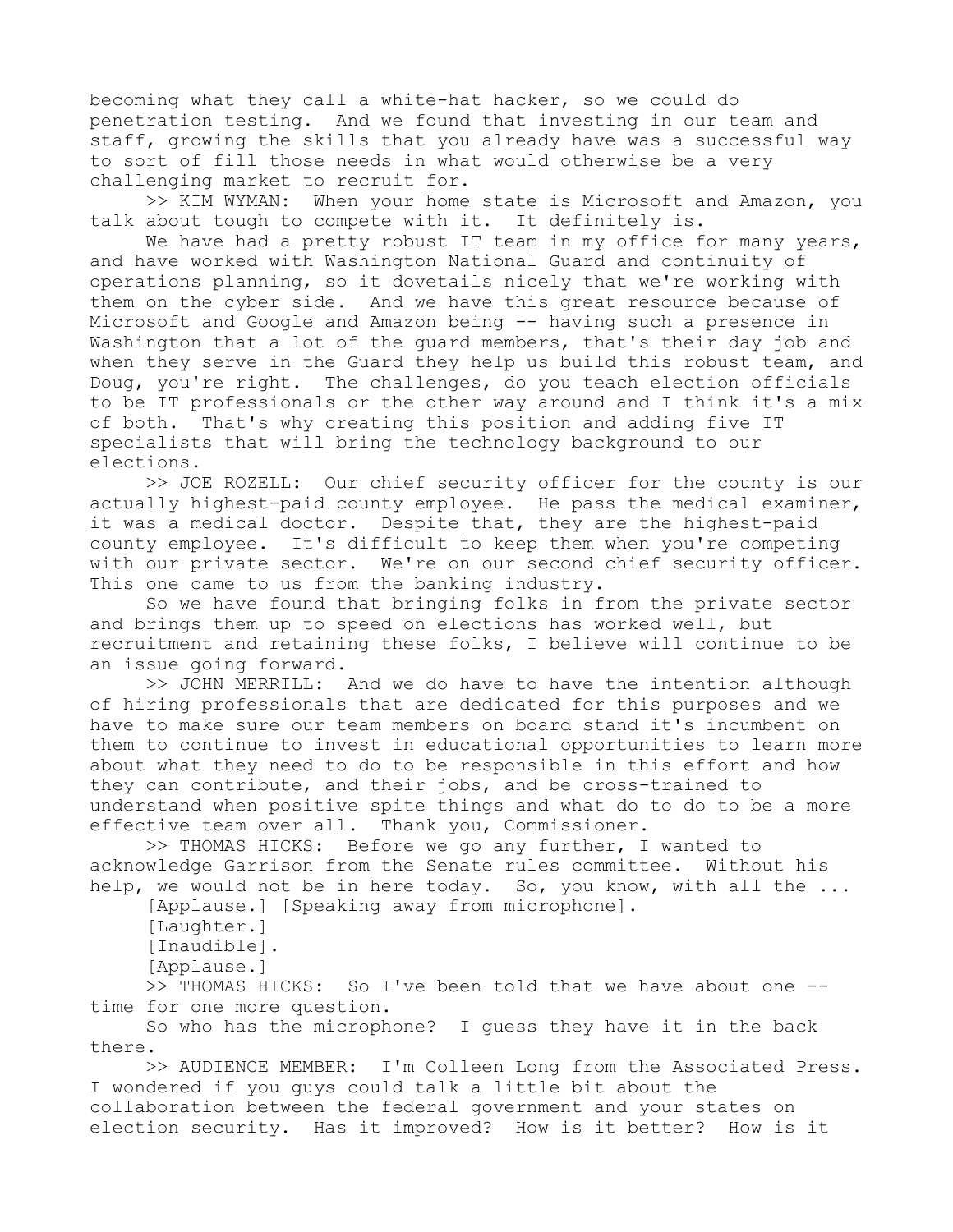not better? What needs improvement? That sort of thing.

>> THOMAS HICKS: Again with moderator privilege. The EAC is offering to states IT training for election officials. And it's offered free.

Our testing and certification folks go down to state conferences and train folks, either three-hour or six-hour course, letting them know what to be prepared for, some things they should look out for as well.

And as we've come to the closeness of our 2018 election, I think that we have one training class left, but I think come January we're going to be offering that up for other states as we move forward.

I think that another piece of the partnership that's been working really well and that we've improved upon for 2018 as opposed to 2016 is the critical infrastructure piece, of making sure that we get that information out to the states quickly and accurately, so that they know what they should be looking out for. With the Albert monitors and other pieces that we've -- that have been implemented by our federal partners.

And with that, I'll quiet down because it's not about me. It's about the people on the panel.

>> JOHN MERRILL: Commissioner, we want to continue to work with the public and private partners. It's important for everybody in the room and all the people within the sound of our voice to remember that with our private partners, if they are not committed to excellence in this area, they won't be private partners very long because they won't have a relationship with us and they won't be able to get business from other entities. But our public partners, especially homeland security, the National Guard, the EAC, all of the groups that you can think of that may be trying to help us and support us are welcome to work our state. We have found them very, very accommodating, very interested in working with us and trying to ep had us be the best that we can possibly be.

The one reluctant that we have in the state, this may be something that's been introduced to some of y'all for the first time, but in Alabama, we don't like being told what to do. And whenever somebody appears as though they're trying to initiate what needs to happen and the why and the way it needs to happen, that's not often received with open arms. Whenever you intimate that you'd like to be a part of a team to help us be better than we currently are or introduce new thought processes or ideas that we can receive and that we can implement so we can be better, we're for it. And we want to work with you. And that's what we found our public partners to be doing so far.

>> KIM WYMAN: I will be the first to admit when the critical infrastructure designation came down and some of the initial contacts we were having with the federal government, I was skeptical. And I was probably one of the harshest critics of the idea of the federal government coming in and taking over our elections. I still am. But I can tell you that in the beginning it felt like an arranged marriage. I think that's probably the best description. Particularly our partnership with homeland security. But what I can say is that the leadership at the top set the tone. Secretary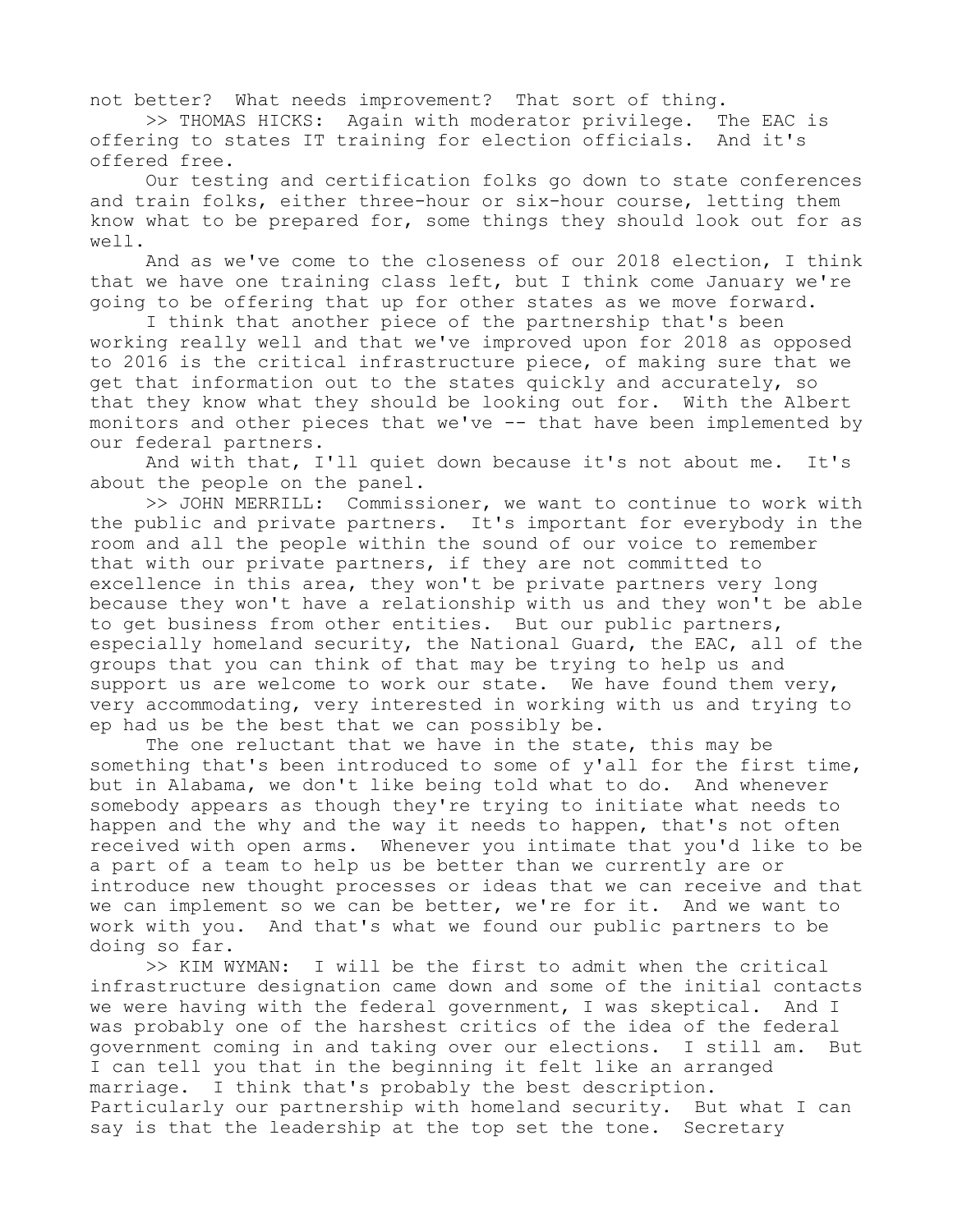Nielsen has done an outstanding job of listening to officials across the country from Secretaries of State all of way down.

And those partnerships are really positive now. I think we're in a very different place than we were even at the beginning of this year. At least speaking for my state.

And we are getting access to resources that we couldn't have had a couple of years ago as a result, and so we had some of the things to work through, and I think most of them were communication channels, to describe honest. I'll give you an example in my state, that the MSIAC would contact our OCIO and have meetings and talk a lot about my system and never call my staff or me, and that was problematic, and it was -- it was difficult to express, because of course, I would have to talk in terms of silos, which I don't like to. The governor staff reports to the governor, and my staff reports to me, and I'm responsible for the election and you have to stay in the lane and now they get it and I think the partnerships are yielding a lot of really positive things.

>> THOMAS HICKS: With that, I think that we are going to wrap this up, and I'm going to go to introduce the Senator, I believe he's on his way in. Or should we do one more question, maybe? One more question. I think Susan had a question. I saw her hand first. And, no, these are not plants. This is me recognizing people. So ...

Wink-wink. [Laughs.]

>> AUDIENCE MEMBER: Thank you very much. Susan Green, policy director for national election defense coalition. And I want to commend everybody for the information that they're sharing and it's really impressive, how much the election community stepped up to improve the security and it's evident from all the information provided by this panel. I will get to my question.

And the one thing that I find that there is an absence of attention to is the question of internet voting, which is a concern for 32 states that use it in this country. It's a vulnerability to our system. And we don't see it addressed. When France had concerns, they cancelled their internet voting.

I'm wondering if there's going to be any attention put on that issue from the federal level. So that's to you, Chair.

>> THOMAS HICKS: From the federal level, the states run the elections. So ... [Laughs.]

So -- so we are not getting into I guess internet voting for our own -- dictating to the states so what they should be doing. I think there are states out there that want to open up the -- allow for those who have access to their ballots in terms of if they're fighting in Afghanistan or Iraq, and they -- or even for countries that don't have good mail systems, so make sure that those folks still have access to the ballot.

And so opening it up to various ways, I don't know what sorts of things that these states are doing in terms of electronic ballot. But in terms of security, it would be to allow to make sure that no matter what method that states are using, to return the ballot, whether or not that's mail or being at the polls or electronically, to make sure that the safe guards are put in place to allow for those to be done securely and accurately.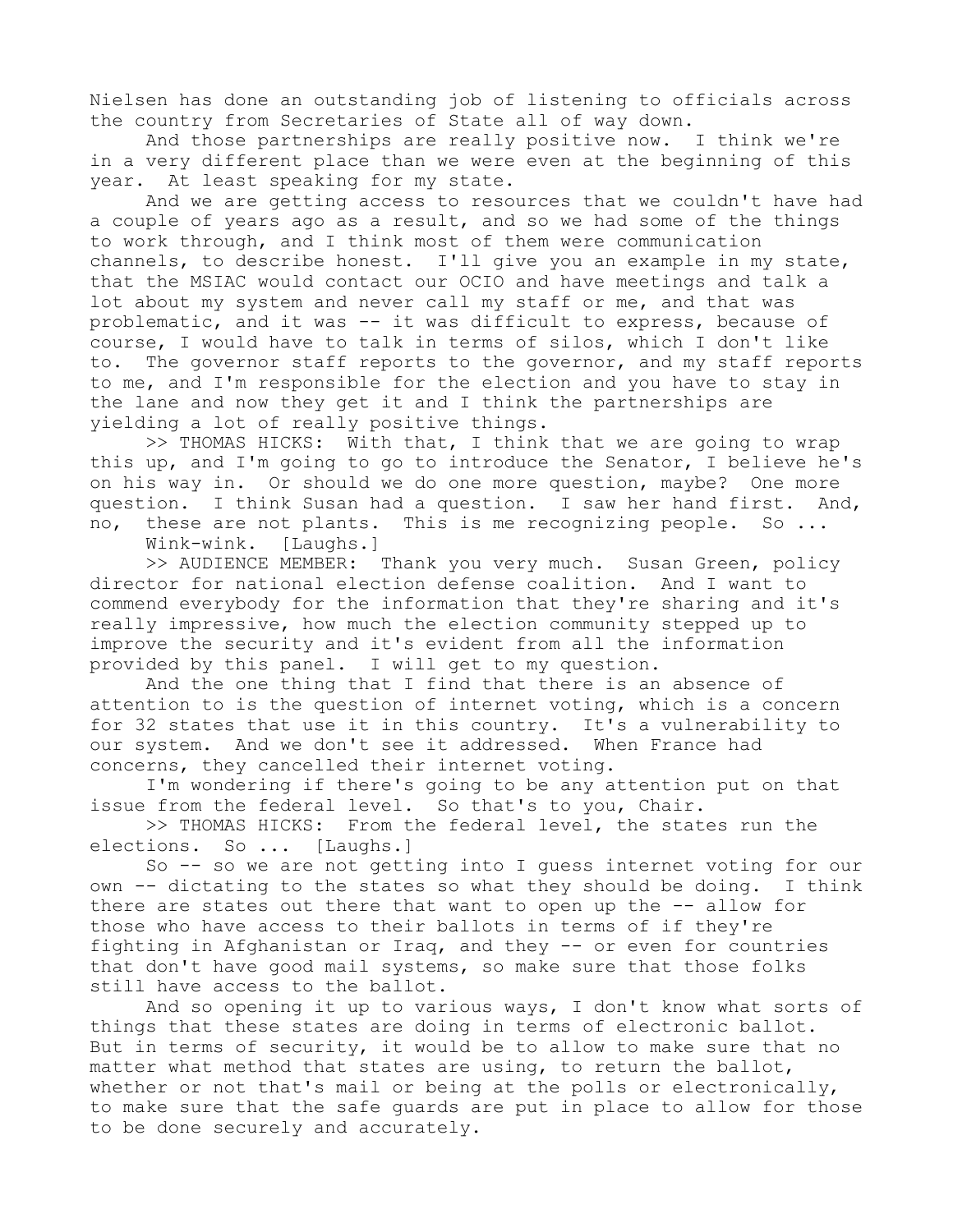With that, I think we're going to wrap up this panel, and I want to thank each and every one of you for taking the time. I know it's a very busy season for you to break away and be here.

And so I want to thank you all for being here, and I will step to the podium -- thank you, and go to the podium and start to introduce the Senator.

[Applause.].

So we are -- here we go.

We are very honored to have, you know -- I want to thank the panel again. That was a terrific discussion. And a perfect prelude to our next speaker. We are honored to be joined by Senator Roy Blunt from the state of Missouri who was generous enough to sponsor this space. As a public servant, University president, teacher, and United States Senator, Roy Blunt was elected to the United States Senate in 2010. Senator Blunt serves as chairman of the Senate rules committee, and administration committee, and vice chairman of the Senate Republican conference. He also served on Senate appropriations, Senate commerce, science, and transportation. Elect committee on intelligence, and in addition accesses as chairman of the appropriations subcommittee on labor, health, and human services, education agencies. And the commerce secretary -- subcommittee on aviation, operation, safety and security.

The people of southwest Missouri overwhelmingly elected Senator Blunt seven times, the United States House of Representatives. Senator Blunt was elected majority whip earlier in his career than any member of Congress in over eight decades.

He was elected to Senate leadership during his first year in the Senate. During Vice Chair McCormick -- please. Please.

[Laughter.]

I hate these things. Thank you.

>> ROY BLUNT: Thank you all.

[Applause.]

Glad to be here. I should have stopped earlier. But I was enjoying it there for a while, and I thought we'd just gone a little bit to far. I'm glad you're here. I appreciate what you do. I have served on the intel committee and it's been a big issue for us the last year and a half. I serve on the rules committee, which is the election verification committee, and beyond that, you know, for the first eight years I was -- the first 12 years I was a public official, I was the local election authority in the biggest county where an elected person did that job, as opposed to a commissioner, a board of election commissioners in our state.

The eight years after, that I was the Secretary of State, the chief election official for my Secretary of State friends who are here, I'm still a dues-paying member of NASS, and it was one of the best organizations I was ever a part of, both for myself and my family and we enjoyed it greatly.

But speaking to an event a couple of weeks ago in St. Louis, the Secretary Ashcroft hosted, eight or nine Secretaries of State there, and a number of Missouri officials but more from around the count. It occurs to me as I was giving the speech, of all the public responsibilities I had, I don't think I took any more seriously or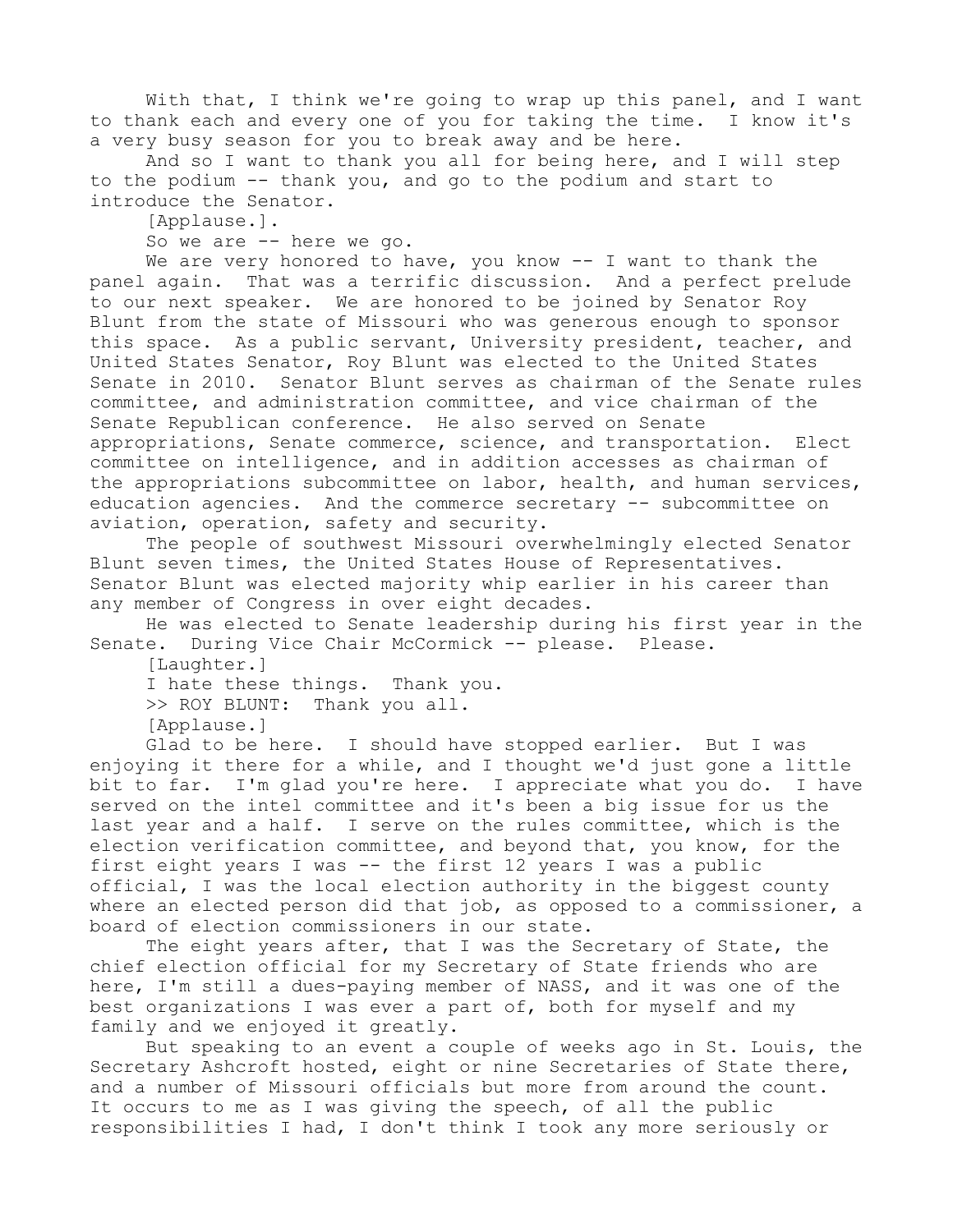felt more my reputation, my responsibility on the line than when I was either the chief state election official or a local election authority.

They know exactly where to come if something goes wrong on election day, and Murphy's law, if it ever applied, it applies on election day. But I think that's one of the reasons I'm so committed, as I believe my colleagues are, to continually have the fundamental responsibility for election administration to be at the state and local level. I think the federal government can do some things to help.

And I also believe that in this year's election, everything that Senator Klobuchar and I would like to see happen by statute is basically happening.

Now, from my point of view, I'd still would like to see that memorialized in law so that five years from now or six years from now or 10 years from now, it's still continuing to happen, that the federal opportunities and agencies and backup that's available to you is available in a way that we all are clearly understanding and comfortable with.

We are not going to get anything in law between now and election day, which probably makes it even more important that we immediately look back at this election and say, okay, what happened that should have happened? What happened that shouldn't have happened? What kind of deference was given people who have been elected to do these jobs? What kind of security and clearance and immediate access to information was given to people who do these job?

And I can guarantee you that I'll be very committed to doing that. I think our committee will be committed to doing that, and on we're going to continue to work that direction. The FBI director about three weeks go now said that people should have great assurance that everything is being done to secure the election system itself. And I think that's accurate.

I think we're all at a heightened level of awareness, hopefully at a heightened level of information sharing. And we're going to continue watch closely and communicate both with the election assistance commission and homeland security to see that those things are happening. We don't want a situation again where a few weeks before the election suddenly state officials are told "We've decided we will declare this a critical infrastructure."

The last thing you want is a big surprise at the last minute. Auditing, clearly many states are doing everything that I would hope we would see in auditing. That was a big concern to many of the state election officials that contacted us, when we thought we had a bill that everybody agreed on. The auditing and how that would happen -- that would happen became a problem.

I personal think that there should be a paper trail, something that can be counted after the election. I also believe that that's where everybody is headed, whether they're there right now or not. And I think the greatest assurance you can give voters about what happened on election day is not only do we go back and spot-check and verify that what we announced happened is what happened, but we would have the capacity in any election at any time to go back and actually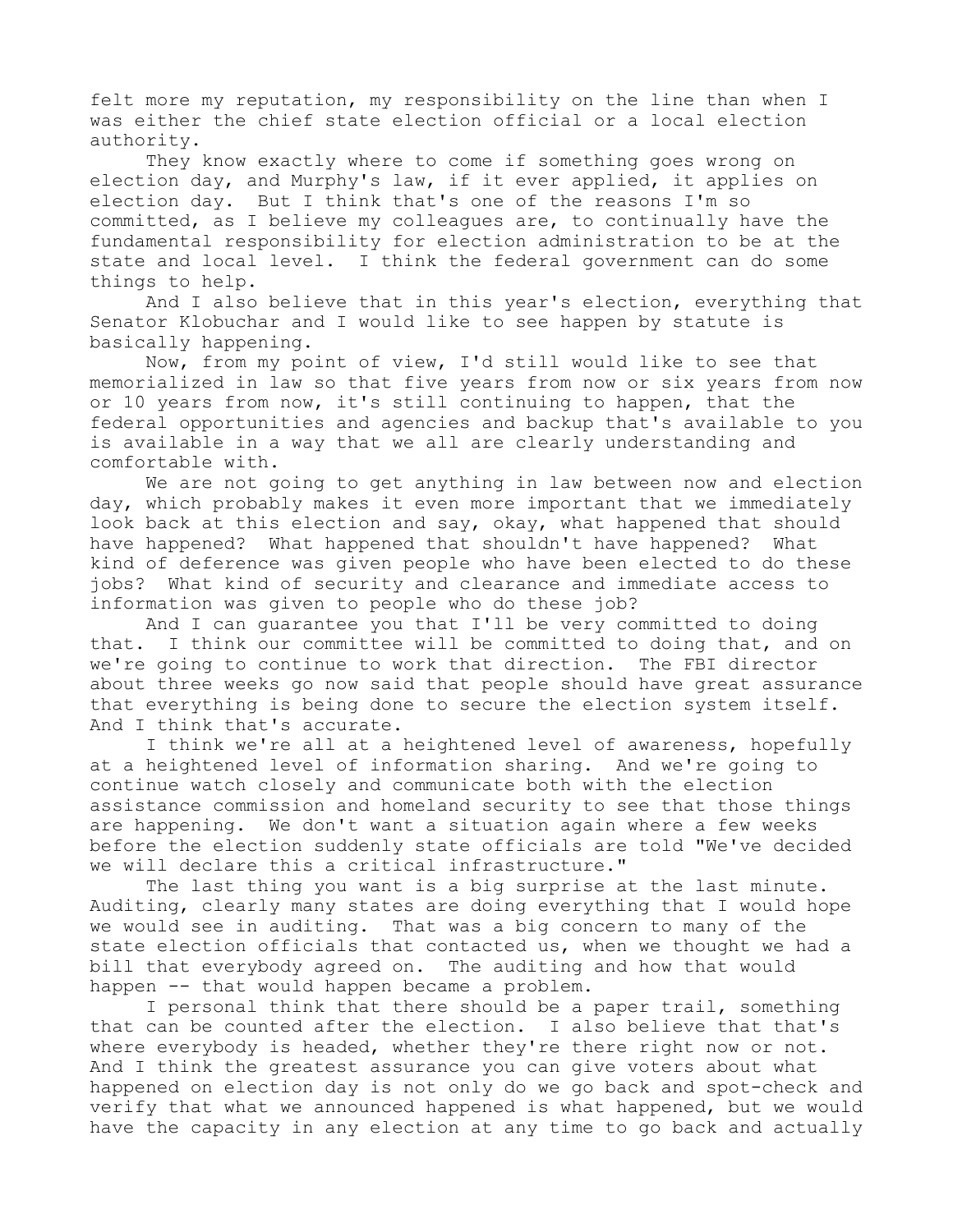have something that voters held in their hand, looked at, saw what they were trying to do and that's been saved just like paper ballots, before voting machines were saved.

So we're -- we want to work with you to this.

The central thread of the fabric of democracy is people having confidence that what we were told happened on election day is what absolutely happened.

Sometimes it's hard enough to accept the results of an election, even if you are fully convinced that's what voters wanted to do. It's certainly hard to accept the results of an election if somehow you think there's any question about that. So as we do more verification, as we try to create more certainty and assurance in this process, we will work with you to do that. Senator Klobuchar and I are both committed to that. I'm glad to get a chance to work with her on the rules committee that we work on together. And look forward to both of us continuing to work with you. Thanks for letting me come by for a few moments today.

[Applause.]

>> THOMAS HICKS: Thank you again, Senator Blunt. And I attended that event in Missouri, and was very pleased with Secretary Ashcroft in putting that on. It was helpful, and I think those who were in attendance really learned a lot.

Once again, I want to express my deep appreciation to both the Senators here today and introduce our next speaker, Senator Amy Klobuchar who serves as chair of the Senate Democratic steering committee. Since arriving in 2006, she's worked with Republicans and Democrats to get things done, including landmark legislation to end human trafficking and the opioid epidemic. She's fought to protect consumer protection and more than a generation, and has pushed the cell phone industry to enact more consumer-friendly policies. And with that, I introduce Senator Amy Klobuchar.

[Applause.]

>> AMY KLOBUCHAR: Thanks for your work. Thank you. It's great to be here with Senator Blunt. There's a few things going on in the building this week, but we're focused right now on some work that we have been doing together for quite a while, and in fact, Roy and I cochair the adoption caucus, and the tourism caucus, and then my favorite thing we did this year as leading the rules committee is that we got Tammy Duckworth came to us after having the baby, and she's in a wheelchair with no legs because of her service in Iraq, and she asked if she could bring the baby on the floor, so Roy and I had to work through a rule that had not been changed in hundreds of years, except to allow a dog on the floor in the '80s, and we were able to get this through a lot of senior members. My favorite comment, one of the Senators said to the press, maybe we could have this baby on the floor, but what if we have 10 babies on the floor!

And I said, we already have 10 babies on the floor!

[Laughter.]

So there was this amazing moment where Tammy wheeled herself on the floor with this little 10-week-old, six-pound baby, who slept through the entire historic moment. It was just a lot of good work we do together as part of it. I want to thanks, as well, the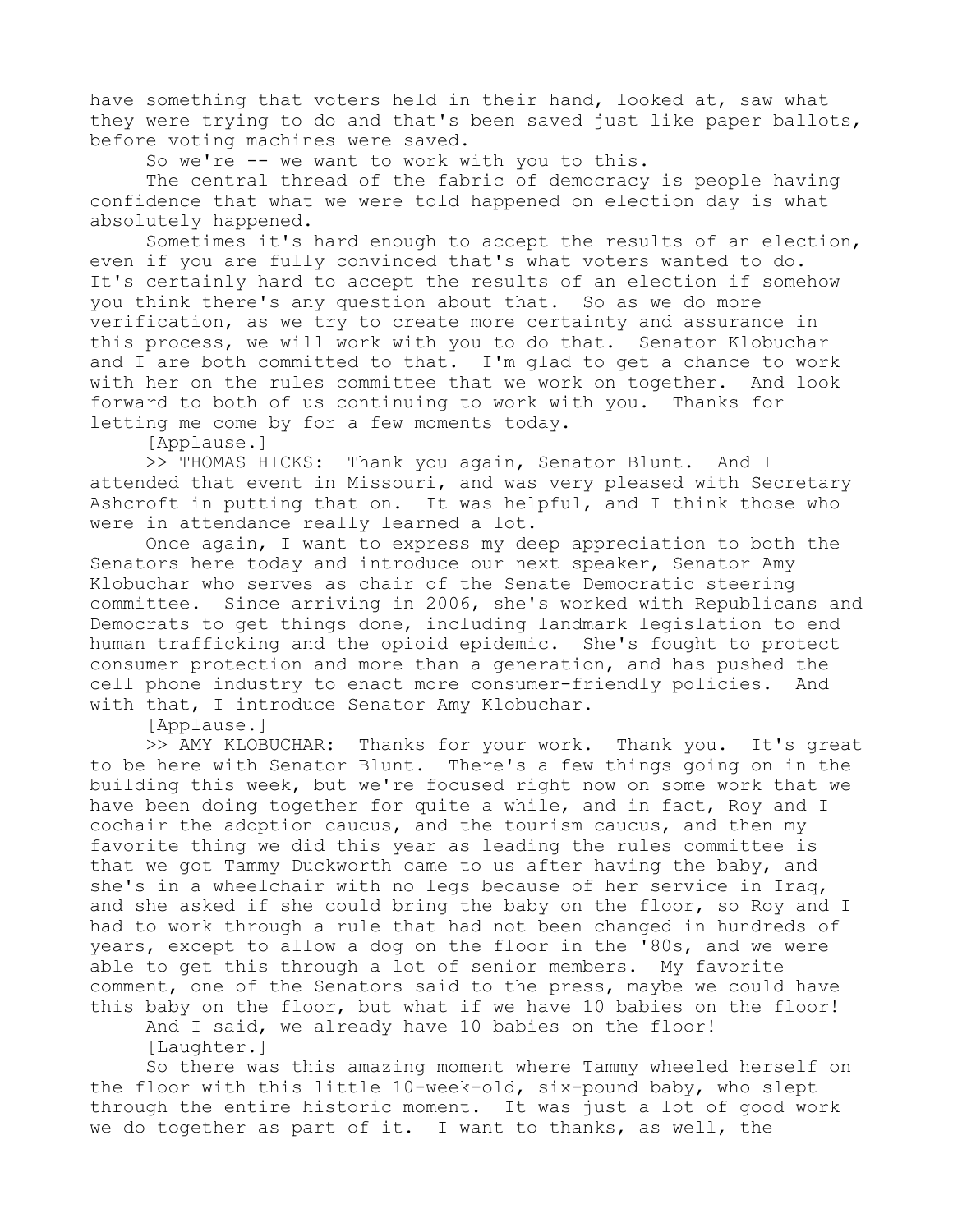chairman, Vice Chairman Christy McCormick and the staff, thank you, Secretary Jim Condos. We've had some interesting discussions recently about the secure elections act, and he's standing up for all of the Secretaries of State concrete country and we hope we can work this out. And I want to thank you for all the work you're doing on the front line. I had a job similar to this. I was the county attorney in our biggest county, and I knew what it was like to have these mandates come from the state or the federal government. And oftentimes, they would send something down and there would be no money, and we'd be stuck being the ones having to do it, and we don't want that to happen here, and I think that is why we actually started out this year as you know with that \$380 million that Senator Langford and I and others on the appropriations committee and Senator Blunt all supported, and I know most of that money has gone out to the states, and it's in various stages, but we thought that was very important to do.

At the same point because we are really dealing with a international threat, and it's not easy for a state, whether Arkansas or Maine or North Dakota to deal with that by themselves and that's why we are also looking at some of our rules and laws and how we can make sure using the expertise from homeland security and that we have here that we use that expertise and make sure if we're going to give money in the future, we at least have  $-$  I would say, I want to say in the nicest way -- a carrot and not a stick tied to that funding, which is why we would like to get this bill passed. And that would include, as Roy mentioned, the backup paper ballots and we're looking at doing possibility pilots with audits, and of course making sure that homeland security is giving the information, okay, that was homeland security, I know.

[Laughter.]

Was giving the information. Lindsey, our chief council! Thank you!

[Laughter.]

But giving the information, as soon as possible, to the states. As you know, that was a problem when 21 hit states we found out were hacked, including my own, the state of Minnesota, and didn't know there were attempts to hack, including what we found in the indictment out of the Justice Department of the GRU members, the Russian intelligence people who violated our laws, and it doesn't say which state, we have a suspicion, but actually accessed data of 500,000 voters. Those are real things happening right now, and I kind of have an adverse reaction when people call it "meddling" in our election. That's what I do when I call my daughter on a Saturday night and ask her what she's doing. Okay? That's what that is.

But to me, this is much more of an organized cyberattack, and while the focus has been on Russia, because of 2016, it could easily be another country or another criminal organization, and we have to take this seriously. And that's why I think part of this is stepping back a little and thinking, how we always do things, how we always did things this way, we're going to have to do things differently. I love that we have a decentralized election system. I think that's one of our protections, that we don't have everything the same in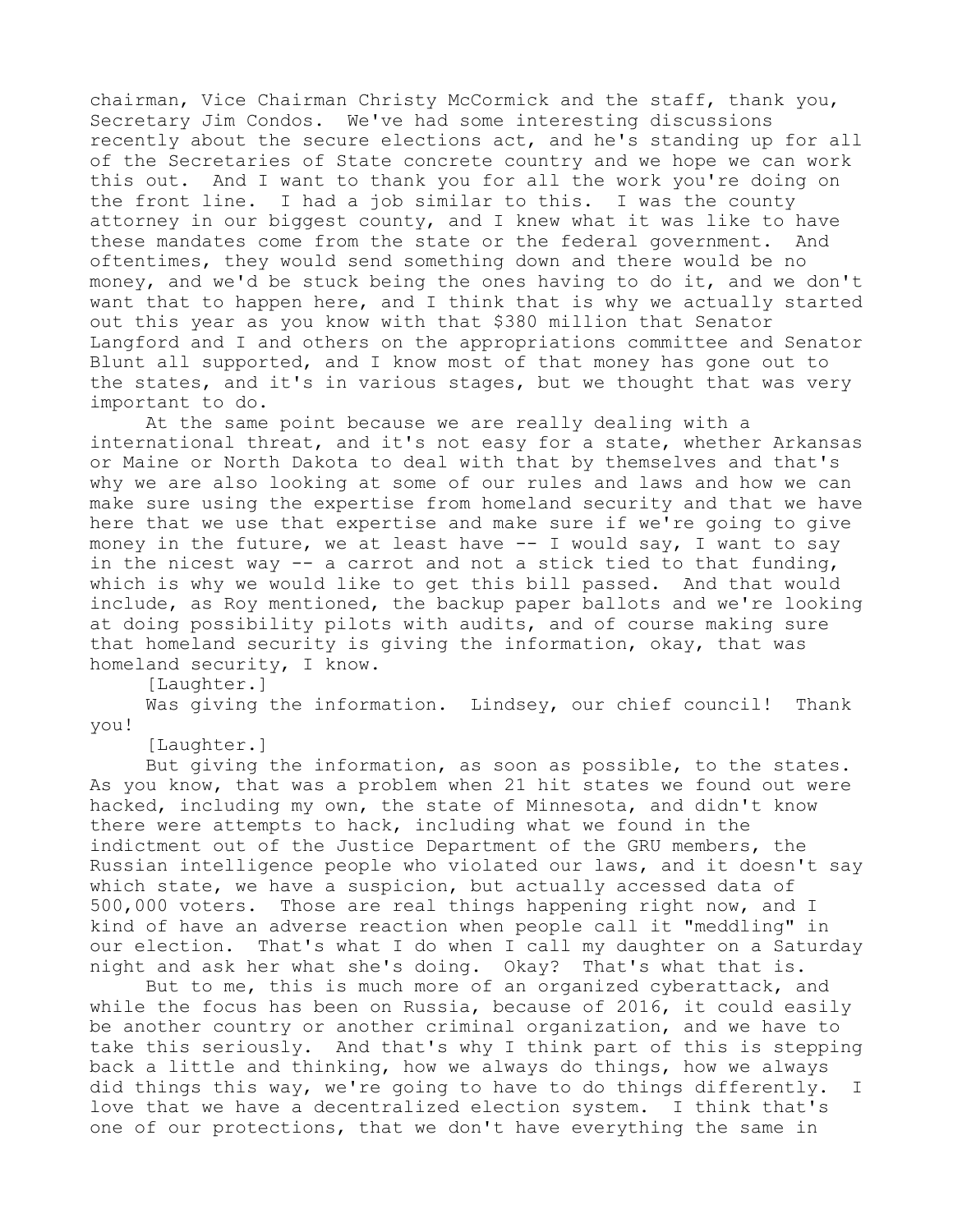every single state. But at the same time, what Senator Langford and I did with the bill is saying, okay, what are some things we can do, working in that structure to make sure everyone gets the message that we want to give you more money to states to help you, but we want to make sure that we take those best practices that we know are working, which is these backup paper ballots or we know will protect us if there's a hack. Because part of this, while it is the individual state interest, it's going to affect the whole nation. If one county in one state or if one state gets hacked into. So that's the perspective we have in addition to the work that we're doing with the states.

We are now 31 days away from the next election. Who's counting? And you look at what we have learned from past elections, 2000 election showed us the shortcomings of the butterfly ballot. Bring that up.

And 2016, of course, we learned some of our own shortcomings with what we saw. Another thing that isn't really in the election hardware-software space but about the propaganda issue when doesn't exactly affect firsthand election officials in your day-to-day work, but another concern that we have in that the security people had under both President Obama and President Trump is just what we're seeing on social media. And I just put that, since you guys are experts in elections, something that I know you'll hear about and should think about. Senator McCain, and we miss him every day here, and I and Senator Warner had a bill, and it's still in there. We're trying to get a Republican as a lead to take Senator McCain's place on the bill. But it says that the major platforms should have to put up ads for disclosure and disclaimer, so you're able to see who's paying for them and what they are, both for issue ads and for candidate ads, and it exactly mimics what we do for TV, radio, and newspaper.

Because as you know, 1.4 billion was spent -- 1.4 billion -- or internet ads for the political campaigns in 2016, and the forecasts for 2020 is like three to four billion.

Now, fortunately, because there was a little hearing about something called Cambridge Analytica, and Mark Zuckerberg had to testify. We want to have the same rules apply across the board. And that's why we're trying to pass the bill. And I hope when we get out of the election time period, we will be able to get this done.

So when I would like to see as we move forward, as first of all, more information sharing, and we know that homeland security is now working and have made this a high priority.

I'd like to see our bills passed. My bill's passed, the one is helpful, we have a new version coming out and we ask you to work with us. I would love to have is get passed in the lame duck, for people that want to delay it or stall it beyond that, well, that's up to you. Because then we'll have a new Congress. And I think it would be better it to get it done as soon as possible, and we are certainly ready to go with that.

And we simply have to call the markup, which the chairman can do, because we've already had a hearing on it, and then it could go to the floor. We have a similar bill in the House. And I think that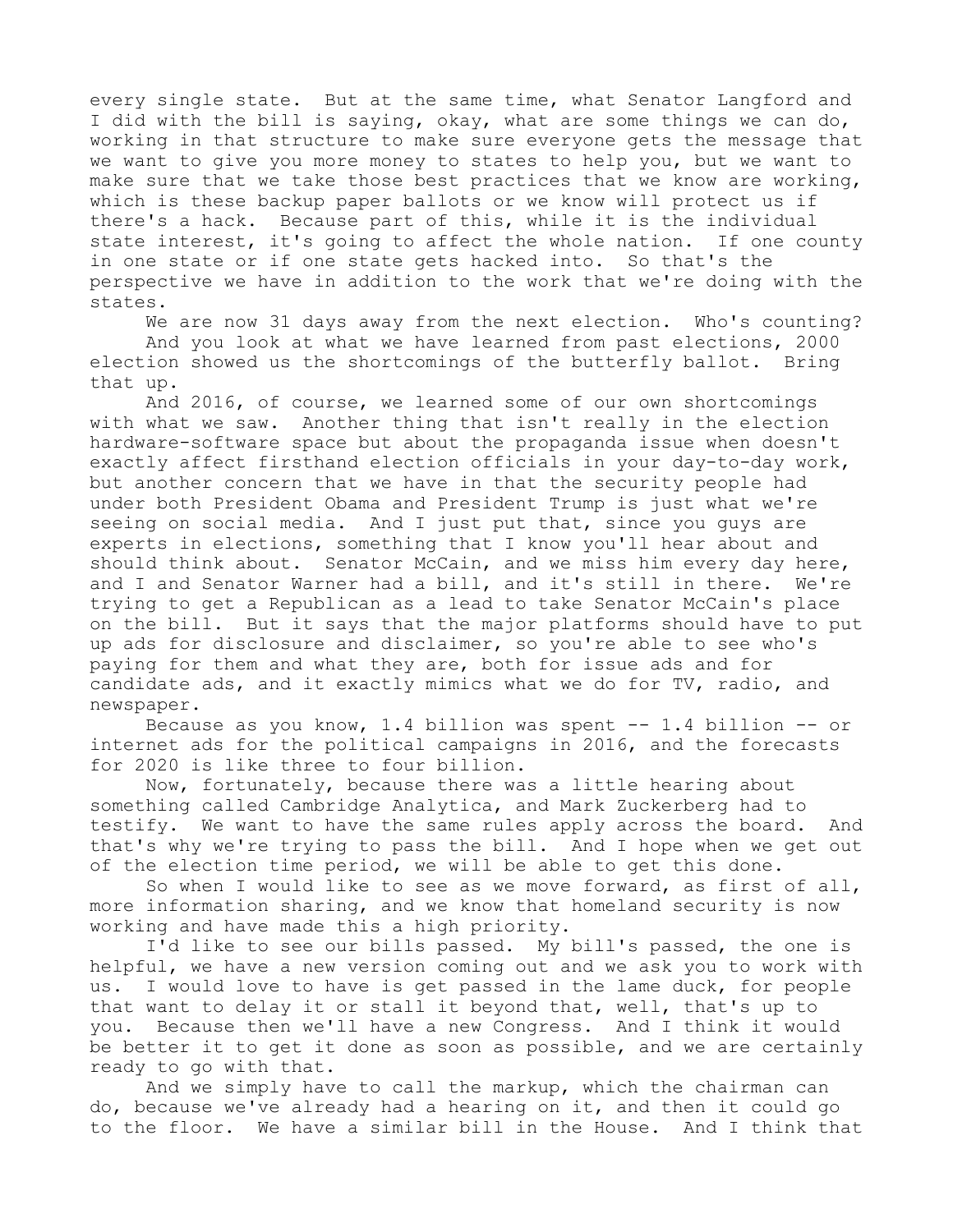would be good if we could possibly get it done by the end of the year, working with the administration.

And then the last thing is I think we will need more resources, going forward.

And I think getting the bill passed would be really helpful as a precursor to then getting more resources that you need as we go into the 2020 election. Obviously 2018 is going to inform us as we go into the 2020 election.

So mostly, I want to thank you for your work. I would be remiss not to mention that Minnesota had the highest voter turnout in the last election!

Yes!

And a lot of that has to do, I think it's like three-fourths of our eligible not voters but citizens actually vote. It's an incredible thing. And a lot of had has to do that we have same-day registration, and then we also just like many of your states, of course, have been using early voting more, but it's not the only way, because we also have the same-day registration.

And I've seen that the states that move to that, whether they are more red states, like Iowa or some of the other states that are more purple states, tend to have higher voter turnout.

And I hope we can keep working with you on those kinds of measures to increase voter turnout because it's important. And the other side of this, I know because I used to be the county attorney for eight years, and we got the election cases that would come in our door all the time, and we brought a few cases against people that had double-voted, and I'll end with one moving election story.

We once had a couple that double-voted because there was a school board race and they double-voted because they decided -- the school board line ran through their house. And they decided that that would be fair then, that they would vote in both areas.

And they unfortunately also voted for the state races twice. Right?

It comes to our attention, and they call our prosecutor and said, where are we supposed to vote? After we resolved the thing.

And we looked at it, and we called them back and said, "Well, in the future --" I think they were banned from voting -- "you have to vote where you sleep."

And the next day the woman called back and said, "What if we slept in separate rooms?" And we said, we don't want to get -that's called TMI, and we do not want to know that.

[Laughter.]

I am aware of all the hard issues you deal with every single day and I want to thank you very much for your work. Thank you.

[Applause.]

>> THOMAS HICKS: I want to thank both Senators for taking time out of are their busy day to be a part of this.

With that, one piece of caveat is that those born in the year 2000 when most of this started happening are now eligible to vote in 2018. So they're now 18 years old. And with, that I'm going to turn this over to vice chair Christy McCormick for her panel.

>> Ladies and gentlemen, our program is about to begin. To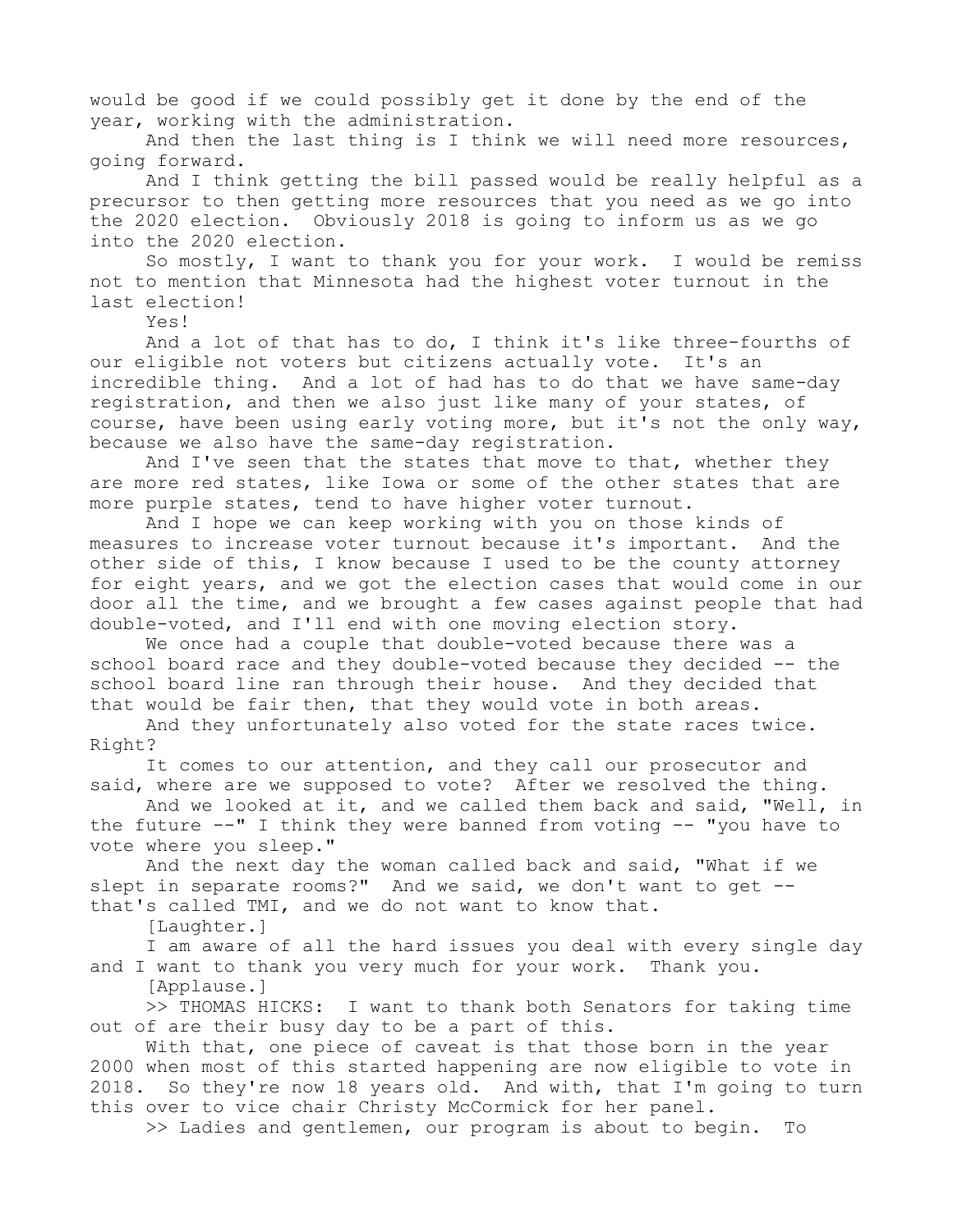start again, we'll have a break after this session.

>> Thank you so much. We're going to start our second panel just a moment. Thank you.

>> CHRISTY McCORMICK: I want to thank Chairman Hicks, and on behalf of the EAC, I thank Senators Blunt and Klobuchar for their remarks. I'm pleased to join you for this next set of panels. I'm Christy McCormick and I've got a great panel.

Election officials are always striving to improve the voter experience. While their constant internal planning often goes unnoticed, those of us who work in elections know the importance of these efforts. We're thankful that election officials are always thinking about the process or procedure that they can retain, a system that needs to be remediated or replaced or a potential crisis that might require a contingency plan. We're thankful for this, because it's these efforts that ensure that Americans have access to the very elections that serve as the bedrock of our republic and our democracy. Our discussion will center around how best to serve voters during the 2018 federal elections and beyond.

Joining me are from my far right, Secretary of State of West Virginia, Mac Warner, the 30th Secretary of State of West Virginia. He's been the defense attorney and a chief prosecutor. He rose to the rank of lieutenant colonel before his retirement after 23 years in the United States Army. Thank you for your service.

After retirement he was called upon to run the organizational capacity building section of the world's largest rule of law program in Afghanistan for the US Department of State. For five years he mentored Afghan Supreme Court, the ministry of justice and the ministry of women's affairs. He spent his life promoting the ideas of freedom and democracy around the world. He understands a vibrant free market economy only occurs when clean fair elections have provided a safe environment where investment can flourish.

Next to me is Paul Lux who came to Okaloosa County in Florida. He was elected a supervisor of election in 2008. He currently serves as president of the Florida state association of supervisors of elections. Paul has kept Okaloosa county on the leading edge, participating in beta assessing and certification testing, equipment upgrades.

He has been deeply involved in improving voting for absentee military and overseas voters. He has participated in the voting over the internet project, the secure electronic voting and registration experiment, the Okaloosa ballot delivery project, a lot of innovation experience. Thank you for joining us today.

On my left is Sherry Poland, the director of elections at Hamilton County, Ohio, the third largest county in the state. Responsible for the day-to-day operations and administration of all local, state, and federal elections. Hamilton County was among the first counties in Ohio to implement electronic poll books, automate the election day and create a youth at the booth challenge for high school seniors to work at the polls.

She served as the board's operations administrator, responsible for all aspects of the vote counting process.

Welcome, Sherry. I look forward to the discussion.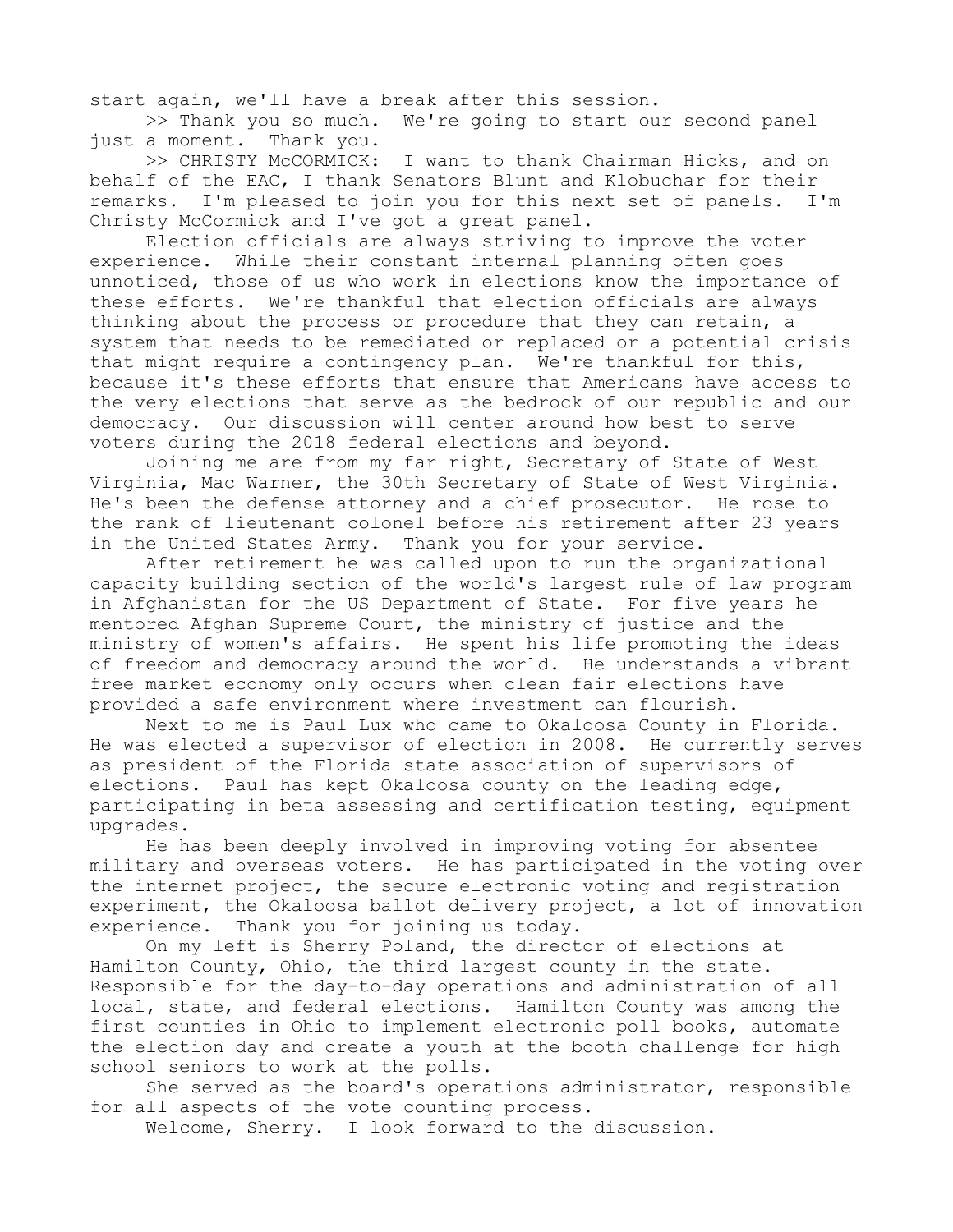And on my far left, not that he's on my far left, but -- [Laughter.]

I owe you an apology, Secretary Williams --

>> Do I have to say Roll Tide?

>> CHRISTY McCORMICK: There is a error that said Secretary Merrill. Secretary of State Wayne Williams is the first Colorado Secretary of State to earn the national certificate election administrator.

Prior to his election as secretary, Williams served as the El Paso county clerk and recorder from 2011 to 2015 where he successfully ran elections in the states most populous county. As clerk, Secretary Williams focused his efforts on expanding services to citizens by adding more than a dozen 24/7 drop boxes and consistently running elections cost effective and voter friendly, expanded access to online records.

Secretary Williams received the medallion award for his effort to protect the right to vote in 2012.

For serving as county clerk, citizens of El Paso County elected him as commissioner from 2003 to 2011 where he helped run Colorado's lowest cost for citizen government while addressing critical infrastructure needs. Thank you for something here.

So I just wanted to say, this panel will focus on the ways that each of you is serving the needs of your voters, and working to administrate secure, accessible, and efficient elections. I want to ask each of you when a specific initiative that we hope to highlight today and then we can dive into other programs and issues. And I'll start with secretary Warner. West Virginia has unveiled some innovative approaches to serving the HAVA voters this here, including a pilot problem that's a mobile app for military voters. Can you please tell us a little bit about that initiative, why you felt it was important, challenges you faced and what's the response has been from the voters who may benefit from this initiatives.

>> WAYNE WILLIAMS: It's an honor to be here, and it's important, thank you to the EAC commission to host an event like this. It's very important for us to all get the word out to the citizens of America, what has been going on, and it's quite different than perhaps the message that has been out there in the press quite a bit. That nobody cares, nobody's doing enough, Congress isn't doing enough and so forth.

My perspective being a little bit on the inside, I've been seeing an awful a lot of work going on and it's quite a bit different. But by way of getting into the topic, when I came in this morning, Leslie gave me grief how I was dressed, how we look like our parents.

And so it reminded me, I'm a new Secretary of State, just like 18 months ago or whatever, and I made it a point to get around to as many Secretaries of State as I could prior to taking office to pick up pointers from them. And I'm in Montgomery with John Merrill and he takes me to his favorite bar, and we're sigh sipping diet Cokes, and across the bar there are two rough-looking characters. And "Hey, John, that's us in 10 years."

And he says, "That's us, dummy. That's a mirror."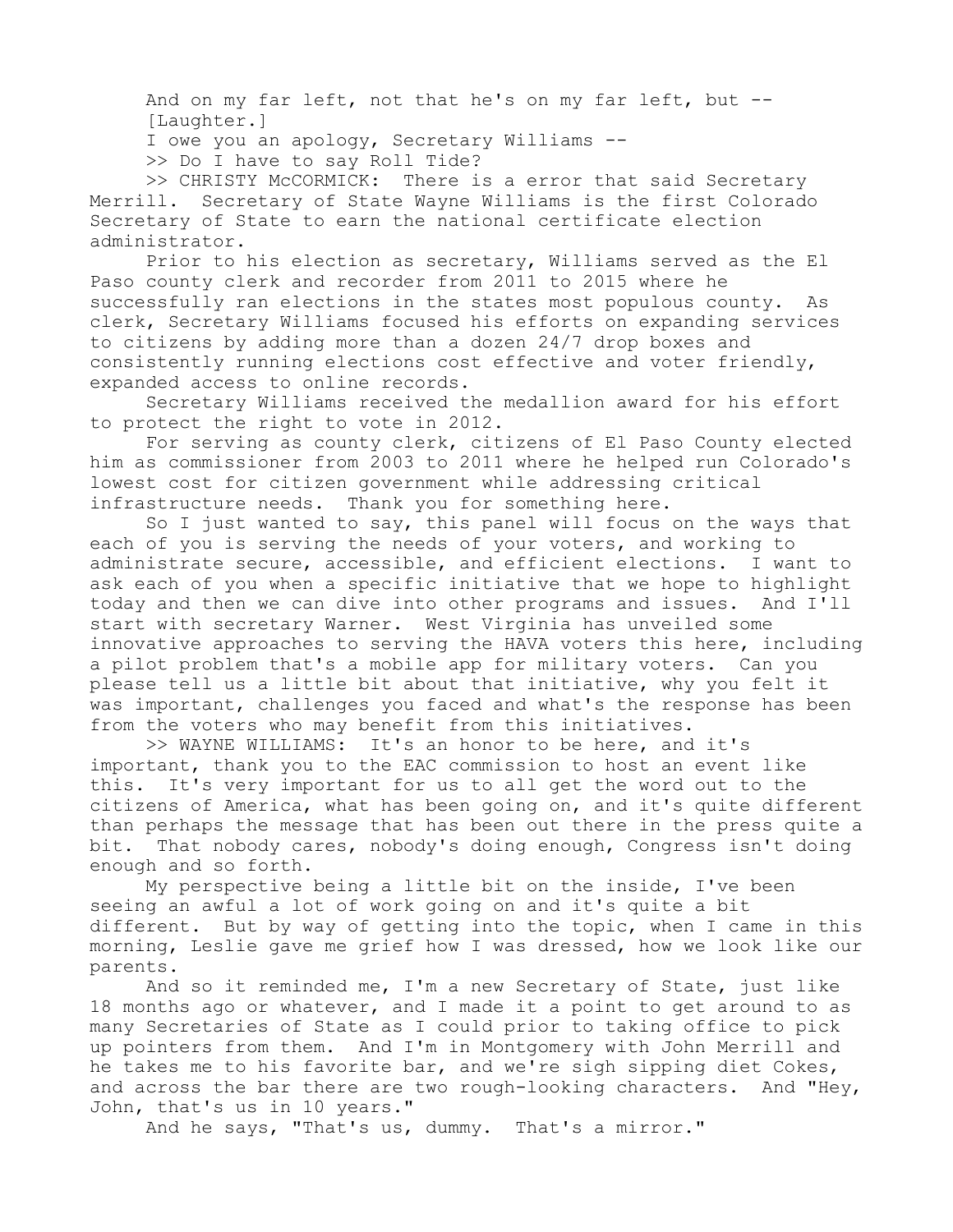A lot of times you look at something and you either see what you want to see or you choose not to see what's in front of your eyes. And that's what's going on with this mobile voting device in West Virginia.

I want you to stick with me here. This a specific solution to an identified problem. To address that, you have to look at risk and reward. And when you hear what I have to say this morning, I would hope you come down on the side that we do, that the reward far outweighs the risk that's going on here.

And so to identify that risk, share with you just a couple of war stories.

My wife and I have raised four children, all of whom served in the military. I did a military career. My wife -- all over the world, and we had difficulty voting throughout that time. And it wasn't because we didn't want to. It was because it was difficult to go through the process, to get through those obstacles. Each of my children have had trouble voting.

My oldest, Stephen, served a year in Afghanistan, and to give you a little bit of a context, he was wounded there, and 13 of his 30 men were rounded in their year in Afghanistan. That starts to give you a feel for these guys who aren't back in the rear. They were on point. They are route clearance personnel. And you way you clear mines, you take a pickax and drag it on the ground and when it catches a piece of wire, everyone freezes, and that's how you pick up mines in Afghanistan. Not a great job. Especially in the heat and with Taliban and snipers and people gunning for you.

And he went through a number of harrowing experiences, and I asked him what his toughest time it was, and he said "Dad, it was election day."

Why is that? And he went into quite a bit of detail. But he was required to secure one polling place, and in the process of the heat of the day, long days, they dug up five IEDs. Okay? Five. So think of the amount of effort that the Taliban was going through, and the risk that American soldiers were put their lives on to go and secure that polling place to secure people to be able to vote in the first election in Afghanistan's history, democracy at work in a foreign land that the soldiers are putting their lives on the line to protect.

Keep that image in your mind. And multiply it times soldiers in 120 countries through the world today on a daily basis. The state department, and people putting in their years of service, in 170 countries around the world. They have as much right to vote as we do, and we owe it to them to give them the opportunity.

In the federal voters assistance program, when they report to Congress after each election, let me give you an example. I'll simplify it so we didn't get into the big numbers. Take a representative sample of 100 active duty military, only 66 will be registered. Only 22 will request a ballot. Only 18 about receive that ballot. Only 14 will return that ballot. And only 13 will have their vote counted. 13 out of 100 people active duty service military will get their votes counted. In West Virginia it was 9 in the last elections. That's the identified problem. And it doesn't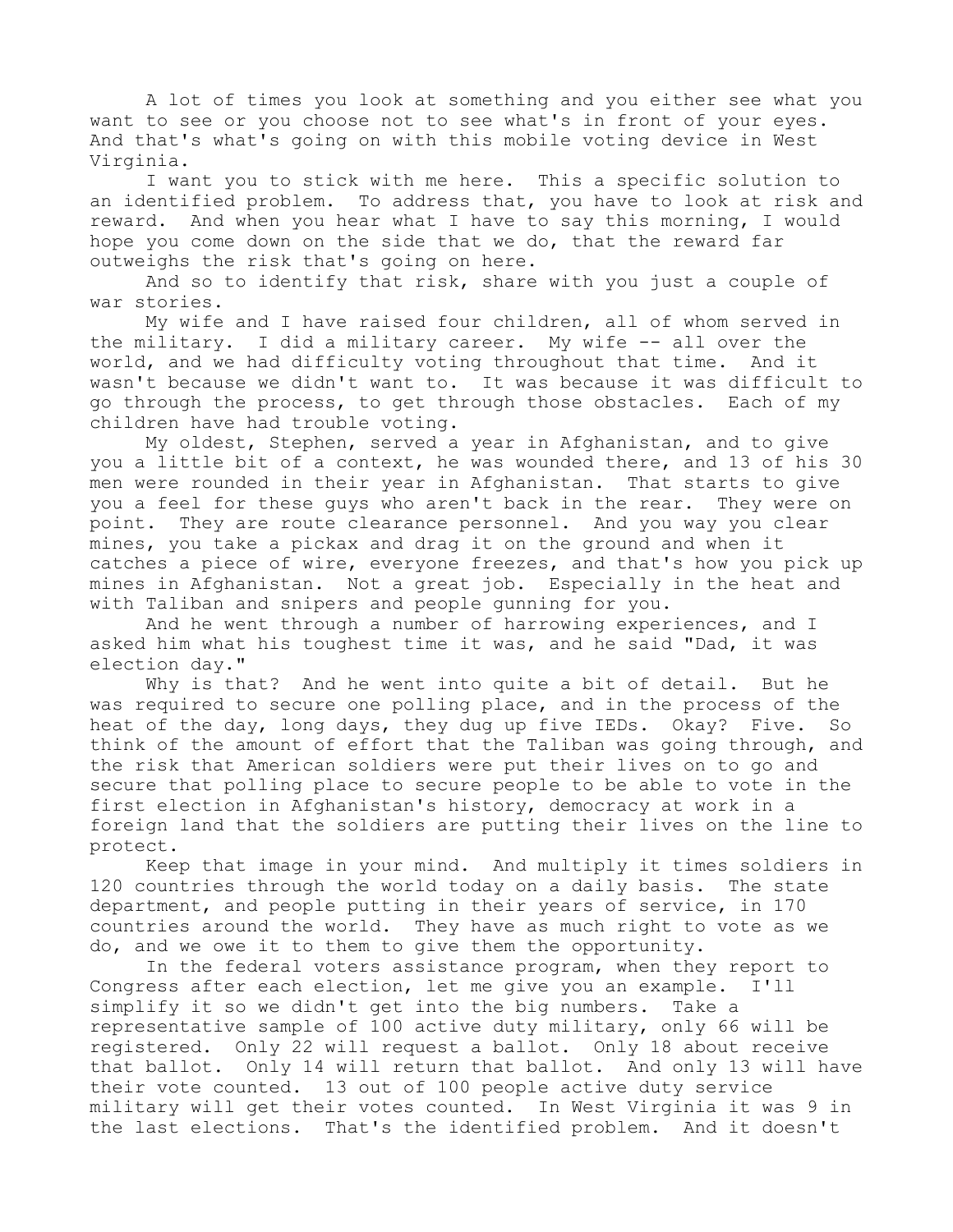get better on the civilian side. When you get to the civilian side, report dated September of 2018, okay? 2018 route here. When you get into overall citizens serving overseas, it's less than 7. Less than 7 people serving overseas, 3 million people serving in 170 countries, overseas, and less than 7 in a hundred get their votes counted. I see puzzled looks. That's what I had on my face too. I had the experience first hand and so did my children, and I said, we got to do better.

When you get sent into harm's way, you want a voice in who sends you there. You want to vote for the person who will get you out of harm's way.

And I gave that to my elections director, here in the third row and said, we got to do better and solve it to it's transparent. You can do it without electricity because a lot of times you're serves in something that you don't have something to plug into the wall. You got to do it without computers and scanners and printers.

I said, we got to do better than this. And he went to work and found a partner. Okay? Bradley Tusk, the brains and financing behind Uber.

And think how they revolutionized transportation in America. When you start talking about numbers of 7 out of 100 or 13 out of 100, we don't need to be tinkering at the edges or put money towards more videos and programs and federal assistance programs, people out there in the world -- we need to revolutionize the approach we take to getting people the right to vote.

And so that's what we've -- he looked up with Uber. What I love about this technology is not -- it's bipartisan. It doesn't take sides.

So here I am. I'm a Republican. Okay? Here is Bradley Uber, who was on Bloomberg's campaign, Blagojevich's campaign coming together with a guy from India, the brains behind the votes -- the app that was developed -- that Bradley is financing to put this pilot project on.

And he's coming to it because of -- Indira Gandhi being assassinated in India and the Sikhs were forced to vote at gunpoint. And he wondered, how can we have somebody vote and send a signal that it's a coerced vote?

That's what drove him into the technology area. Think of this.

A Republican, a Democrat, a guy from India all coming together to make American democracy stronger by giving people an opportunity to vote because they're serving overseas. That's what's going on. And what I love to hear from the spokes person for Bradley Tusk, in Charleston when we announced this -- we had the two-county pilot probably in May and it worked great. Four different audits to this whole process. All the other stuff, it all came out roses, so we expand it. 24 of our 55 county clerks said we want a piece of that because we want our soldiers to be able to vote that way. She came to Charleston and said, "Look, this is what happened in the Uber world. People stood up and say, we can't go that direction, but once the people tried it, it was a momentum." And it wasn't going to be stopped and we all now benefit from having Uber in so many places. We will have the same thing with this mobile device. I'm not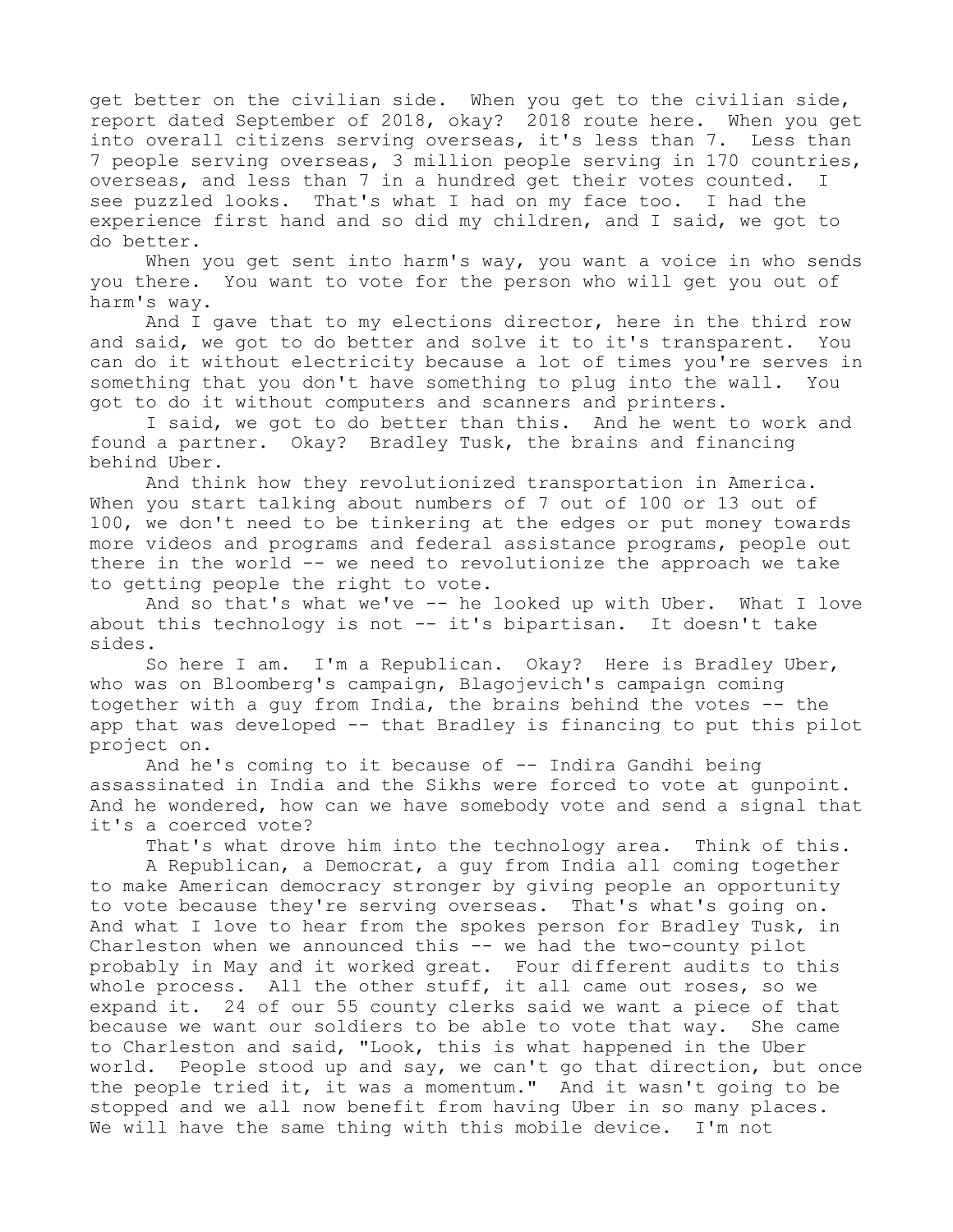proposing that it go mainstream. It's a specific solution to an identified problem.

For giving the right to people to vote who overseas serving us, that's the reward, and the risk is minimal when you start looking at the blockchain technology.

I listened to a Fox news broadcast just yesterday, and then it was filled with all the theoretical, what could happen, how -- mobile devices are insecure, and blockchain could be hacked -- folks. We're banking on our mobile devices. We're shopping on them. Sending our credit card information across them. If it's insecure, it's going to be insecure for voting, but if you use that to shop and bank so forth, I think we should be able to trust soldiers overseas to vote. And if those 24 counties that we have in West Virginia that are doing this, there are 999 different ballot styles.

Do you think somebody's going to be able to hack in from Russia into your private device, signing in with a thumb print, taking a selfie, and validating it with another thumb print to break in and identify the specific precinct ballot in the county of West Virginia to try to change one vote?

No, folks. The biggest threat, Stalin said, is not who votes that count but who counts the votes. Today it's one more who reports the votes. They're breaking into Fox, CNN, Twitter, and because they want to change the outcome. How will we put that genie back in the bottle if somebody said Hillary Clinton wins?

That's the risk of hacking into a county in West Virginia to change one person's military vote, I'm not concerned about. Yes, I'm concerned about it, but there are so many different layers. It's much more secure that you know taking a paper ballot, sending it overseas, sitting in a dusty mall room until the circulatory is able to pick that up, vote it, find the stamp and sign it, leave it back in the dust e-mail room until somebody puts it on a plane to ship it over.

Folks, when you secure a vote with a blockchain, it's much more secure.

One final thing. On the paper ballot, the voter verified aspect. We solved that. As soon as you vote, it goes into the blockchain and an email goes back to the voter so they can verify how they vote and other comes to the Secretary of State office. It's like any other electronic transmission of a ballot. There's a code on it so it's not identified by person. It's secured in a lockbox, and it's open on election day, if there's -- if there's a question, if there's no question, if everything measures up, then it's there for an audit if need be. Folks, let's say what is really there and not just argue about the theoretical. Let's talk about the reality that we give soldiers across the globe and civilians the right to vote, and let's give this pilot project a chance to work. Thank you so much.

[Applause.]

>> CHRISTY McCORMICK: I can attest to the issues you're talking about. It's a being concern. And Paul, you have a large number of HAVA voters in your district. How do you on and off they have access to the ballot?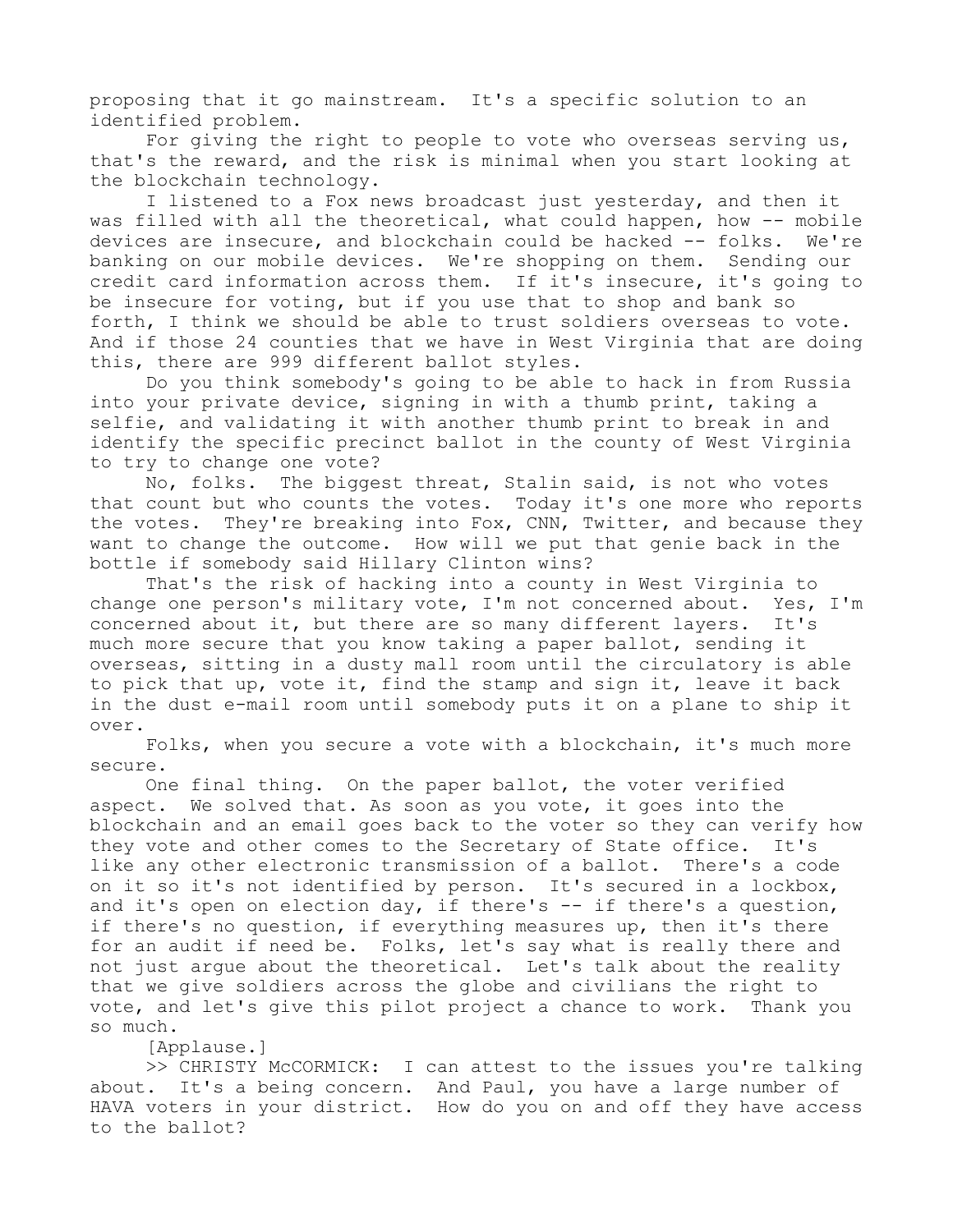>> PAUL LUX: Okaloosa County, a lot of folks say, why is it sitting up here? You're not Miami or one of the largest counties out there. But Okaloosa, 135,000 registered voters, home to the largest Air Force Base in the world, and we have the 33rd fighter wing, joint between the Apple, Navy, and Air Force, and we have the headquarters for the Air Force special traces command, Duke field, and on top of that, seven special forces group airborne, the US Army ranger camp, final stage of training for US Army rangers, the Navy ordinance disposal school, so we have all five service branches in our little -- our little rectangle shares the northern border with the state of Alabama -- have to say Roll Tide, sorry -- not sorry. [Laughs.]

But we share our northern boundary with Alabama, southern with the Gulf of Mexico, and one-fifth of my voters are either military or military family, whether they're in my county or whether they're out of my county.

Fully one-fifth are military family and that's how I got there. Army veteran myself. Met and married my wife. She stayed in, I got out and I followed her. I've been on active duty, a reservist, and military family and seen the problems that military people face when it comes to voting challenges.

So engaging the community is of vital importance, especially when you have the numbers that we have in our county. Of course, not everyone who was stationed there registers to vote in Florida, but Florida being a tax-free state for state taxes entices a lot of them to vote there.

We have had challenges with the assistance program on the Air Force Bases, and they have worked around most of those, and we've got a really great team in place now, but we reach out to the military community during armed forces registration week, typically in June or July. We are there for armed forces voter week going on currently I've got focus -- they're still in bed right now, or maybe not, but they will be going to the base today to help register our military families. The seven special forces group does red empire week, an open house for them when they invite the community to come and see what the special forces teams are doing, as well as the US Army rangers also do open house.

One of the things Eglind has done that has improve their VAO program drastically is putting the VAO job in among the family readiness center so they make sure the people are there to have the information, and they make sure that families have what they need while their service member is deployed and also in charge of the newcomers' briefings. Once this election cycle is over and things are back on an even keel, we will be permitted to come on base and be part of the newcomers briefing so we can reach out to folks right as they're coming into Florida and one of the things that I'm most proud of, we had a law in Florida that allowed for late registration, but the things you would to accomplish to be part of this process were very, very -- it was only for people who were leaving the service, coming from overseas. It didn't deal with deployments at all, and in 2016 I had a battalion of special forces who came back after the book closing who were not able to vote because they were too late to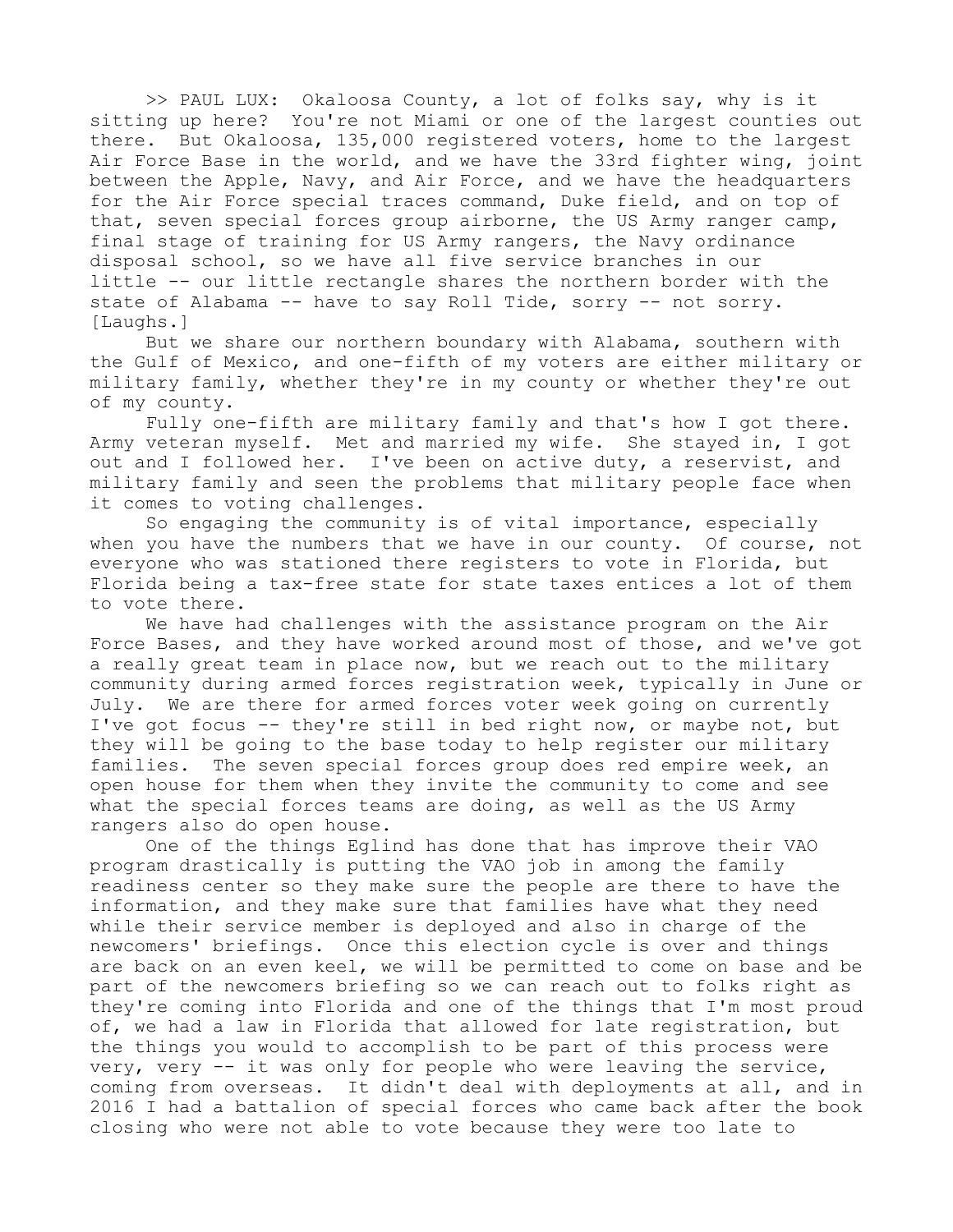register. I was happy to work to change the state law to extend the deadline to include everyone returning from deployments overseas which has impacted and improved access in the community both with the seven especial forces and the AVSOK community.

Ballot access is always an issue, and we have laws in place to ensure ballot access. Notice of elections go out annually and we send them out whether they're state, federal, or local. We send notices of elections because they don't see the ads or the campaign signs that are normal clues to people that there is an election coming, but some locals still miss t but we also of course have the obligation to mail 45 days prior to an election and we maintain that in my jurisdiction for both federal, state, and local election and we typically exceed that deadline by five to seven days. We try to get them out 50 or 52 days early if we can. Emailing blank ballots, Florida has been front and center. We originally started doing this as a response to one of our biggest challenges, which is the hurricane season, conveniently coincides. We were already mailing or emailing ballots to voters who were absent from the jurisdiction in the military, as part of that, so when it became mandatory, we were kind of like, eh, no big deal we've been doing that for years.

As Commissioner mentioned, when it came to the EAS1 and 2 grants, I was jump on let's get involved with this money.

With the federal voting assistance program.

And in our jurisdiction, we put together a consortium of 34 counties that are using -- and some of the use has come does and gone but we called it your mission, your vote, and the ballot portal has been there since 2012, so better than half of the 67 counties in Florida were part of our organization, and we used it to upload - and part of the best practice for using this system is I asked my members to upload all of their military and overseas members into the database as eligible people, rather than awaiting a ballot. And it then becomes a poll system rather than -- a pull system rather than a push system. Their data is already there. When they want to use it, they can log in with their credentials and use the system and it includes an online ballot marking tool that allows them to generate a electronic ballot. Florida does not allow email return but they can use e-fax facilities to allow us to get their ballot in by fax or if they have printers they can do it by mail.

The other thing that we did when it comes to ballot access with the military, and again, it was an initiative that I was happy to push very, very stringently, was to expand the voting use of the federal right and absentee ballot to all of the races. They vote for everything, state, federal, and local. But our biggest challenge remains, as Secretary Warner very clearly illustrated, the actual return of those ballots. The guy in the fox hole does not have a printer or a fax machine. And we continue in Florida, I'm watching the West Virginia project carefully because we continue in Florida to need better solutions for electronic ballot return for our military in Florida. Thank you, Commissioner.

>> CHRISTY McCORMICK: And now to Sherry Poland. Workers play a huge role in serving voters on election day but they don't just show up and video that morning. It takes a great deal of ingenuity and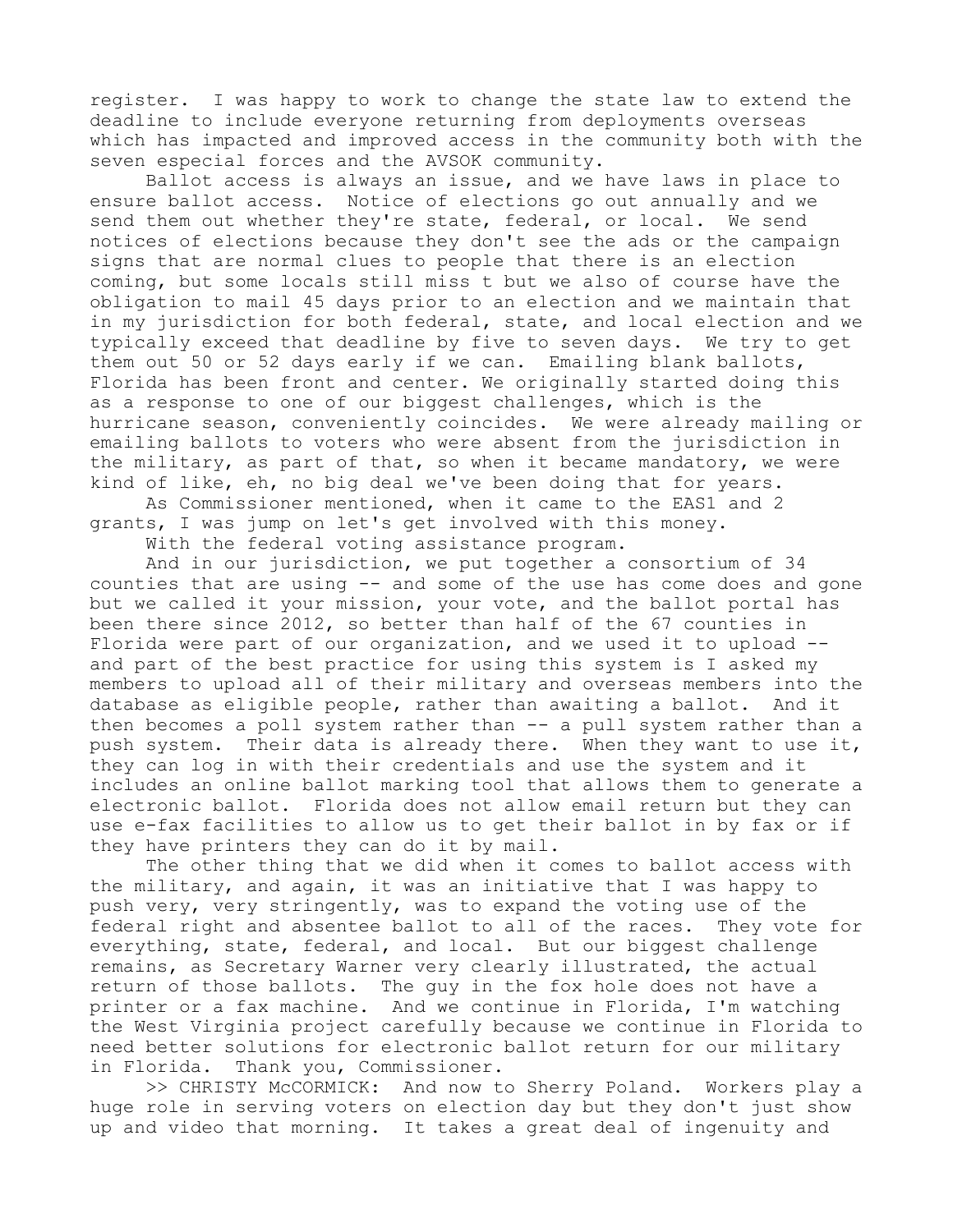time to recruit, train, and oversee poll workers. Hamilton was awarded an EAC Cleary for his poll worker program. Tell us about your youth at the booth and partner in democracy initiatives and the impacts these programs have made.

>> SHERRY POLAND: In the state of Ohio, 17 and 18-year-old high school seniors are eligible to work the polls on election day. They are compensated for the work the same rate as their adult counterparts, \$181. For high school seniors that is a good paycheck for one day's worth of work. We do not sign them to manager positions but they did a tremendous job in processing voters. We first initiated the program in 2007 and had some success with it back then.

But in early 2016 we saw the need to ramp it up, and that was due to the implementation of electronic poll box. We implemented in 2015 and some of which our poll workers struggled with the technology. It's basically an iPad or a tablet that took the place of the old paper books where voters would come in and the poll workers would look up their name is sign them. There's been benefits to implementing the electronic poll books, but our poll workers struggled a little bit. So we thought, who's more comfortable with today's technology than teenagers?

They have a very high comfort level with the iPads and tablets. So we needed a way to really develop that resource and recruit more of them.

So we came up with the idea to have a youth at the booth challenge, to expand upon our youth at the booth program. We coupled with a very popular pizzeria, and promoted it. The high school that provide the most high school seniors working the polls based on a percentage of the number of high school students -- we didn't want to, you know, discount the smaller schools in any way -- would receive a pizza party and acknowledgement on social media, we would do a press release. My staff and I attend the pizza party and award them with a plaque.

And in that very first year, Wyoming City High School won. And the government teacher there was extremely engaged, and I think that's really important. Because the more the government teacher is engaged, the higher recruitment you will get from that school. And she had the great idea to hold it on inauguration day, since these students had just worked and helped to administer the Presidential election. The inauguration was playing on the big screen. Afterwards, we went into the gymnasium. And then we presented them with the award. And it was a good experience for those kids and I asked them to challenge their junior class to hold their title the following year.

And guess what. They did. Wyoming won again in 2017.

There's another consume coming close to them. They might have a bigger challenge in 2018.

But the end result of all of this, we now average 330 high school seniors working the poll, almost 15% of our workforce and it's made for the perfect team because we have younger generation with their comfort level of today's technology, and we partner that with our experienced, seasoned poll workers, their adult counterparts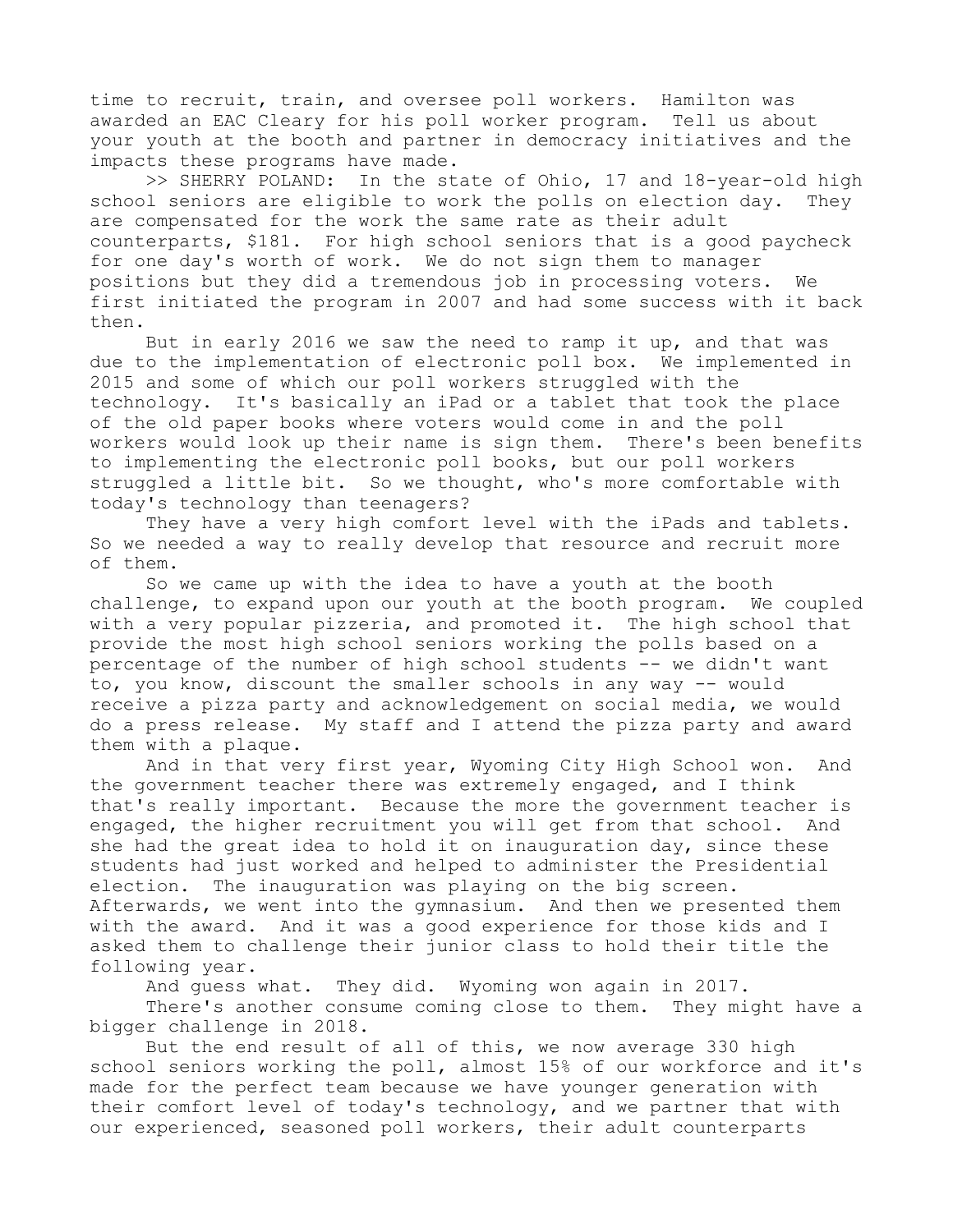welcome the high school students. They're able to quickly process the majority of voters on the electronic poll books that leaves the adults to handle those voters that might be experiencing problems and work them through the process.

I think the program's not only a benefit for boards of elections and filling our positions, but we also hope that it sparks an interest in voting and civic engagement from an early age.

We also have another recruitment program, partnered in democracy, and that's where we reach out to other government agencies and businesses and ask them to partner with us and give their employees the day off with pay to work the polls.

We also have had success with this. It started out with our board of county commissioners. We went to them, explained the problem that we have in recruiting poll workers and we have the great resource of county employees that we would love to tap into. Our commissioners were the first to adopt the poll worker leave policy, and it was an easy sell to the rest of our elected officials in the county.

We have employees from not only the board of county commissioners but the prosecutor's office, public defender's office.

We also have several local businesses that have partnered with us. One of Cincinnati's Fortune 500 companies provided a little over 20 employees.

They took it a step further, after the election, they conducted their own survey of the employees' experience in working the polls, and then they shared that feedback with us, and I brought with me a quote from one of their employees. I thought it was very interesting. The employee stated, "I've been with the company for 12 years and I would have to say, this was one of the most positive and proudest experiences to date."

So that was that employee's experience in working the polls on election day. We use that quote to then go out and try to recruit other businesses to partners with us, or individuals who may be on the fence at working the polls. We know it's a very long day. But this is the type of experience you can have.

Recruiting poll workers, there's no finish line just like we talked about with cybersecurity. It's an ongoing challenge, and we do have a few other ideas that we would like to implement next year that we're still working on some of those details for the future.

>> CHRISTY McCORMICK: Thanks, Sherry. Great ideas there.

Secretary Williams. Serving voters also means making sure they have confidence in the voting system and the end results. Colorado has been a national leader in a practice called risk-limiting audits, which we heard a little bit about this morning. It's gained a lot of national attention. Could you please tell us a bit about this program and how you're using it to serve the voters of Colorado.

>> WAYNE WILLIAMS: Yep. [Cough].

It might have been a late night, but happy Rocktober, everybody. With respect to the senator from Minnesota, this is the election assistance commission -- election administration and voting survey. You will see that, yes, Minnesota is high, but they are #2 in voter turnout, not #1. Because CO stands for Colorado. Yeah, well, you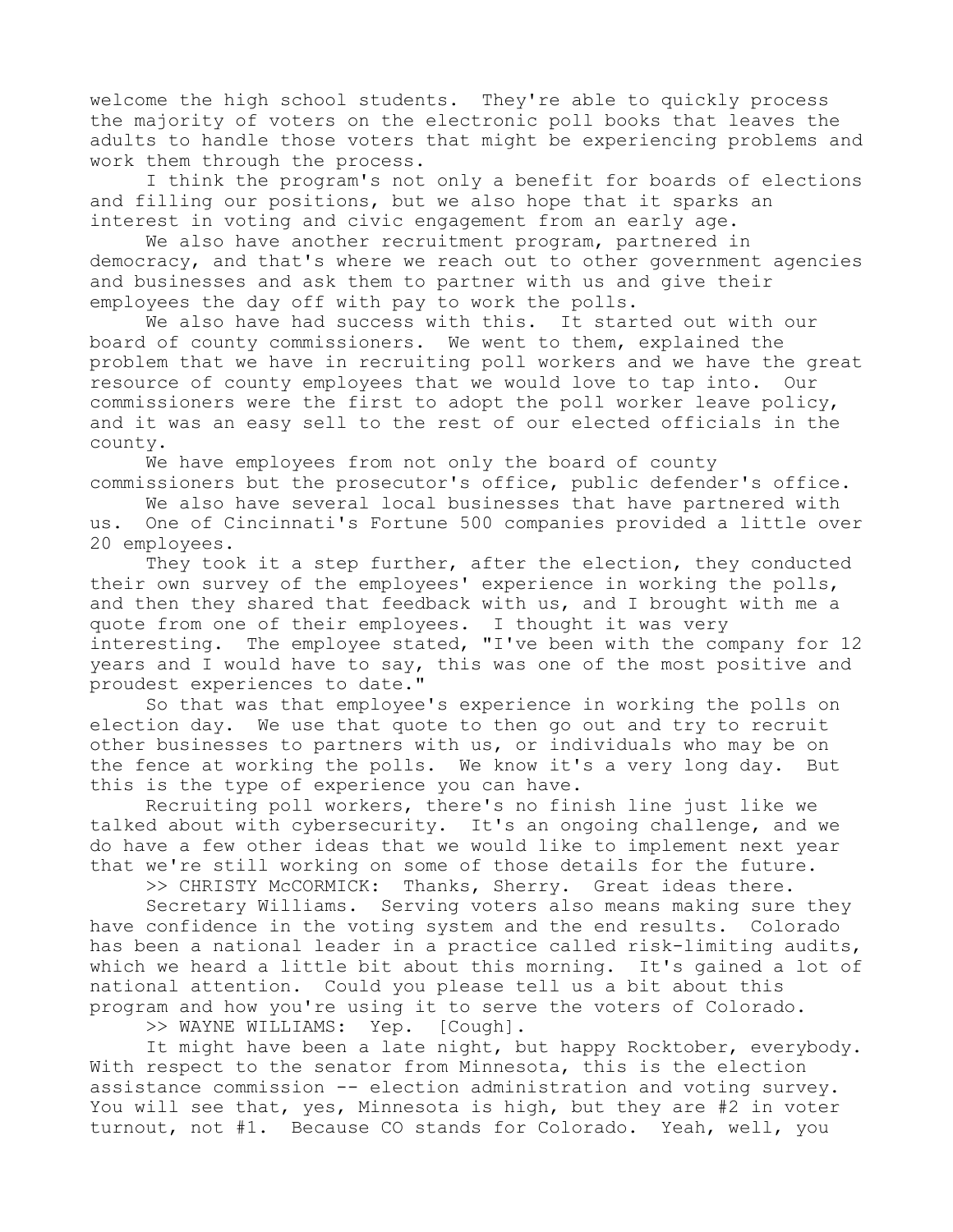know. Rare error up there.

So why does Colorado lead the nation in turnout? Why -- with respect to my friends in Minnesota -- and more importantly, let me talk to the realities of today's world.

According a recent NPR survey, 46% of Americans think that votes will not be counted in this upcoming election. 46%.

34% think that election officials will tamper with the results of the election.

32% think a foreign country will tamper with the results of the election.

38% think that state election officials haven't done very much or nothing at all to prevent foreign interference.

These are staggering numbers. And they don't reflect the reality.

And so I want to talk about a way that Colorado has approached helping to resolve those concerns that more than a third of our nation has with respect to the elections process.

And to answer the question to the 38% to say, yes, we have done a lot at the state and local level to address these issues.

When I became Secretary of State four years ago, that was after serving as a local election official. That was after serving as a member of a canvass board, as far back as 1997 with the old punch card ballots. And there's two goals for the election process. One, to run it fairly and accurately, and the other, and just as important in many ways, is for the people to recognize that it has been done fairly and accurately. So it's just not just a question of can we convince ourselves. The issue is, can we show other people? Can we show the citizens of our respective states and the nation that the election was conducted accurately and fairly? That's what I've been focused on and that's where Colorado's risk-limiting audit comes into play.

Let me briefly explain what it is. You have to have paper ballots you can actually audit. This is an important step, in proving that Colorado in the past, before I became secretary, had a paper trail but not actually a paper ballot. The memory card for touch scenes was the vote. I adopted new standards that required an actual paper ballot, something a voter can verify, and make sure that the touchscreen didn't alter anything or the ballot marking device didn't change its programs, because the voter can look at it themselves.

And what happens after the election is that we randomly select ballots from across every single polling place and every single voter and across every single county to say we're going to audit a certain number of ballots. And we tell the county clerk, by the way, this number, the closer to the race, the more ballots we audit.

This number varies with the closeness, with the size of the county, and we then tell the county clerk, by the way, these specific ballots chosen through an open source software that we've made available to others who want to use it, to enhance it. Actually using the \$360 million, our Colorado's portion, we're enhancing that software right now to make it even better.

Colorado's portion being 6.3 million.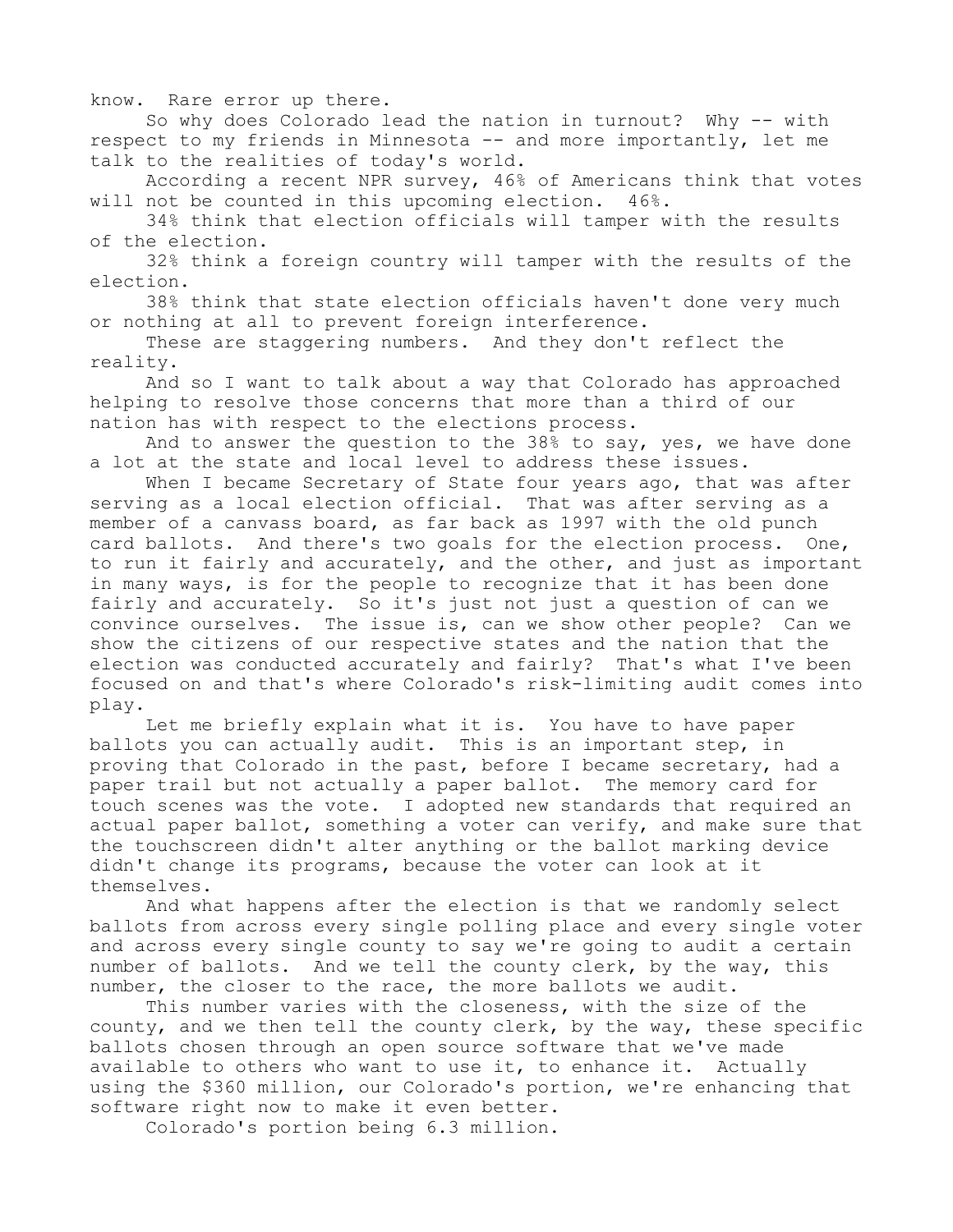And then we tell the county clerk, go we can't be the third box of ballots, and grab the fourth and the eighth and the 32nd out of the box and grab the fifth box and grab these specific ballots. This differs from the types of audits that had been done in the past. In Colorado, for example, we said grab a certain number of ballots, run them through a machine and make sure it counts them the same as what the overall results are.

This is an individual ballot review, where we pull specific ballots, and not just from some precinct or a randomly selected precinct, but from every county with that entire universe of ballots. And we then have a bipartisan team of judges review that specific paper ballot to see if it matches the results from the cast vote record of that machine.

We've done this now for two elections. 2017 coordinated election, which is our November election, state, local races are, and then a 2018 primary. Every single county in the state passed. Now, let me clarify a couple of things. First, you don't have to have the exact same voting equipment. One of our large counties has chosen a different vendor than the rest of the state. It worked on their equipment as well.

So it is not something that requires a single, unified system. You do have to have the ability to have paper ballots to review, because if I tell you "Go find a specific vote," you need that paper ballot as a part of that process.

So here's the reality. In Colorado, we have a way of statistically proving, of showing with statistical certainty that nobody in Moscow and nobody in Beijing and nobody anywhere else in the world changed a single vote in the election. This, to me is a critical thing not just for the integrity of the process, but so that the people know that the election is conducted fairly.

So that they know that whoever won and whoever lost, those were the actual results.

That's the fundamental basis of the democratic republic in which we live. We have to trust those results. And when I see a survey that says a third of the people think someone's going to change results, that's something that we can't sit back and say, "Yeah, but we're doing a good job." We have to come forward affirmatively and say, here's the reality.

By the way, all of those ballots under Colorado open's records laws and some reforms I helped champion are public records. And so they are available for people to review afterwards. If you don't like our risk, you can sit there in a room and count them yourself.

But it's that ensuring that people have that confidence that is something I think we need to do as election officials.

There are different variations that can be among different states but I join the Senators that spoke earlier in saying, yes, I think you need a voter verifiable paper ballot with one exception. As both of my colleagues have talked on the other side of the table here, there are some people who don't have regular mail service.

For example. I was at the ... kickoff, the inaugural -- other process and the christening of the USS Colorado, the ballistic submarine. They do not get regular mail purposes, which defeats the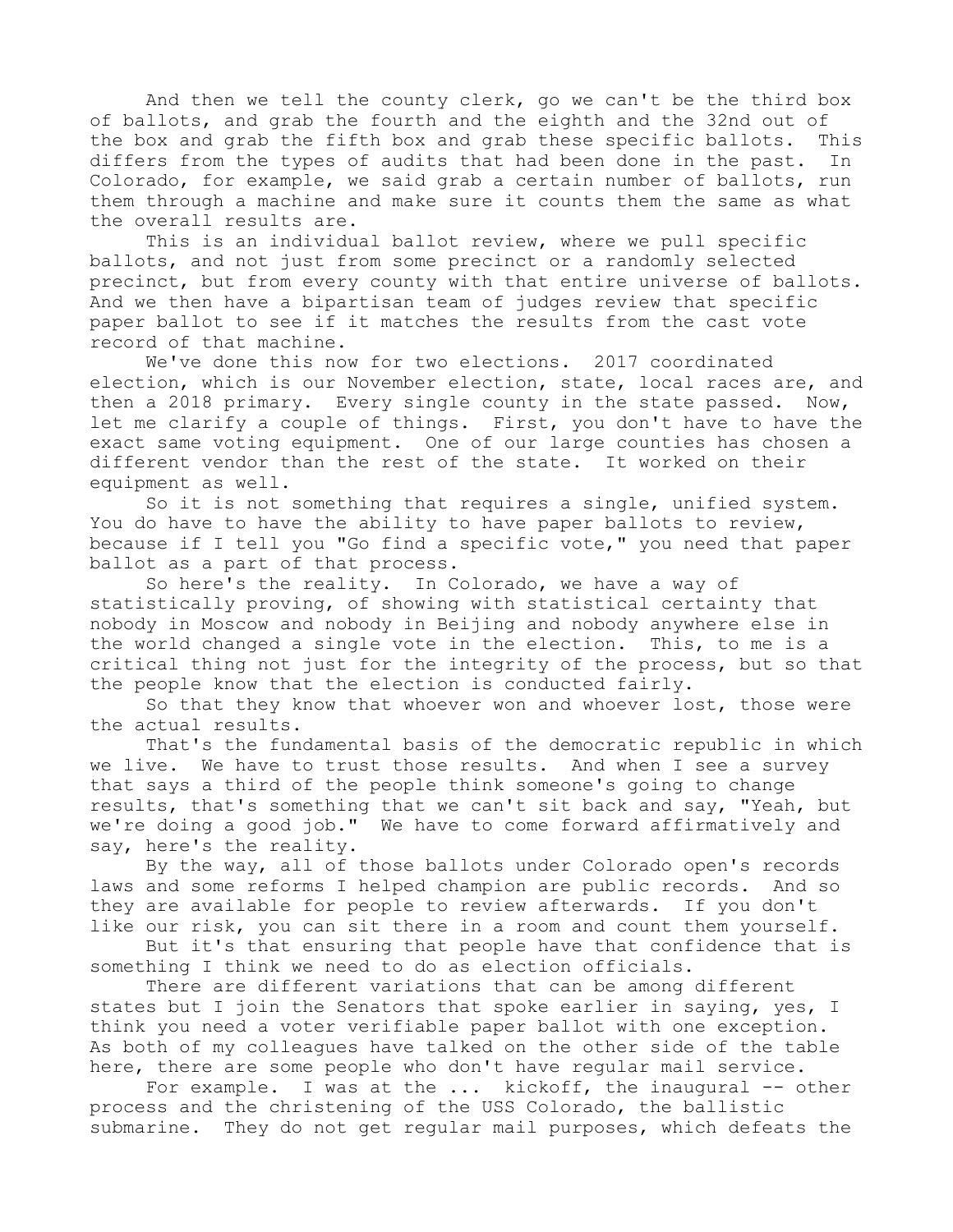purpose of stealth if once every 24 hours you have to come to the surface to get mail. So there has to be a process for individuals who serve there who protect right to vote to have the able to vote. And there's a small number, and Colorado has an encrypted return option for individuals who serve on a nuclear submarine or other circumstances. But for everybody else, that ability to have a voter verifiable ballot is critical and it provides us a way for telling people, yes, nobody anywhere changed a single vote in Colorado or elsewhere in the nation.

>> CHRISTY McCORMICK: . Thank you. We're going to go to questions from the audience, and since we're short of time, we have other questions. But to reiterate Commissioner Hicks's rules, speak into the microphone. Give us your name and your affiliation. And please ask a question.

So we've got microphones. Who has questions?

>> AUDIENCE MEMBER: Mark Schneider. This question is specifically for Secretary Williams.

Prior to implementing risk-limiting audits, what were your expectations in terms of cost, level of effort, et cetera, and after doing that, did you find that it was less than your expectations? Greater, the same?

>> WAYNE WILLIAMS: Thanks for the question. If you did not have a cast vote record as our new systems do in Colorado, it would probably be a more costly method of auditing.

But with the newer systems and the cast vote record and the ability to pinpoint specific ballots, it's actually lower cost in most elections. And I say in most elections, because the number of ballots you pull varies. If you had an extraordinarily close election, it would be more costly.

I would submit that if you have an extraordinarily close election, it's worth spending that extra amount to make sure you have the right result.

But overall, it's resulted in an easier process and a quicker process in most elections.

>> CHRISTY McCORMICK: Other questions from the audience? You have one up here? Back there? Okay. Go ahead.

>> AUDIENCE MEMBER: Eric Fisher. There's been some talk about having more rank order ballots for close elections, where you vote, you know, you choose an order of people, and I wonder if you've considered that, what is the advantages and disadvantages?

>> CHRISTY McCORMICK: Rank choice voting? Anybody have questions on that?

>> One of my biggest concerns, I, like many panelists before me, have the certified election registration administrator certification from the center at Auburn University, and one of the things they did for us and one of the follow-on classes after you do the certification, they give us the same set of ballots and they asked us to count them one by hand, and two, using various other methodologies. And of the number of different methodologies of rank choice voting that you can choose, counting the same stack of ballots seven times came up with five different sets of answers, which concerns me and why I'm not a huge fan of rank choice voting.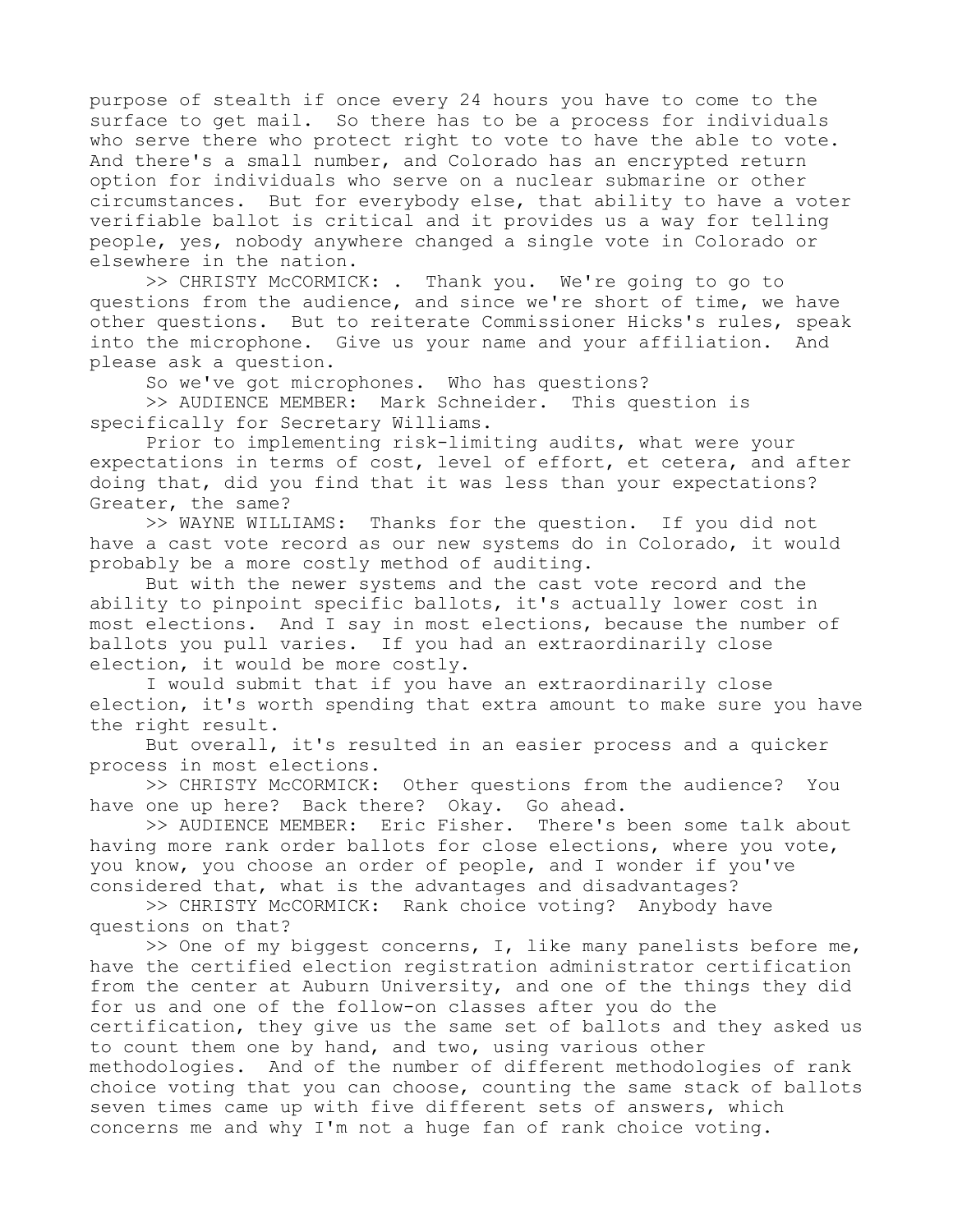Understanding the reasoning, but for me personally and the colleagues, that's always been my biggest concern.

>> WAYNE WILLIAMS: Colorado recently adopted rank choice voting rules. We do permit it for certain local elections.

But there are some interesting questions, and I'm actually convening a working group following the election to address some of those. Say there are five candidates running and A and B I really like, and E I absolutely hate. So I write 1 and 2 by A and B, and I write "dead last five" by E, but I don't know the other two, C and D, so I leave them blank. How do I count that ballot?

There are different methods of rank choice voting, some of which say you skip over the blank ones, and my last dead last choice becomes third. Some say it ends if I skip.

So there's a lot of issues that have to be resolved, because not every voter will follow all of the rules and guidelines that you issue. I know that shocks some people to hear that.

[Laughter.]

Show of hands. You're an informed group. How many of you read the complete voter instructions in your last ballot packet?

Five! Six! Great! Full room. But I think it illustrates that  $--$  or in the voting machine, or anywhere else you were at  $-$ that lots of people may not read all the instructions, and so there are a lot of things to look at. It has some appealing opportunities but there are questions that have to be answered so you get consistent results, and that everybody knows what those rules are going to be.

>> CHRISTY McCORMICK: Next question? Got one here, up here. Sorry. Get that hand high.

>> AUDIENCE MEMBER: Elections council in the house committee on administration -- my question is for Secretary Warner. I'm excited about the mobile voting prospect, and I want to know your concerns about election security, if it's good enough for banking, should be good enough for voting. And in the same vein, do you think the eventual goal should be to move in that direction, and if not, why not?

>> MAC WARNER: Thank you for the question. Great concerns. What we're hearing an awful lot is back to the theoretical. That this could happen. Until it does happen, I'm willing to continue down the risk-reward trail. So many people if they would just pick up the phone and call the office. If anybody in the room has questions, see Don. He is the brains behind all of this. And that opportunity right now to talk to the guy that's responsible for this.

The -- and, folks, we're learning. That's why it's a pilot program. We're starting small. A dozen or so that voted in the primary. And from that, one of our clerks came to us off the bat and said, "You got to get a paper and verified trail so the voter can look at it." And we worked on that between the primary and today, and the email, as soon as you push vote, the vote goes into the blockchain and another email goes to the voter and he can print it out and we get a copy in the Secretary of State's office. You have three different opportunities to verify, and if there's a question with any of it, we'll go with the paper ballot.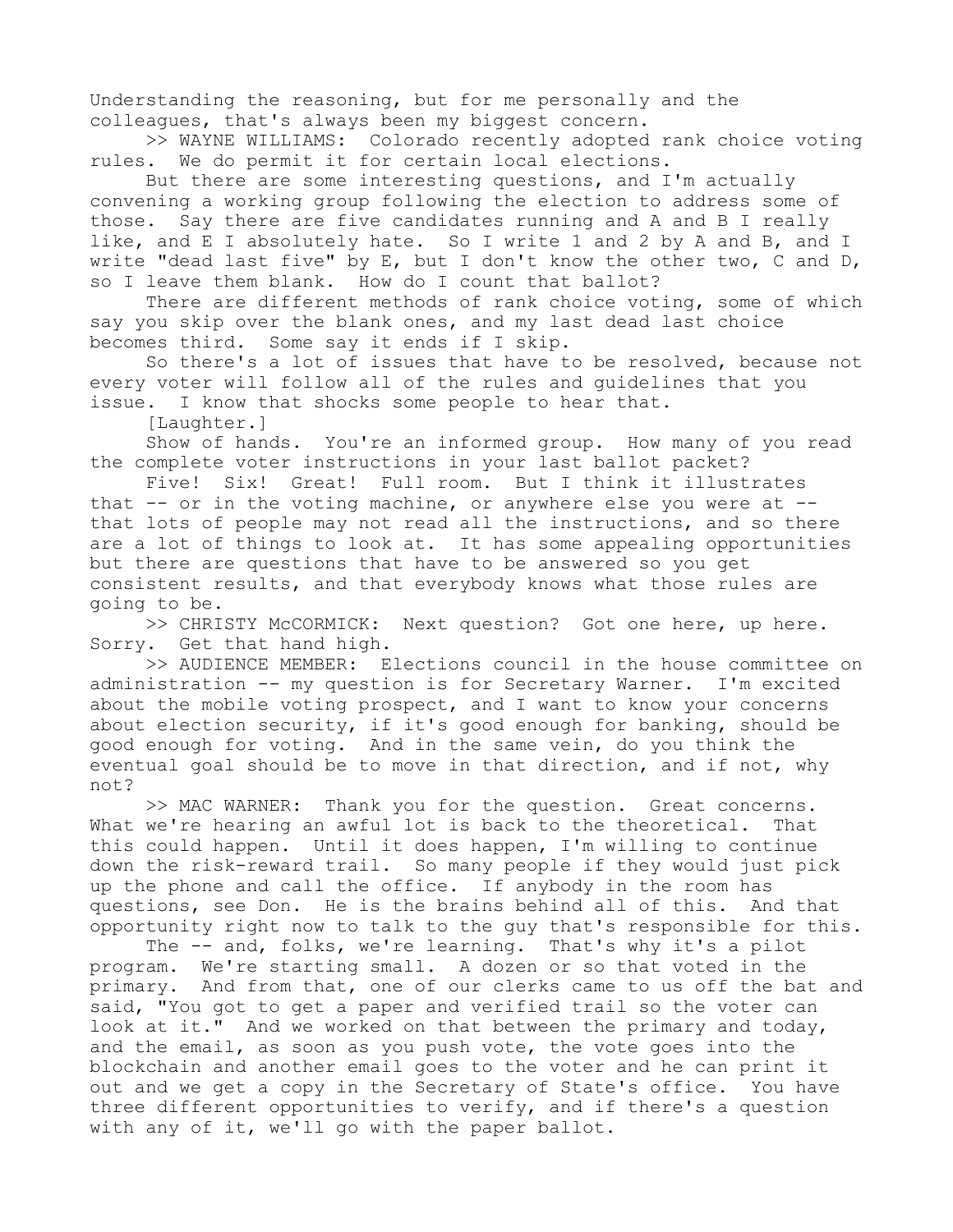So those are the issues that we're dealing with, improving it as we go. I'm looking for this wider audience in the 24-county situation. Folks, we've already had people already, right now in this election from 8 different countries, Philippines, UK, Mexico, all of those countries, I'm talking about these people, State Department, and instructor teaching overseas, a student in China or whatever. Everybody has an opportunity to participate.

So those were some of the issues we're dealing with.

And it's been nothing but positive, by people -- West Virginia Air Force pilot that said I was able to come back and vote, and his wife said, thank God for this, I have two children under two, I voted between feeding my two children in the kitchen.

That's the responses we're getting from people.

And so back to your question to the broader audience, I'll let other people take in that direction. I know other states are looking at it with other rationale, and they will have to do the risk-benefit analysis. As long as people have the right to go to the ballot box, or the opportunity, I think there's value in waiting until election day to do that. You saw what happened with the FBI and all these -- Wikileaks and so forth before the 2016 election that happened in the last 30 days, or the last four days. There's a benefit to waiting until election day. I'm not looking to take it to a broader audience, at least not until we've proven the whole technical aspects of it and the process of it, and the acceptability.

>> CHRISTY McCORMICK: Question up here.

>> AUDIENCE MEMBER: I'm Cole, a civics teacher, served on the HAVA committee a million years ago. Director Poland from Ohio, as a civics teacher I'm looking for ways we can engage the next generation of properties. And to use the military analogy, if I take a bunch of children to the flight line and say, if you learn how to fix this for two years you get to fly it.

I'm looking at, how can we expand this as an educational opportunity.

The models are what I'm looking at, how is that delivered? How is that training done? They're used to a certain way of education. Not every election official teaches, if you will, all the time. So that's a different kind of a skill set. The part I'm looking for, perhaps in Ohio like we're going to do in Minnesota, pairing up high school students with military veterans for the training. They sit next to somebody who knows something about service and training.

The upside, that's what I'm looking for, West Virginia is uniquely placed, you put the 26th Amendment over the type that gave them the right to vote. Do you have a specific role that under18-year-old students could take a role in the election and be of service to their country?

>> SHERRY POLAND: Yes. As I mentioned earlier, 17-year-old voters are not only eligible to work the polls, that's younger, but they can vote in primary elections, as long as they're 18 before the general election.

>> PAUL LUX: And one of the things that our HAVA security is spent on is improving online training platforms and we hope -- in Florida we have a requirement for a minimum of three hours for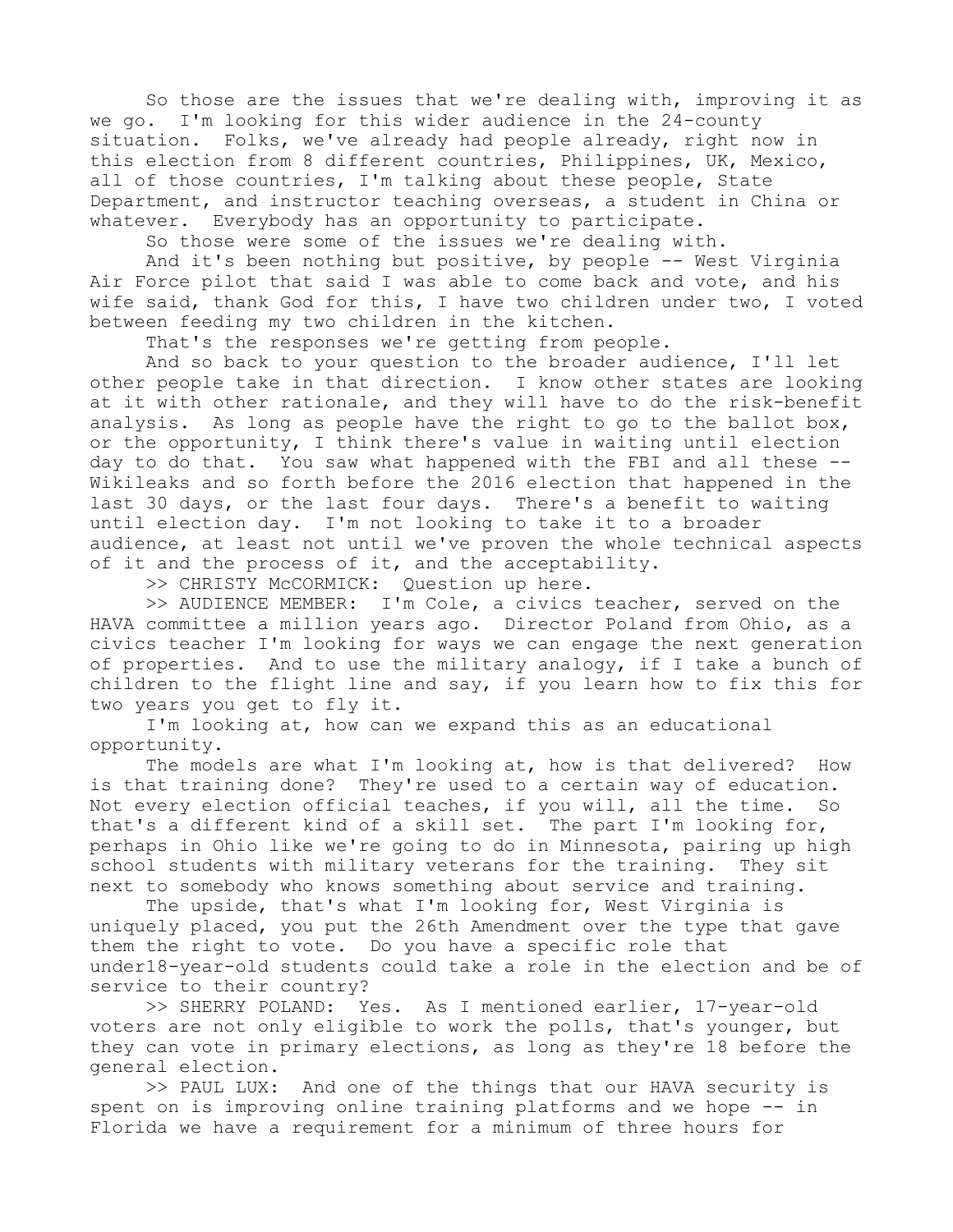experienced poll workers, and a minimum of five hours for new poll workers, and if we can eliminate all but one hour of that training by an online platform, it will drastically improve my ability to reach that demographic. As a preregistered voter you can serve as a poll worker at 16 or 17. And we do have high school students in 2016 who were able to get time off from school. I'm really terribly interested in the program there in Hamilton County because he would like to see more and more. Like Secretary Wyman, I think the average age of my worker is  $65$  to  $68$  already. But that's  $-$  absolutely. Oh, no question.

>> WAYNE WILLIAMS: Thank you. The 26th Amendment started when president Roosevelt lowered the draft age but not the voting age.

And when he finally did in 1971, the first person he registered to vote was Ella Thompson, an 18-year-old. Her brother had been killed in Vietnam without ever having had the chance to vote.

So it's a poignant lesson in West Virginia, and we take pride in this effort to get young people engaged in the process can, so accordingly, we take a Jennings-Randolph award to the high schools who register 100% of their eligible students to vote. And it's grown and we have 39 schools that got it this last year. 100% of their eligible students to register to vote. And we have the youngest delegate elected to a state legislature in the history of the United States, Sarah, a 17-year-old when she was elected and turned 18 when she took office.

My message is, each of your states has somebody who's championed youth involvement. Find it, name an award after them, and get out to the high schools, and people will rally around. It's catching on in West Virginia. Thanks.

>> MAC WARNER: In Colorado we have a similar award. And we have student judges with a slight variation. One of our counties has partnered with a school district, and they close the schools and allow them to be used as polling places, and the student judges designates which of the school activity funds they want the money to go to that would normally pay an election judge and that's been popular. The school received a NASS medallion for the program because it gets kids involved. Instead of selling beer at a baseball game to try to raise money for your activity, you're working an as an election judge. And the amount you can raise in a single day can really help some of the activities at a high school.

>> CHRISTY McCORMICK: Thank you all. We are going to take a -- I wish we had time for more questions. You could ask questions all day. But we will take a 10-minute break now. Please come back at - to this room at 11:45 for a discussion on security, national security with the director of the office of national intelligence, William Evanina, at the Department of Homeland Security, Chris Krebs, and Jim Condos.

So we'll see you back here.

>> Quick announcement. I have a few papers with the stats I mentioned earlier. If you would like to pick one up, please do so.

[Break.]

>> Ladies and gentlemen, our program will begin in two minutes. Our program will restart in two minutes.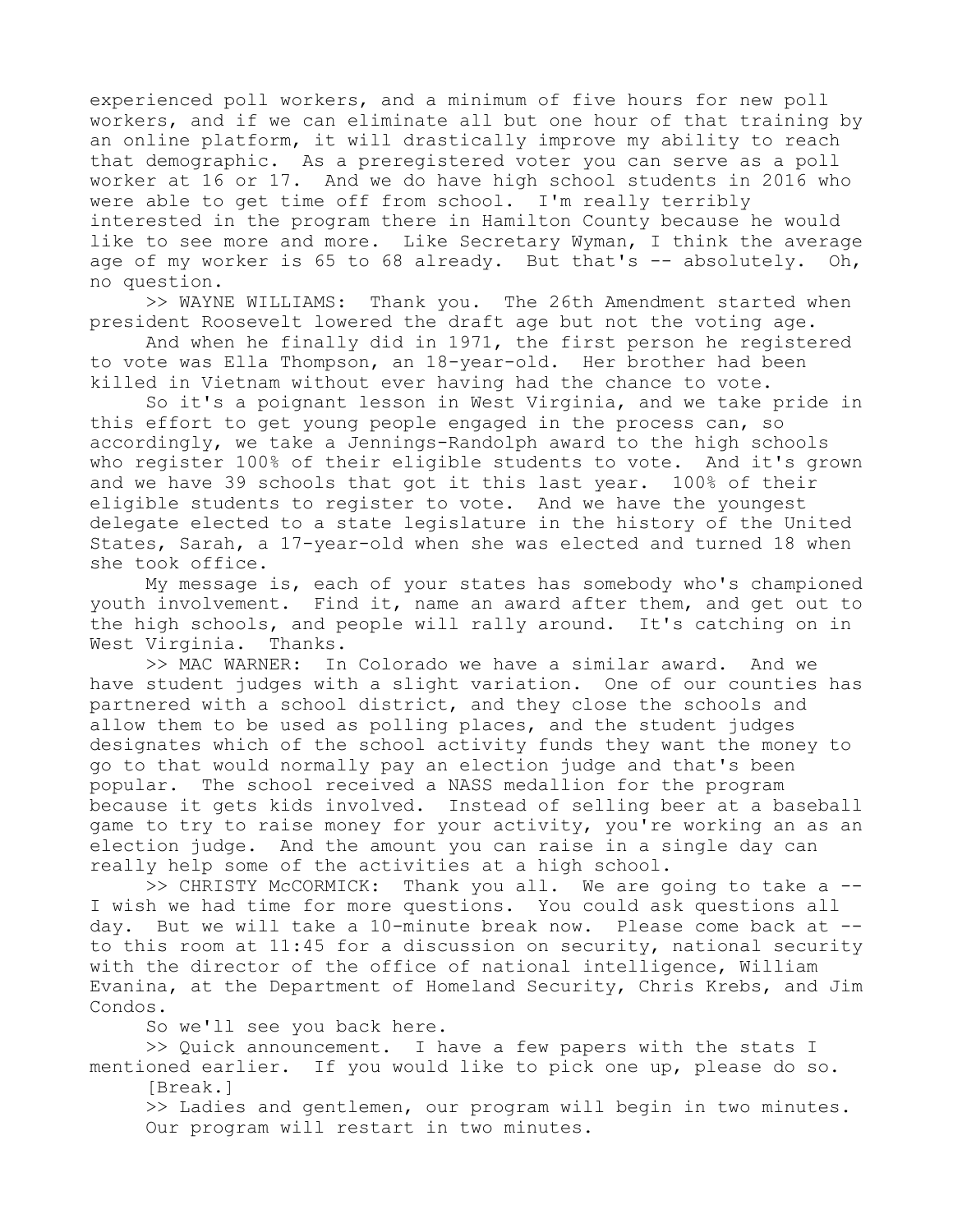>> Ladies and gentlemen, please return to your seats. Our program is about to begin.

>> Ladies and gentlemen, please return to your seats. Our program is about to begin.

>> CHRISTY McCORMICK: Welcome all, back from break. If you could take your seats, I would appreciate it.

So our final discussion today is focusing on national security, and our panel of experts is hard to top when it comes to this topic. Joined me today are to my right, William Evanina.

An organization he has led since June 2nd, 2018 the director serves as the head of the counterintelligence for the US government and as the principal security advisor to the direction of national intelligence, leads the security activities of the US intelligence community, the US government, and US private sector entities at risk for intelligence collection or attack by foreign adversaries. Under his leadership, the national county intelligence and security center -- foreign intelligence threat awareness and closing critical security gaps in executive branch departments and agencies, and I thank you for joining us for this conversation, director William Evanina.

Next is Christopher Krebs, the undersecretary for the Department of Homeland Security's national protection and program directorate, I think I heard you -- [speaking away from microphone].

But it's the NPPT. As undersecretary, he overseas NPPD's effort to continue the networks, secure federal facilities, manage systemic risk to critical functions and work to raise the security baseline of the nation's cyber and physical infrastructure. Before serving the MNND, he served as secretary for infrastructure protection, joined DHS in March of 2017, first serving as senior advisor to the secretary.

Prior to coming to DHS he was a member of Microsoft's US government affairs team as the director for cybersecurity policy, where he led the work on technology issues. Before Microsoft, Chris advised industry, federal, state, local and government customers on a range of cybersecurity and risk management issues, and prior to this, served as the advisor for the secretary for infrastructure protection. He's also a fellow graduate of George Mason University School of Law. Welcome, Chris.

And on my left, Vermont Secretary of State Jim Condos, getting involved in government to help a local zoning issue, read up on statutes, and has been an advocate for transparency. He's served on the south Burlington city council.

Since his election of Secretary of State in 2010, he's worked tirelessly to bring transparency, and the current president of the national association of Secretaries of State. He's been active on voter participation and cybersecurity, testifying before the US Senate rules and administration committee to discuss what states are doing to secure elections from cyberthreats and attacks. Thank you for joining us.

So I'll start on my right with Director Evanina. There are a lot of federal agencies involved in national security and each plays a unique role. Your agency is not always on the front page of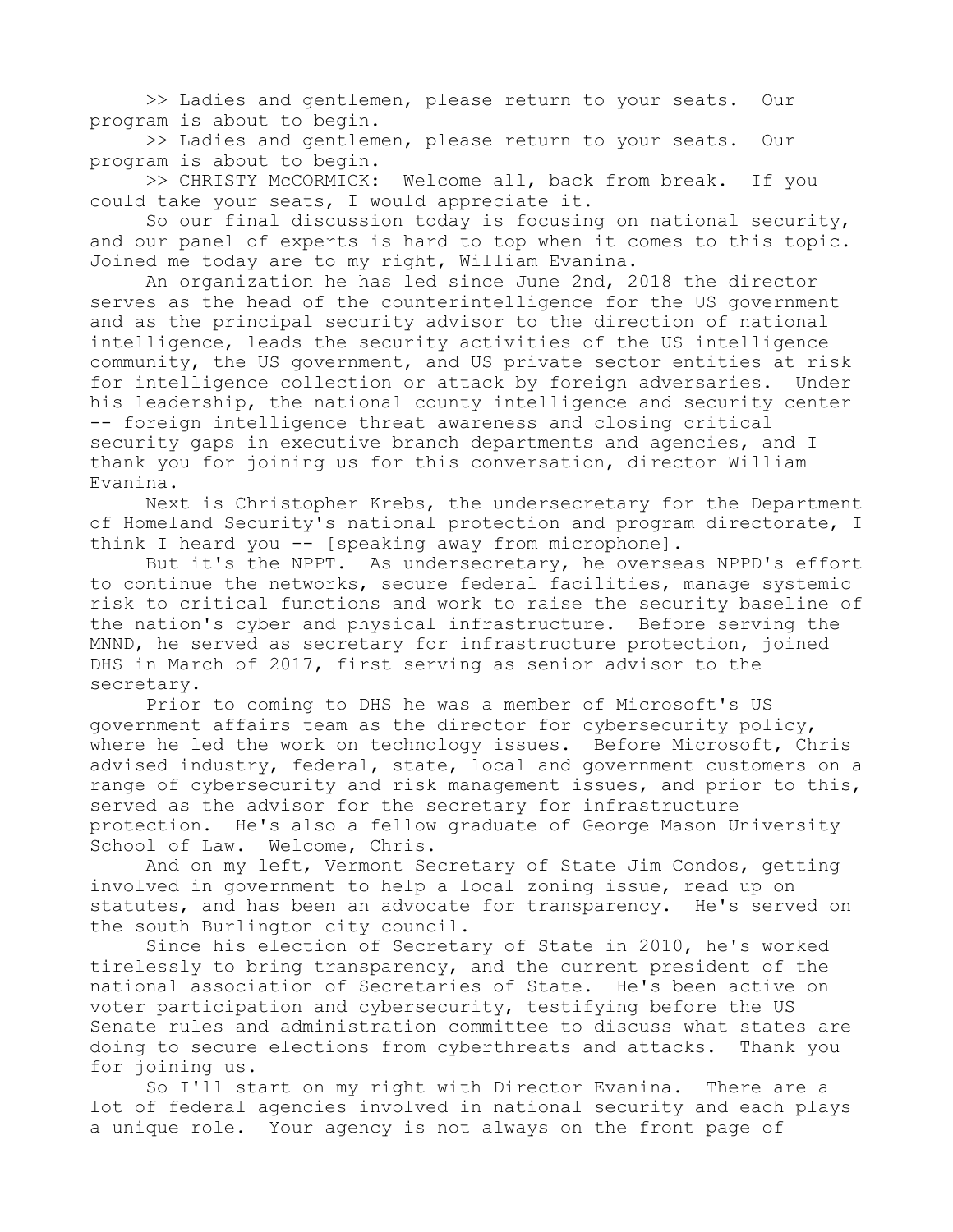election security news. Could you tell us, please, what role your agency plays in helping the federal government and states to secure elections?

>> WILLIAM EVANINA: Thanks for the opportunity to be here with the esteemed panel. I think it's a good thing we're not on the front page every day -- but I think your point is valid. You know, when we look at the auspices of what the election process means to us, as a democratic republic and the electoral systems, it's a call to arms with respect to everyone having to play in the space. Specifically with NCSC under the auspices of the director of national intelligence, our job toto provide real-time threat and warning to the folks who have to implement these processes, primarily the FBI and DHS. What is the most efficient and effective manner we could take real-time threat information from around the globe, wash it through the washing machine, called the intelligence community, and get it to DHS? So they could effort it and get it down to the folks who every day with the process. We are building an apparatus that we have not had before and takes a day by day approach with the excitement, with the midterms, and we've a lot of to learn from with respect to the 2016 election.

So under the guise of the intelligence community, NCSC role is to garner all of the intelligence and for that we can for anybody who is a policy decision maker what the real-time threat information is, so that we could implement it on the ground floor.

>> CHRISTY McCORMICK: Thank you. And Chris, the designation of elections as part of the nation as critical infrastructure after the 2016 election was established to provide new resources to the states and improve communications. Both among federal agencies and between the federal government and the states. How much time designation had its intended effect what and what do you see as the most tangible impact of this work thus far?

>> CHRISTOPHER KREBS: I wasn't around in January of 2017 when the designation was made, and when we talk about improving communications, I got to admit, in the early days of this administration, there was communication going on between DHS and the states. I wouldn't say it was good communication.

[Laughter.]

My metrics of success were pieces of mail. And I got a number of love letters -- [Laughter.]

And Secretary Kelly got a number of love letters, or hate mail, however you want to describe it. Describing the way that the process had rolled out. Communication was not a key element of the initial rollout. And really when I look at where we are right now, the single most important factor that has been established between DHS, alongside EAC and the intelligence community with our state and local partners is trust. That's the keyword. That's what we've been able to develop with our partners. And it's important to kind of work through why that's significant, because back in 2016 when the phone calls were made, saying, "Hey, look, we're seeing something. There's something go on in your network. I need you to take action. By the way, you have no idea who I am and you've never heard of NPPD, you've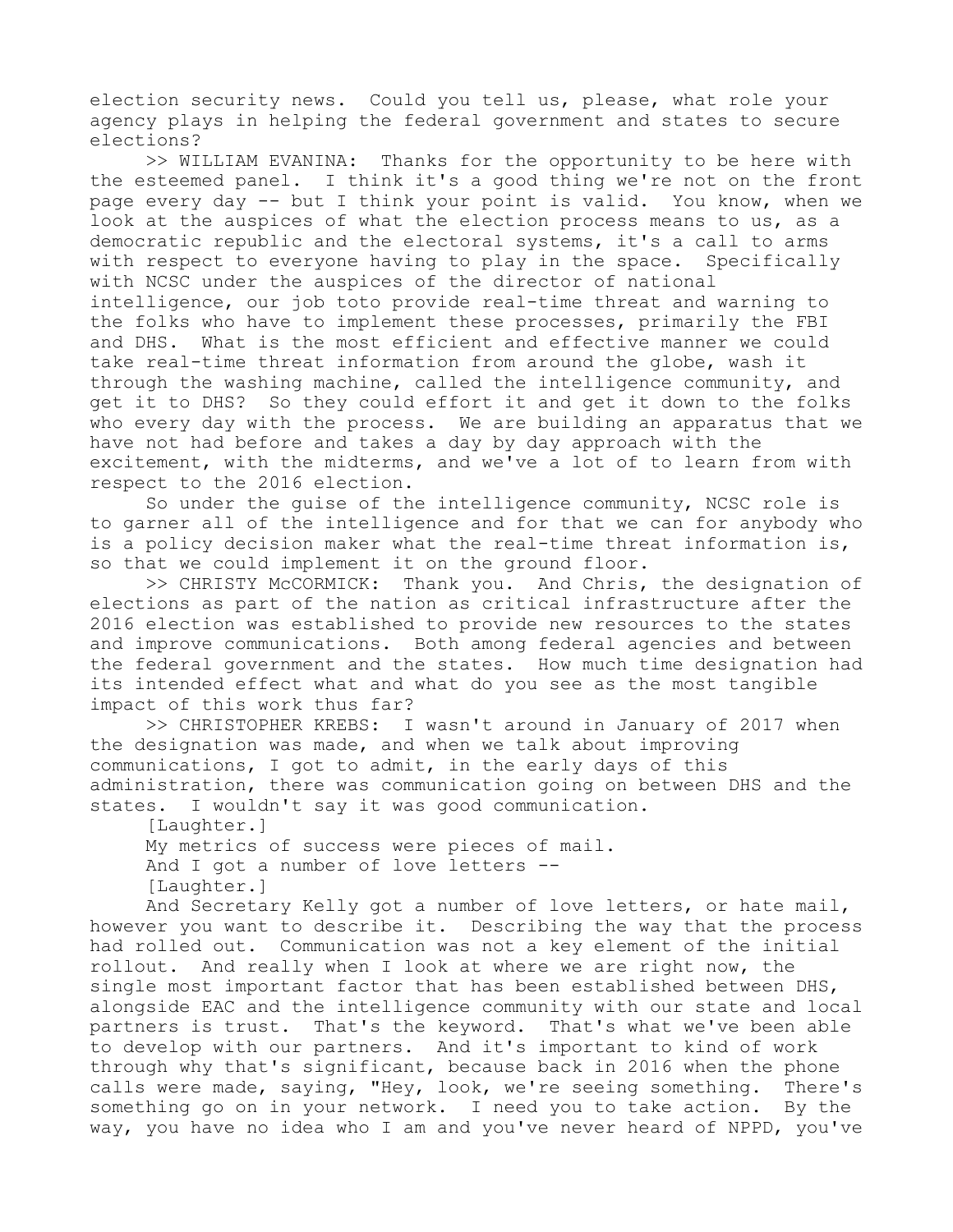never heard who the leadership was at the time, but I have been you to take this action." There was no trust, and there was no certainty or confidence in that ask.

Now, we have done a number of measures, including establishing information security analysis centers focused on the state community where we push on the threat  $--$  we have communication protocols, accord coordinating messaging, unity of message, and it's a completely different ball game. When we think about sharing information that means from the DNI, we have processes in place. We have security clearances out to the security officials, but even without that, I'm confident if I had a piece of information that Bill passed to me and I needed to call Secretary Condos or any other Secretary of State and say, "Look, I got something you need to say and take action. It will take me a day or two to get to the information but in the meantime you need to take action." We have trust established, and there would be the beginning of an article of faith that they could do action and we could get that piece of information out there.

>> CHRISTY McCORMICK: It takes time. And I think, you know, I'm not sure if everybody was on the same page over what the intended effects were for that process, and I think that's developing. And, you know, appreciate all the work that you all are doing to communicate on your side to the states on the other side.

Speaking of states, Secretary Condos. As Vermont Secretary of State and the president of NASS, you know a lot about the challenges facing the states and the resources available to help them navigate these issues. Where did things stand? Do the states have the support they need to secure elections in 2018 and beyond?

>> JIM CONDOS: Thank you. I think first, let's -- I'd like to reflect back to August of 2016. And just -- not to talk about the rocky start. You've already heard that story. [Laughs.]

But what I think is more important, was that there were 21 states that had been attacked. And of those 21 state, only one state was actually breached. Yet all the discussion in the media and, by the way, I do trust the media -- but all the discussion in the media had to do with the one state that was breached. There were 20 states that were not breached. There were 20 states that defended well. And that's a story that's been missing in some of this discussion.

Having said that, I will say that we are  $-$ - we were in good  $-$ we were in fairly decent shape back in 2016, but we are in much better shape across the country in 2018.

And we'll be better even more in 2020. But I think it's important to just recognize that this is an ongoing, as you heard earlier, it's a race without a finish line. There is no end in sight. This is going to be the new normal for us. We have to focus and work with our federal partners. We are working with our federal partners. DHS is providing many resources to the states with regard to penetration tests, with vulnerability assessments, cyberhygiene - we do a quickly cyberhygiene test with them of our system since August -- or probably fall of 2016 just prior to the election.

And it's been ongoing ever since. I think that we have to stay vigilant. We have to maintain -- or stay ahead of the bad actors and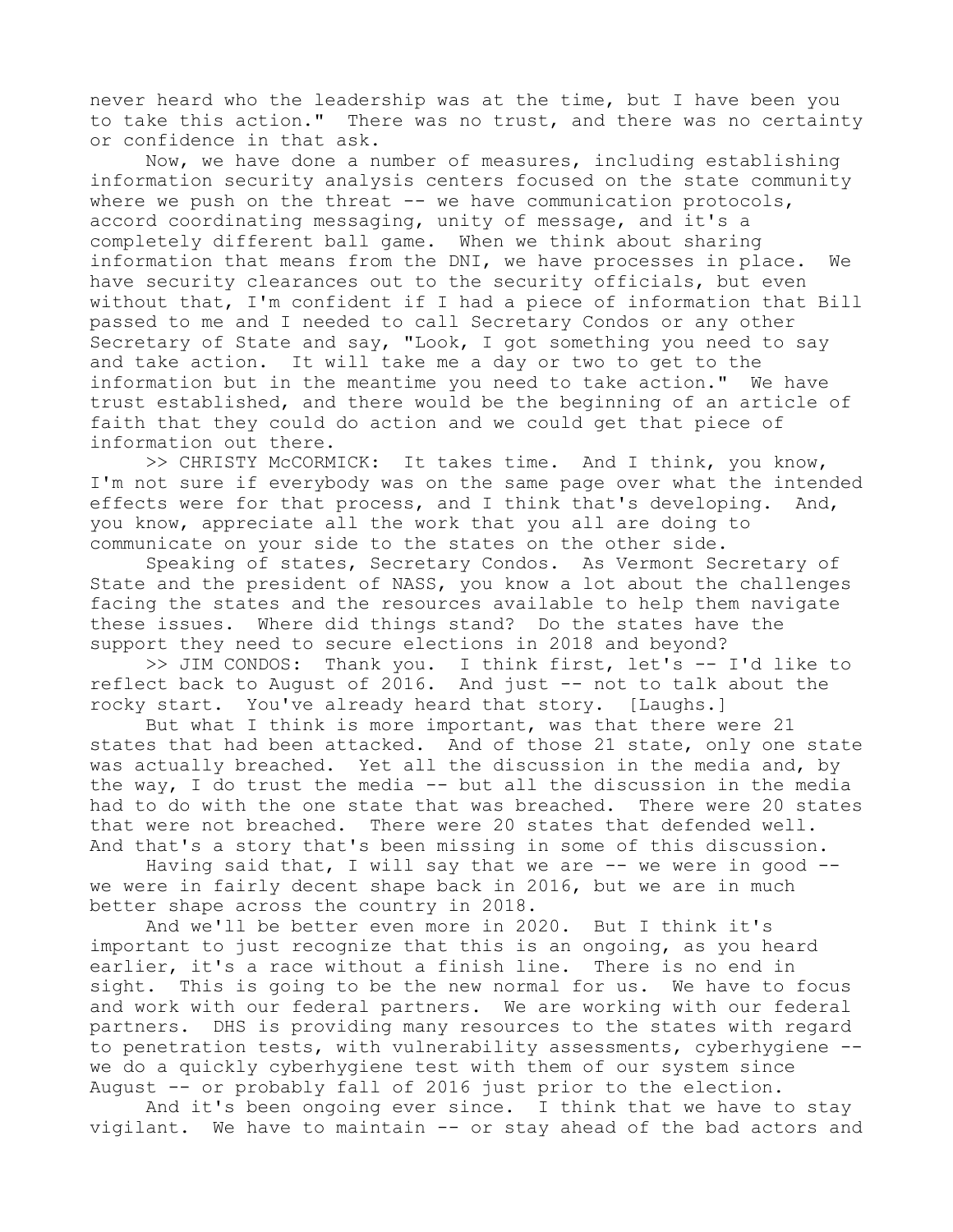that's not easy to do, because let's face it. The bad actors that tried to get in yesterday are going to try a different way today, and they'll try a different way tomorrow.

We have to hope that we've got the defenses in place to block them.

And I know, you shared with Jeff  $a - - I$  shared with Jeff a diagram from our office, from our ID department where we've been averaging since last June approximately 2 million hits a day to our system.

Now, that sounds like a lot. And it is.

But only about 800,000 we've been able to identify are actual what we think are threats. But we're blocking them. We're stopping them. They're not getting anywhere near the system. And that's good news. We're doing our job, putting the right things in place. We have redundancy and resiliency. We do a daily backup of our voter registration system. We also have same-day voter registration. Even if someone were to get -- if the worst happened, and the bad actor did get in, we would still be able to get everybody that wants to vote on election day to vote.

So that's -- that's the good thing I think that we've been doing. But from my personal opinion, not NASS's, my personal opinion as Vermont Secretary of State, what we do need is ongoing, sustainable funding to the resources to do the job that we have to do in this new world that we're in.

It's nice to get the money. It was \$3.9 billion that was approved. Only \$3.6 billion was appropriated from 2002 HAVA. That was hanging chad money. Now we're thankful the \$380 million passed. It was the remaining portion of the money but they changed a few things to allow for cybersecurity use. And I think that that's been good.

And then but going forward, we could not -- the states will have a difficult time meeting this challenge if we have to depend on once every 10 or 15 years getting a lump sum. We need sustainable, ongoing funding, one a year or every two years, that's up to Congress to decide, but we do need to have some kind of sustainable funding going forward.

My last comment before I turn it back to you is the EAC.

And the EAC to me is an organization that needs to be fully resourced. It need a full complement of commissioners and staffing and resources to do the job that they have been assigned to do. They have not been able to meet that test, because, mainly, they don't have a full quorum. You quys can't even meet -- discuss things, because they don't have a quorum of their commissioners.

The staffing has not been -- could be better. But I will say this: They know what they're doing. The EAC can help the states. It is the one organization that can really help us, in addition to DHS, but it's the one agency that can actually help us, because they're involved in the elections assistance for the states.

So I guess I'll just leave it at that.

>> CHRISTY McCORMICK: Director Evanina, what do you think poses the biggest threat, and how to prepare?

>> WILLIAM EVANINA: If I can rephrase the question to biggest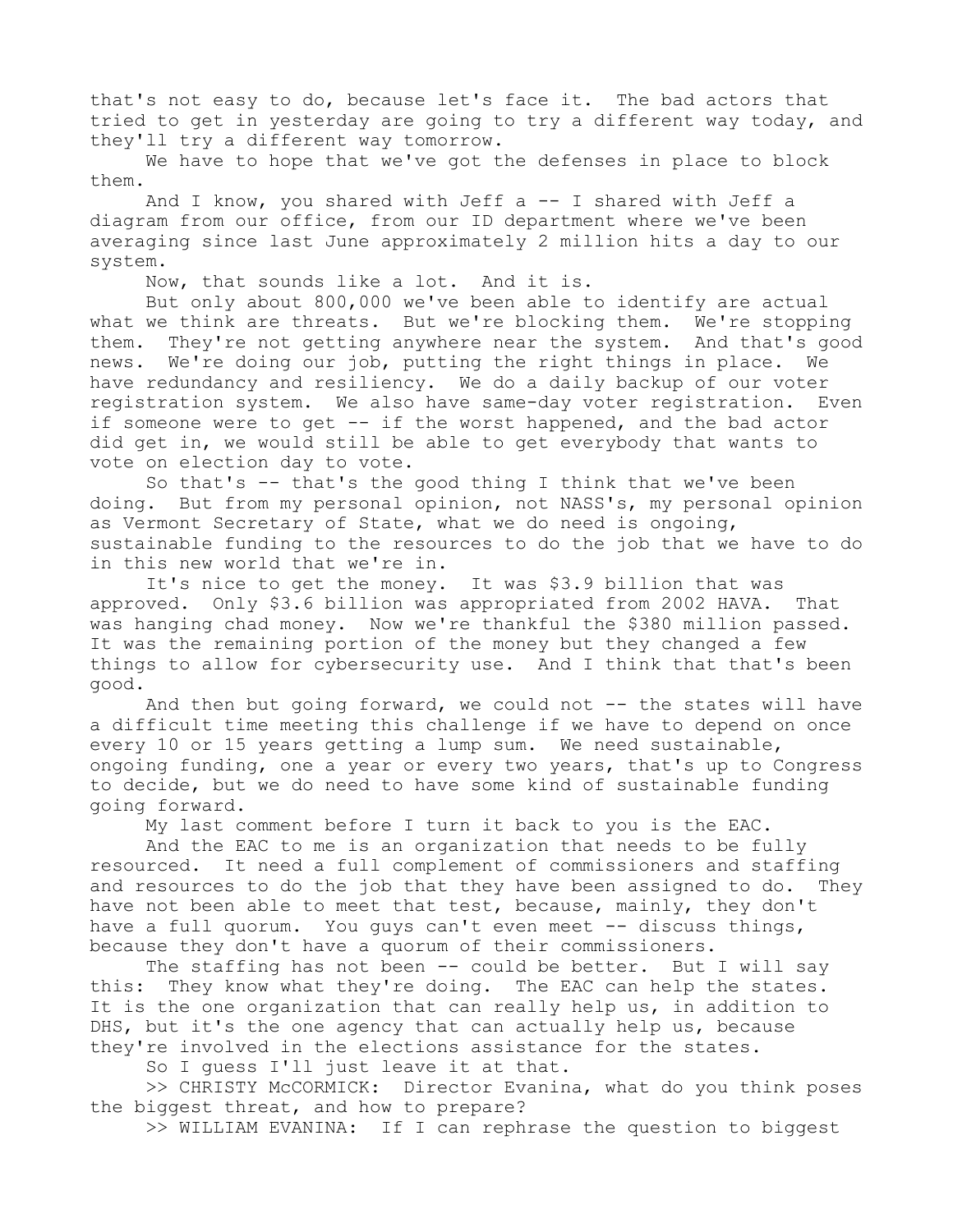threat to the election process. When you're talking about systems, Chris can talk all day about the system, what the system is and isn't, but I look at it from a broader perspective with the threat to our democratic society and values and what voting to us means as a democratic institution as the best in the world. And I put it in two buckets. The first is the cyber threat to the electoral process. And that's the systems that every single precinct, location, and Chris can talk about all of that and what that means when there's an attempt, a breach, an exfiltration or just an event, what that means to the actual systems infrastructure, software, hardware, supply chain, all of that stuff is in one bucket.

The other bucket which I concentrate more is in the influence of our adversities. What they're willing to do and we can't forget what happened historically, in 2016, with the efforts of the Russian intelligence service, plenty of indictments, what they did with not only manipulating Facebook and other social media enclaves to attack and influence our hearts and minds as voters. And what that means.

So I think when it comes to the threat, it's a combination of actual physical cyberthreat and also the maligned influence that not only our adversaries, but others that wasn't state sponsored like Wikileaks, and it's -- and how do we combat that as a country, as a whole society prospect, how do we push back and understand social media and in the media and what it means and doesn't mean, and can we think objectively as we move forward with the electoral process and be able to vet fact and fiction and understand who's proceeding the message and can it be a foreign country that's trying to influence a voter or a group of voters or a state and what does that mean. There the most secret and the President and the DNI have been clear about foreign governments who have interest in particular candidates. That's not a secret, and it's not been a secret to us. How do we vet that intelligence out, provide that objectivity voters? When it comes to threat, it's the threat of cyber and also the maligned influence that we face in the intelligence community, real life, what does this mean and how does it impact to the American voters.

>> CHRISTY McCORMICK: When the President was at the UN he said that the Chinese were attempting to infiltrate our 2018 elections. What can you tell us about that? Anything at all? I mean, is this something that we as election administrators need to be, you know, concerned -- I know we have to be concerned about any kind of foreign influence, but ...

>> WILLIAM EVANINA: On behalf of the intelligence community, the President was right with the comment with respect to it's not just Russia. Right? Russia is a shiny object, because they've done that, but China is heavy in the influence process with our electoral process. Specific candidates. And now with the play book being set, any foreign government, Iranians, North Koreans, anyone in South America who have the ability to promulgate -- and the quote has been that China is also influencing how we look at this process, and they have interest in particular candidates that are pro-China or pro-Russia, and they promulgate efforts that could help them win the election.

>> CHRISTY McCORMICK: Do you think this is more social media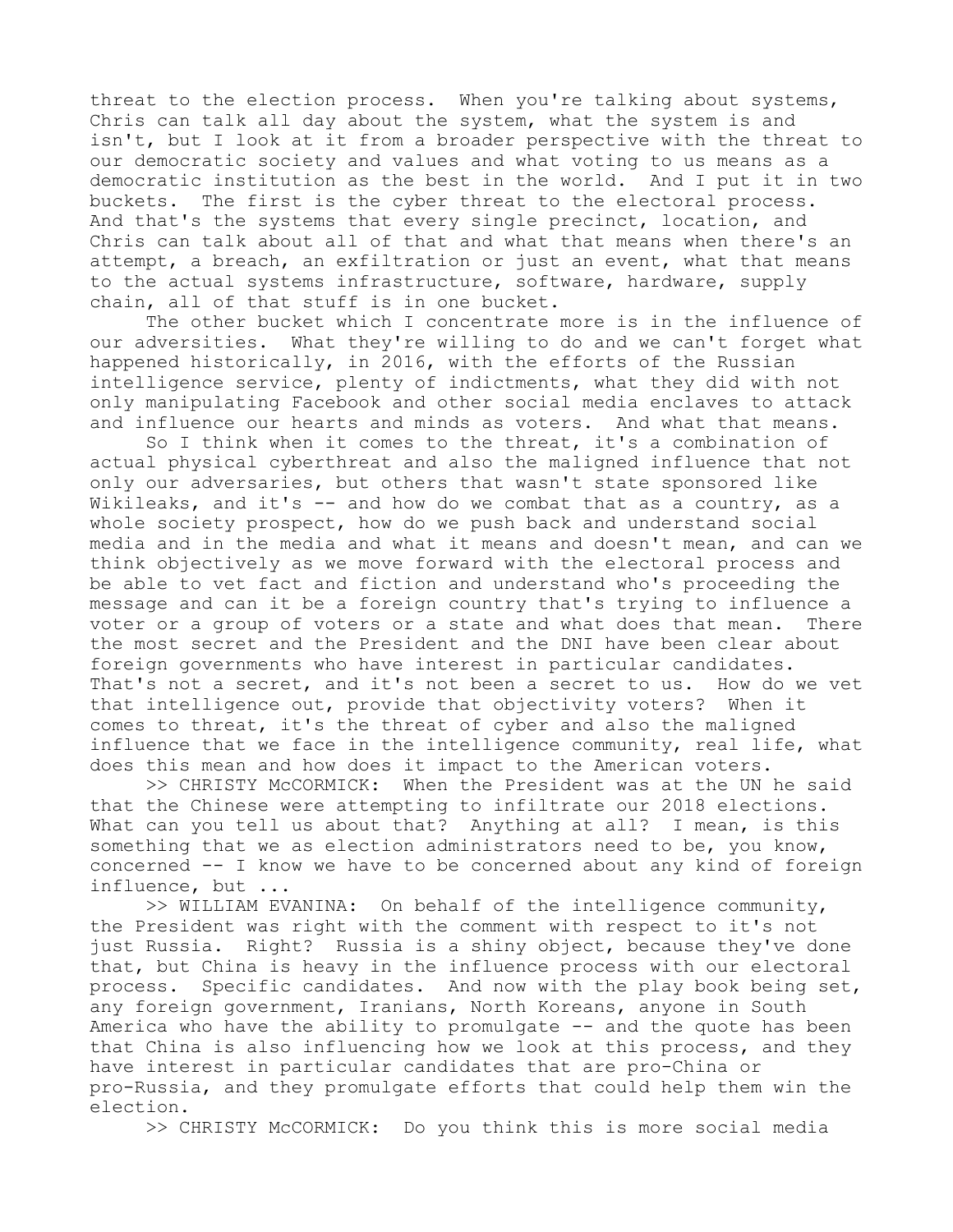oriented than voting systems?

>> WILLIAM EVANINA: In my role, for sure, that the voting systems are the process, but when you go into that voting booth, the foreign entities try and influence you before you get into the booth.

>> CHRISTY McCORMICK: Got it. Interesting.

Secretary Krebs, we know that threats to our election systems are sustained and ever-evolving. While our state and local election leaders have put in place necessary steps to protect election, they still may face an incident.

What is the play book or chain of events that would transpire if an election official suspects they've been targeted?

>> CHRISTOPHER KREBS: Bill talk about the election cybersecurity hacking, ands maligned piece, which I break down into two parts. Think about the hacking, the DNC compromise, and they took information and weaponized it for political purposes. The second part is the information operations, and that's about organizing protests and counterprotests, driving people to a physical place and looking for conflict. Sowing discord.

So the unfortunate thing for election officials, they can't just look at one or two or three buckets. You have to look holistically. Because even if there is not an actual compromise of a machine or a voter registration database, things can happen. Technical glitches. Or somebody that pops up on a social media platform and say, "I was able to get in." Whether they did or not, it doesn't matter because it undermines confidence in the voter.

#1, crisis communication. Being on top of the issue and communicating quickly and clearly and with authority to the public. And we've seen that, and if -- we've said this before. If I've learned anything over the last year, it's that Secretary of States that election directors are just natural risk managers. They deal with technical glitches every year. They deal with robocalls that are one way or another messed up. They deal with DMV and board of elections disconnects. Things don't come over.

So we have really well-tested crisis communications plans, but now we're adding additional complexity to it. It's if you spot something on social media, how do you identify that? How do you get to the root cause and how do you communicate that out?

We're doing a numbers of things. We have the table top vote exercise in August, 44 states and the District of Columbia. Not all could make it because it overlapped with the primary. But that was the drill that puts us through the paces of, okay, here's what's going to happen over the course of the next month. The thing that we're working on to reinforce with the election community and being off of Bill's comment, when you think about the whole pie of information available on any given incident or any given event, the intelligence community only sees a slice of it.

We have to get over the assumption that the government, the federal government knows all and sees all and has intelligence collection holdings that are able to paint the full picture before a bad thing happens. It's not how it works. They have a piece of the pie. The more information that we can get from the election community, no single piece of information, no anomaly is too small.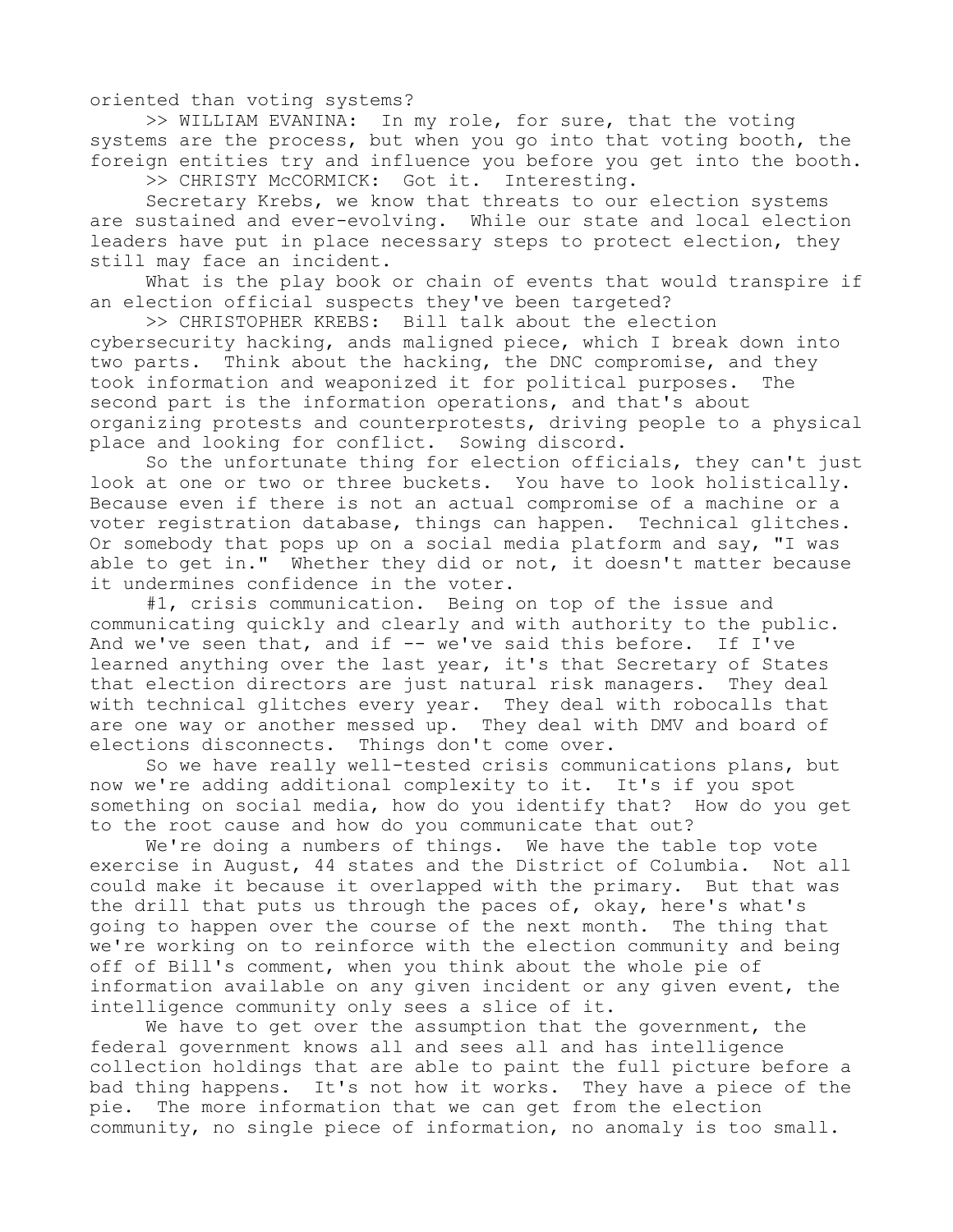We really encourage folks, if you see something, say something. I mean, it applies to cybersecurity too.

So put stuff in -- you know, call the NCCIC, which is where we have right now we've activated and stood up and enhanced coordination procedure with the regular flow of information, and on election day, in Virginia we're going to have our war room for election day, and we'll also have an online presence so that any election official across the country can get into this kind of web chat and if you see something, put it into the community, and it's not just so that DHS sees it. It's so that Pierce and counterparts can see it, and you can start putting together the big mosaic of what's going on there.

>> CHRISTY McCORMICK: Administrators know what the NCCIC is, but a lot of the online listeners --

>> CHRISTOPHER KREBS: Great point. It's the National Cybersecurity and Communications Integration Center, and that's the DHS critical infrastructure cybersecurity perhaps center, both for the federal government and also for critical infrastructure partners.

>> CHRISTY McCORMICK: Thanks more for making that clear. We talk in acronyms all the time. Secretary Condos, what do you tell them to know that everything is being done to protect the integrity and accuracy of elections?

>> JIM CONDOS: I have a long list of our best practices that we do, and at every opportunity I get out with people, League of Women Voters, Rotary clubs around the state of Vermont, and frankly, I just keep drilling down. These are the things that we are doing.

But I think for us, it starts really with paper ballot.

And, you know, we -- I am a big believer in paper ballots, not paper trail, paper ballots themselves. I think my colleague from Colorado mentioned the same thing.

And paper ballots, we've always had paper ballots in Vermont. We memorialized it in statute in two thousand -- I think it was 2002 or '03. I helped to be on the committee in the state Senate that moved that.

And then in 2006  $-$ - or 2005, we passed election audits, postelection audits, and in 2006, we've started doing our audits. We've done them every two years since. And we've never found a discrepancy yet.

We changed it and strengthened it in 2012. And we have what we consider to have -- we consider it to be a strong, 97% confident level. Not that risk limited audits are good, and generally the risk-limited audit works off of a 90% plus. So we think we're in the same ballpark with the audit that we do.

And I think that was one of the things that came up that there are more than one way to do an audit.

Then we have the other things that we do. As I said previously, we do a backup, daily backup of our voter registration system. We've added two-factor authentication for anybody getting into the system, including my own staff.

To get into the management system.

So with the daily backup, we can go back 24 hours and reset our voter registration database and only lose a small amount of actual registrations. And we have same day voter registration. And we have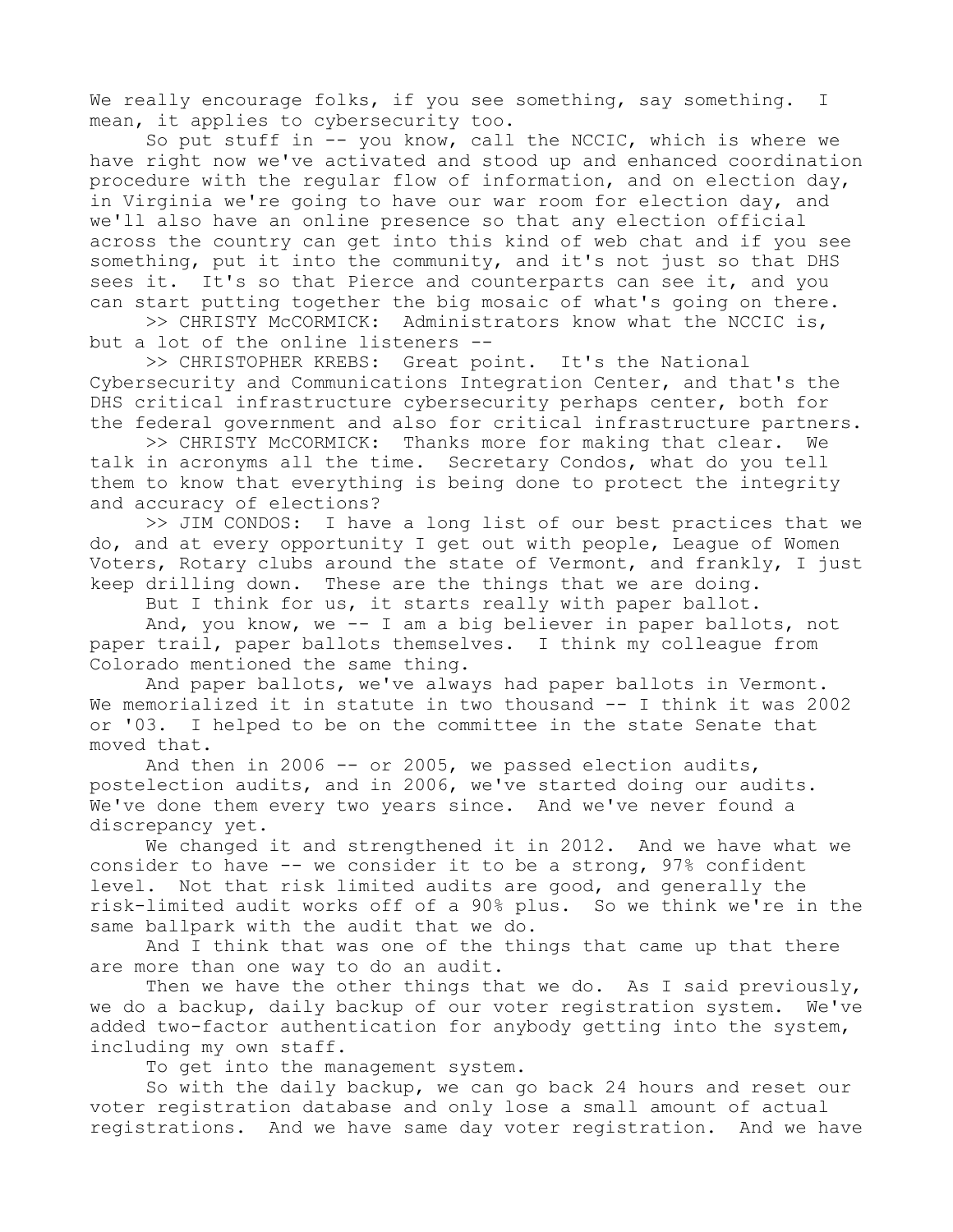automate voter registration in Vermont. I think we were the fourth to pass it by legislative passage, but automatic voter registration helps us keep a more accurate voter registration database as well.

Combatting misinformation. You know, I don't think there's any good answer to that.

You know, we are constantly looking through Facebook and Twitter to see what people are saying. But we don't have anybody dedicated to that, so it's just what we pick up on our own or in someone contacts us and says, "Hey, I saw this," and we'll get on and refute whatever it is. We'll set the record straight.

We also let people know that none of our vote tabulators, none of our tabulators are connected to the intent by either hard wire, WiFi, or remote access software. And as I said, we have the paper ballots which we seal and store for 22 months. We had one group that just did a -- their own little test and picked the town of about 5,000 people, and went to that town just after the 22 months were up, opened up those bags, as a the clerk was getting ready to destroy the ballots and did their own count on a specific race that they were looking at.

That race, they had one ballot changed. In a town of 5,000, one ballot -- the vote total in their view changed by one.

Interestingly, we have had -- we do several recounts a year. And those also help us to identify if there's any potential issues.

So, you know, between that and our postelection audit, we feel pretty confident.

It is hard to get good information out there.

You know, the media sometimes -- and this is not blaming or pointing fingers, but the media is really the only way we can make sure that we get a broad stroke out there, and depending what the news of the day is, your story might not be the one that they want. And I understand that. I've been around the media for years.

But we have to -- we have to partner with our media. We have to ask them to help us get certain messages out.

Again, I talked to Rotary clubs throughout the state on a regular bases. I talk to schools, League of Women Voters, any group that wants me to come speak. It's just -- I believe in transparency. I believe in openness. And that really is the basis of what I do.

The last thing we did was last spring we held -- if you want to call it a cybersecurity summit. We called it defending our democracy. Our DHS partners were there. The FBI was there. Our local election votes focus were there. NASS was there. We had a good cross-section of folks and it was a two-hour special - special  $-$  it was a two-hour presentation that we did with  $-$  for the media specifically, for our legislators specifically, to for the public. We invited everyone to come. And I think it was well received.

So I think I'll let it go back to you now.

>> CHRISTY McCORMICK: Director Evanina, we had a conversation a couple of months ago. We were talking about the propaganda issue. You mentioned all that anyone would need to do is hack one machine, but really, we discussed -- they don't have to hack one machine to affect voter confidence. How do we combat that? How do we deal with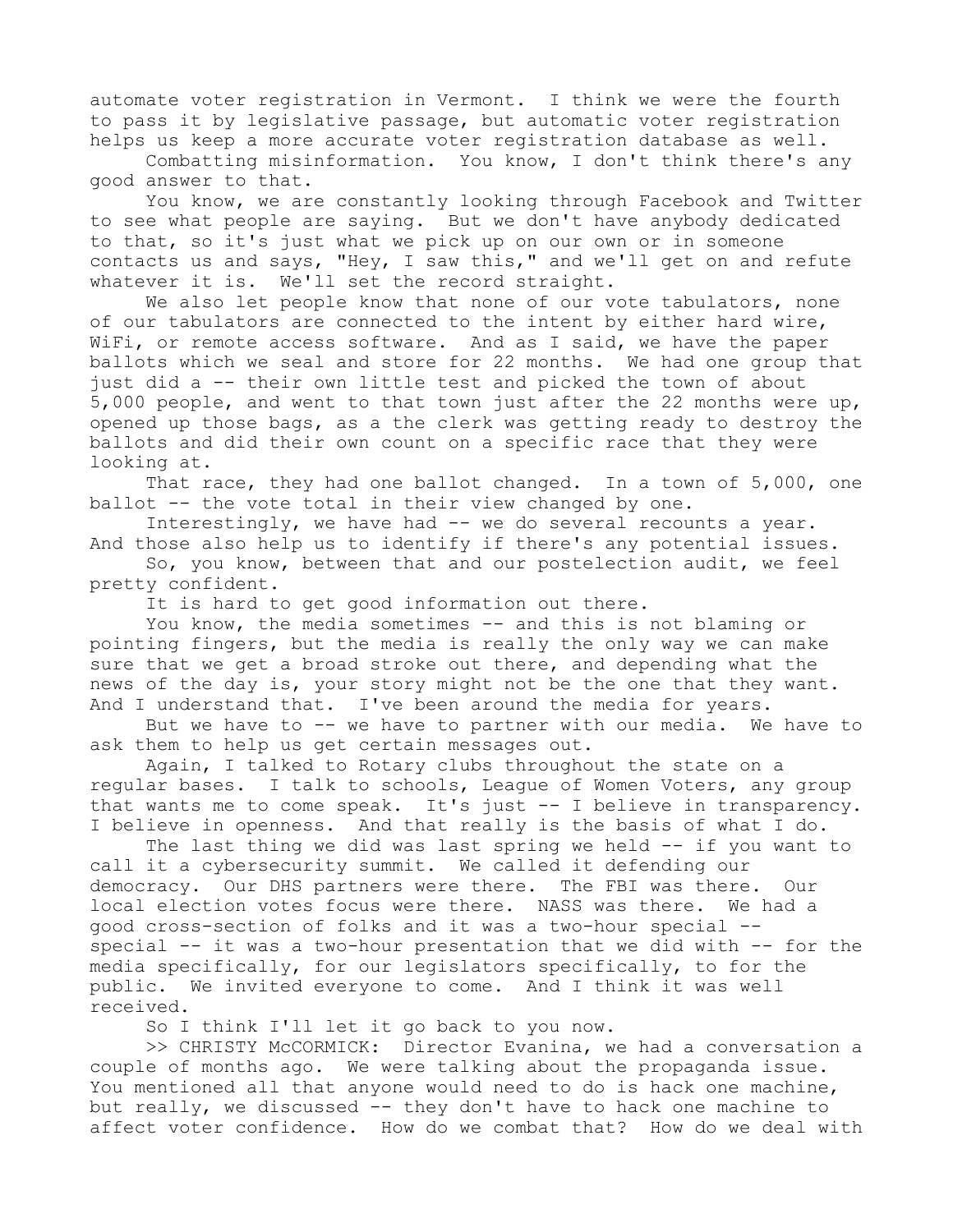voter confidence in the propaganda issue?

>> WILLIAM EVANINA: I think it's a complicated issue and it starts with partnerships, dialogue, and lexicon. We've done an energetic job in the last year driving partnerships in very productive manners, where we have table tops, bring in the intelligence community to advise and inform DHS of how that process works. Where do we get the intelligence from? At the same time we allow DHS to provide the intelligence community what they need to operate and do their business, truly open the eyes of the intelligence community for change. We send out collection requirements to identify threats, as well as a product to every state and local official to say, this is what we're hooking for. Partnering with DHS, the FBI, yesterday, again, we brought in the vendor partnering with DHS to talk about a classified venue, what are the threats, what does it look like, and so we have the vendors continuing to indicate and have dialogue with the DHS, NSA, all in the same room, understanding that partnerships, the through, and what is the common lexicon. What is a hack versus a breach, versus an attempt. All of those keywords matter when it comes to deciphering reality verse not reality on election day. The more that the individuals who are in the same process together understand that lexicon, the more effective we can be as a government to transmit the information to the public. When you have suspicious activity at a polling place in Alabama or Virginia or in Virginia, and what does that mean? Suspicious activity? How quick can we vet that out? That only happens through trust, as Chris said, and partnership in lexicon. We have to be on the same page and be able to sift through the noise to be able to say what is the influence what and what does it look like, and let the experts understand if there's a cyberactivity, what does that mean, and what is the reality. And if there is, does it really have an impact on the vote?

At the end of the day, our job collectively here, everyone in this room and as an American, our #1 issue so the question is make sure everyone goes out and votes. Voter confidence, we are all on the same team to make sure that voter confidence is maximized come November and any election. Our ultimate goal as a democratic society is to execute what we are given, which is our right to vote and we have to do everything we can to install that trust not only the systems but in the importance of voting as a American to combat the influence of foreign adversaries.

>> CHRISTY McCORMICK: You mentioned a number of federal intelligence agencies. How do you communicate? FBI, ODNI, DHS finds information. How does that work?

>> WILLIAM EVANINA: The DNI has identified a crisis manager for elections within the ODNI. And that individual coordinates weekly to bring together as much threat information and what's going on at the FBI and DHS, NSA, CIA, all organizations provide a common operating picture of the threat that we see every day manifested or both see and to be able to provide that information to Chris and the FBI to facilitate their investigations, but to have one voice, one vision, through that crisis manager that everyone can funnel through and get it to Chris who can get it to the everyday key components of the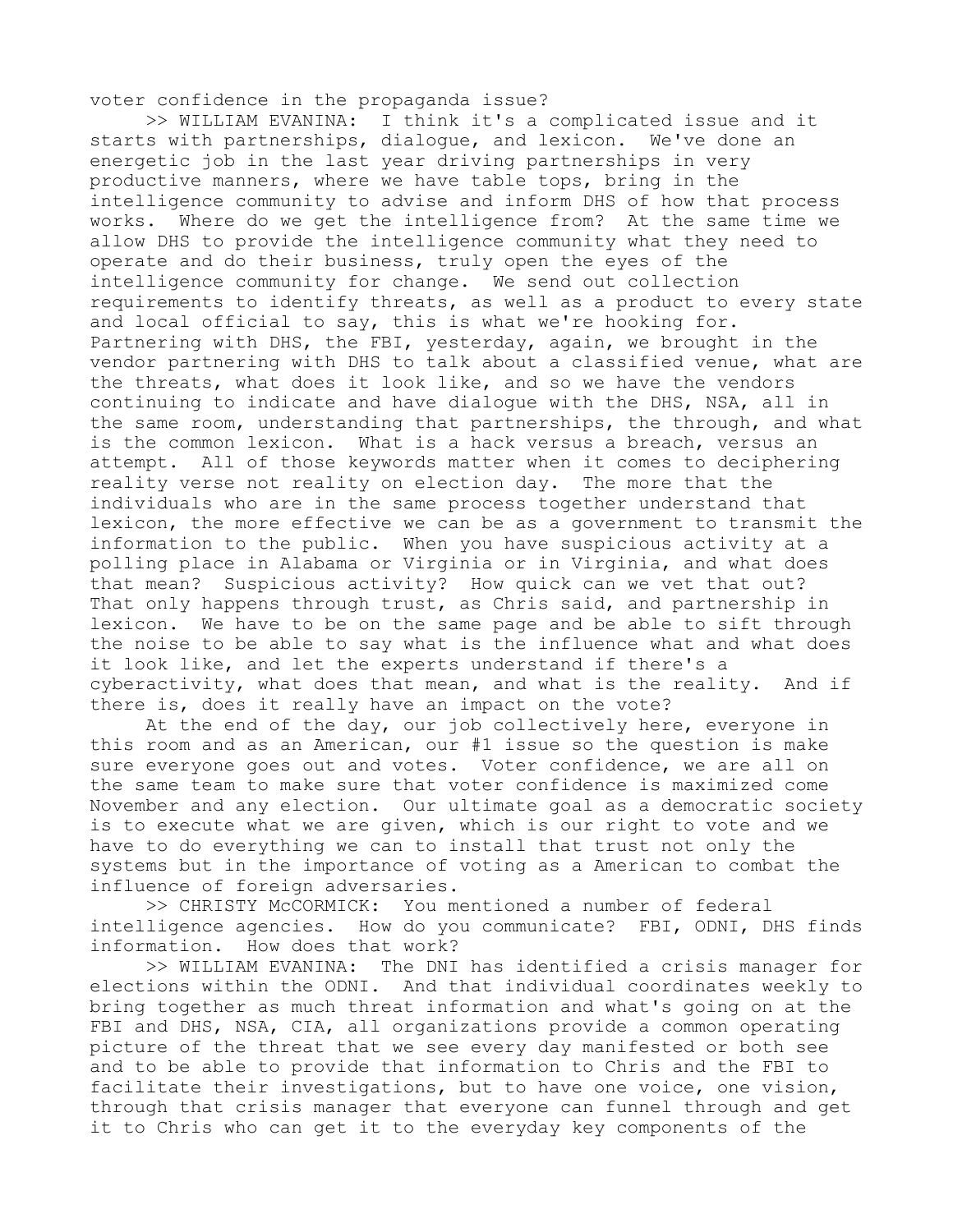electoral process.

>> CHRISTY McCORMICK: Chris, what's the threshold of when you need to communicate this information out? How do you know when it's so important that this gets out to the -- at least the state election officials and maybe even, you know, down to the local election officials?

>> CHRISTOPHER KREBS: For sure when it's actionable. When we have something actionable, we share that.

But when we have enough of kind of a baseline understanding of what a tactic, technique or procedure is for more strategic intelligence, it's not necessary something that's hitting a network but general trends we try to push that out.

To step back a little bit, and building on what Bill said earlier, when I break out the election cybersecurity piece and the information operations piece, they have two fundamentally different solution set. On the engineering side -- or on the technical cybersecurity side, fundamentally it's an engineer problem. It's a technical problem with systems, equipment, people, training, things like that. It's imminently solvable with the right amount of people, resources, technology. We can get there.

On the other side with the information operations side, it's much more human nature and it's much more psychosocial. In and that brings in a completely different set of solutions.

And so in part, it's about awareness being and resilience building. When you go back and look at the assessment in January 2017, it the way I read it, it breaks down into two different information operations styles. One is a dynamic repopulating and rebuilding style across social media platforms. Twitter handles, Facebook pages. Stuff like that.

They pop up and down. On the other hand, we have a static footprint, and that's state-sponsored media. We have to train peach people. How far on the link before you click. Same with social media. Who is this anonymous? Raise the critical thinking of social media users. But on the other side with the static, it's a -- the state sponsored media, for instance, we talk a good bit in the ICA about Sputnik and RT. What they push is what the Kremlin wants them to push. We need to just call a spade and spade and recognize that if you're getting presented something from state-sponsored media, why are they presenting it to me? What is the objective they're trying to accomplish? And do I need to click like, share, or retweet, or whatever? We really got to get much more cynical and critical about the information that's being presented to us.

>> CHRISTY McCORMICK: And if I as a citizen think I'm being targeted, how do I deal with that? Who do I tell? How do I get that information up?

>> CHRISTOPHER KREBS: This is where the shared responsibility comes into play. Between all levels of the government and the private sector. The social media companies have absolutely stepped up their game. It's been a quite impressive movement across a number of the platforms. Report. Report a tweet if you don't like it.

>> CHRISTY McCORMICK: Who to?

>> CHRISTOPHER KREBS: It's in Twitter. It's in Facebook. They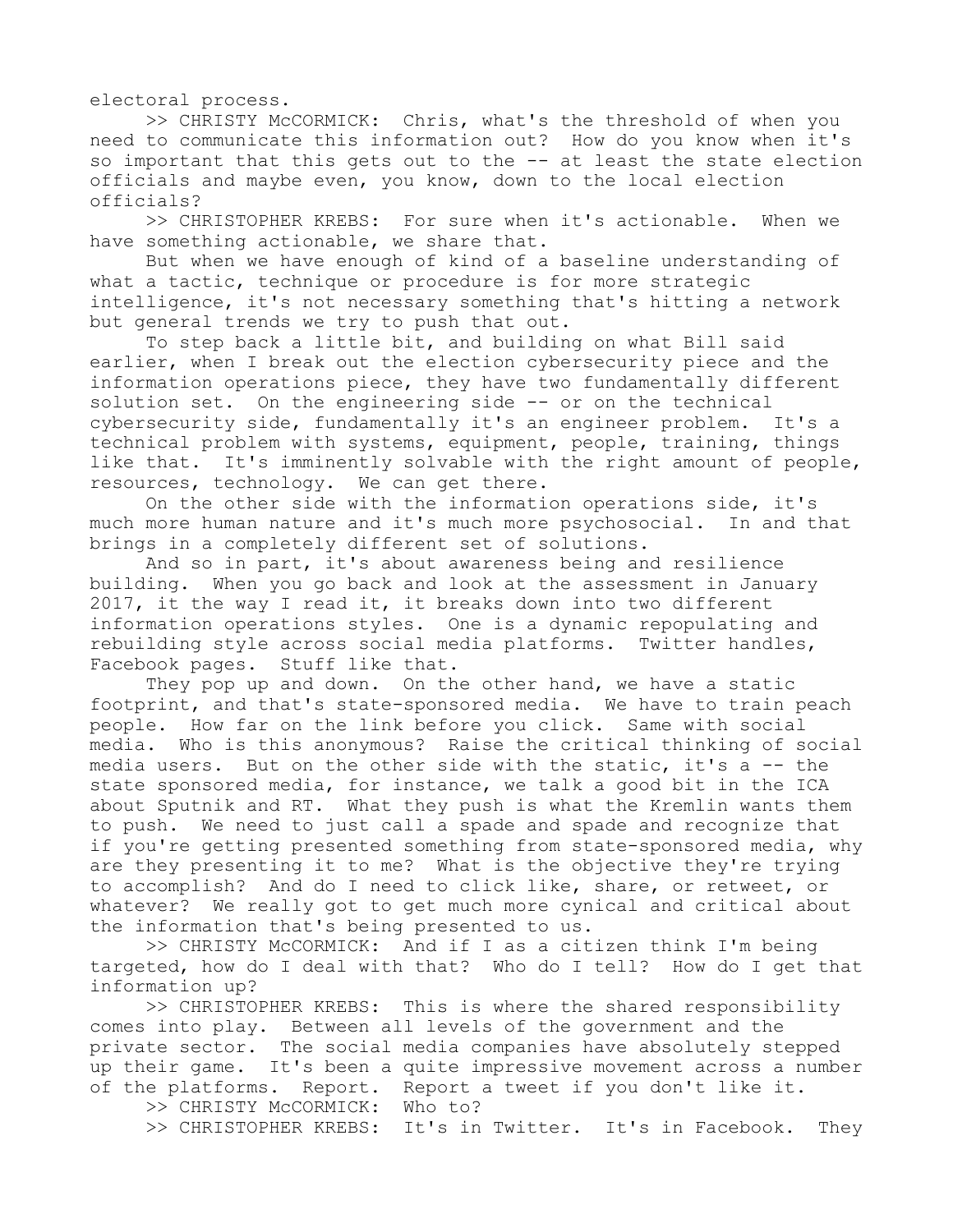have that capability to report it forward. It helps them tailor their algorithms and this things they're looking for. It is as much right now just like cybersecurity is a shared responsibility, same thing goes with information operations.

>> CHRISTY McCORMICK: Is there a way for them to report that to law enforcement?

>> CHRISTOPHER KREBS: Absolutely. FBI and DHS will take that as well but the FBI is leading the information operation's public face piece.

>> CHRISTY McCORMICK: For all of you with regard to the federal and state partnership, what would you say is the most impactful development, going back to 2016, since sort of -- this wasn't on our radar before 2016. And what is the biggest challenge they're facing?

>> WILLIAM EVANINA: I will step up my previous answer. The dialogue between every aspect of this process. And I think the partnerships that the intel community at large build with DHS, and bringing the FBI into the fold with respect to broadening our aperture of more than just investigations.

As well as partnering with you and your commission as well as, we brought in and partnering with DHS back in the springtime to bring in all the Secretaries of State and election officials and provided them a one-day classified briefing that. Drives more dialogue and conversation, and I'm going to point to something that happened that got some publicity about then went away. The indictment by Department of Justice and FBI of IRA and the GRU and you see Putin's commitment to drive society and use our social media and our own freedoms against us, and I think that allows the intelligence community and DHS and everyone in the states to look the realm of possibility of what's going to happen next. What's the predictive analysis that we think the Russians and the Chinese will do.

The challenge is more dialogue. And we look at the progress we've made, whether from the election officials up to the federal government, but also I would say reimagining the intelligence community to look differently at how -- who our customers are.

And in terms of not only the DHS apparatus, but again, from the states and locals that we have to start collecting in a different manner from a different constituent that could use that challenges and that's the challenge. How do we do that with existing laws to protect civil liberties, but we have a duty to inform and advise those who can make decision.

>> CHRISTOPHER KREBS: I had a serious answer and a half serious answer. Hiring Matt Masterson.

The other was the 2018 omnibus, which included dedicated funding for DHS so that we could deploy additional Albert intrusion detectors, and additional assessments and established a foundation in my team for a sustainable elections support going forward, but perhaps more importantly, \$380 million to the EAC to distribute.

That's the most tangible, but when you step back and you look for the intangible developments, it's been trust.

>> JIM CONDOS: So I would just follow up, Chris, by saying that the trust factor and the increased and improved communications, and I also agree, having Matt there helps us a lot.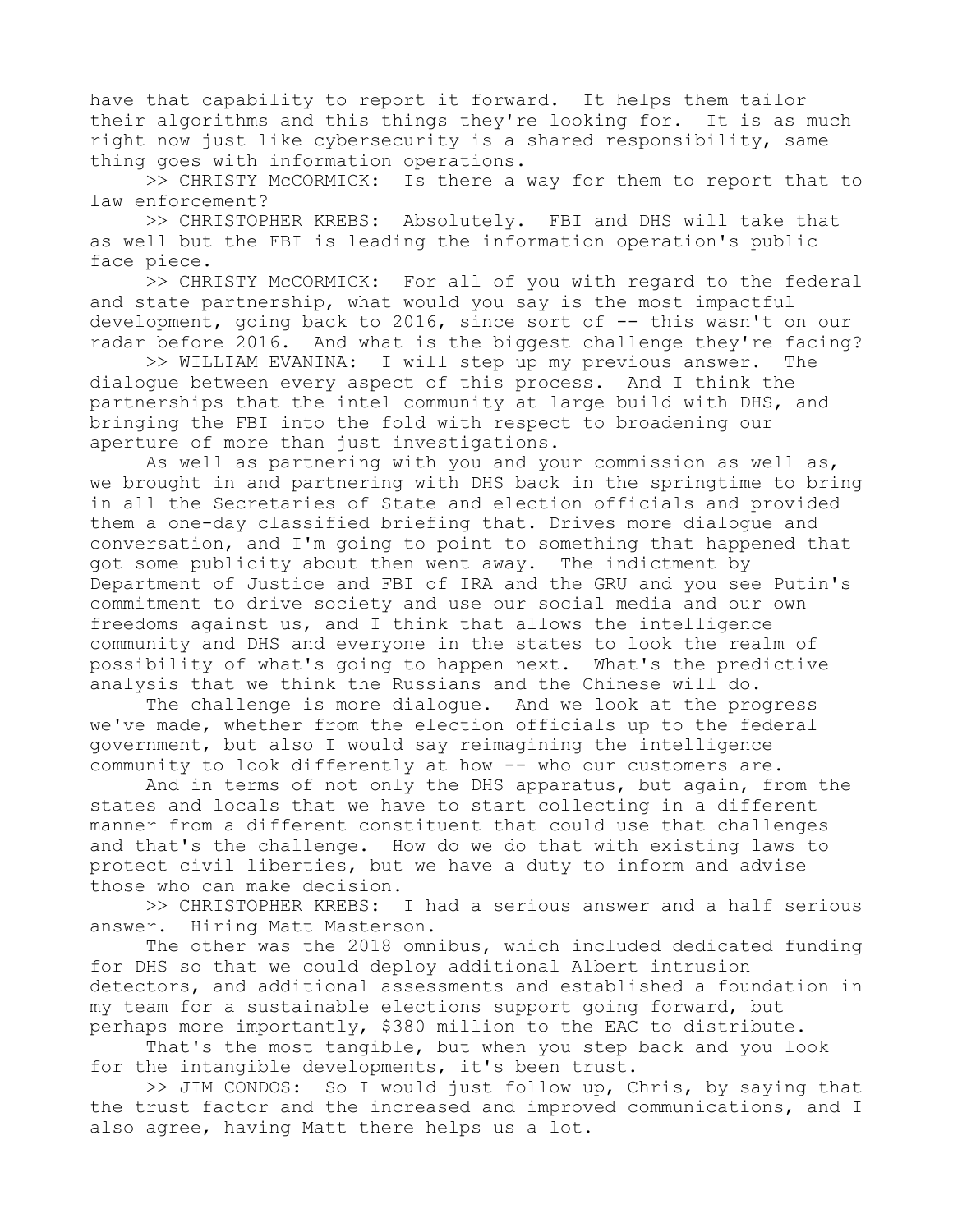When we first started, we were really walking, I guess you could call it on eggshells and then started walking on the beach sand and all of a sudden it became a much firmer ground, and we now know what our different aspects are, what the strengths are, and we know what's available to us to help us make sure that our systems are in good shape. And I think it goes both ways, and we as Secretary of States have to communicate back to DHS and the FBI to make sure that they're getting the information they need that we see. You know, earlier this summer, we saw -- we saw what we thought might be a potential threat, scan, going through our system, didn't get in. We blocked it before it got it.

But we sent it down to DHS and to MSISAC, the CIS, we -- we -the center for internet security -- well, MSIASC is the multistate information sharing and analysis center, and we sent it to them, and to the FBI just to get it out there so they could look at it and say whether this was something bad or not.

And, you know, it's that kind of stuff that we as Secretaries of State and election directors have to provide that information back to them so that they can act on stuff for us.

I think a major factor that I appreciated for our primary, anyway, was the election day threat dashboard that was established by DHS so that we now have a communication tool in front of us that's real-time and we can -- we can input into it or receive input back from any of our colleagues across the country of what they're seeing out there. And that to me again is the communication, helps build the trust, but it just keeps us informed of what's going on and where to focus attention.

We also set up the EIISAC, election infrastructure information sharing analysis interest. And it was from what I've been told by the center for intent security, the faster set up of an ISAC for a specific critical infrastructure that they've ever done and we now have over a thousand members to it. We have all 50 states, six territories, and the rest of those are our local county and state jurisdictions. And that's just a tremendous platform for us to be able to provide information.

I mean, when you think about it, that's what cybersecurity is about. It's about information, making sure we've got the right systems in place, but it's about sharing information with each other.

>> CHRISTY McCORMICK: Thank you. Director Evanina and Secretary Krebs, looking ahead to the November's election and the 2020 Presidential election, if you had one piece of advice for election officials, what would that be?

>> WILL: I'm not sure on one but three. #1, trust. And using Chris's point. At some point in your future, next month or 2020, there will be a piece of intelligence that comes so fast and furious in the community, the phone call will be made to Chris that will tell him, hey, this happened and we need to act.

Chris will pick up the phone and call a state and say, you need to do something.

And you have to trust Chris. And follow up on the ramifications later. I look at this as similar to a terrorism event. The information, the flow via trust will happen first and then go out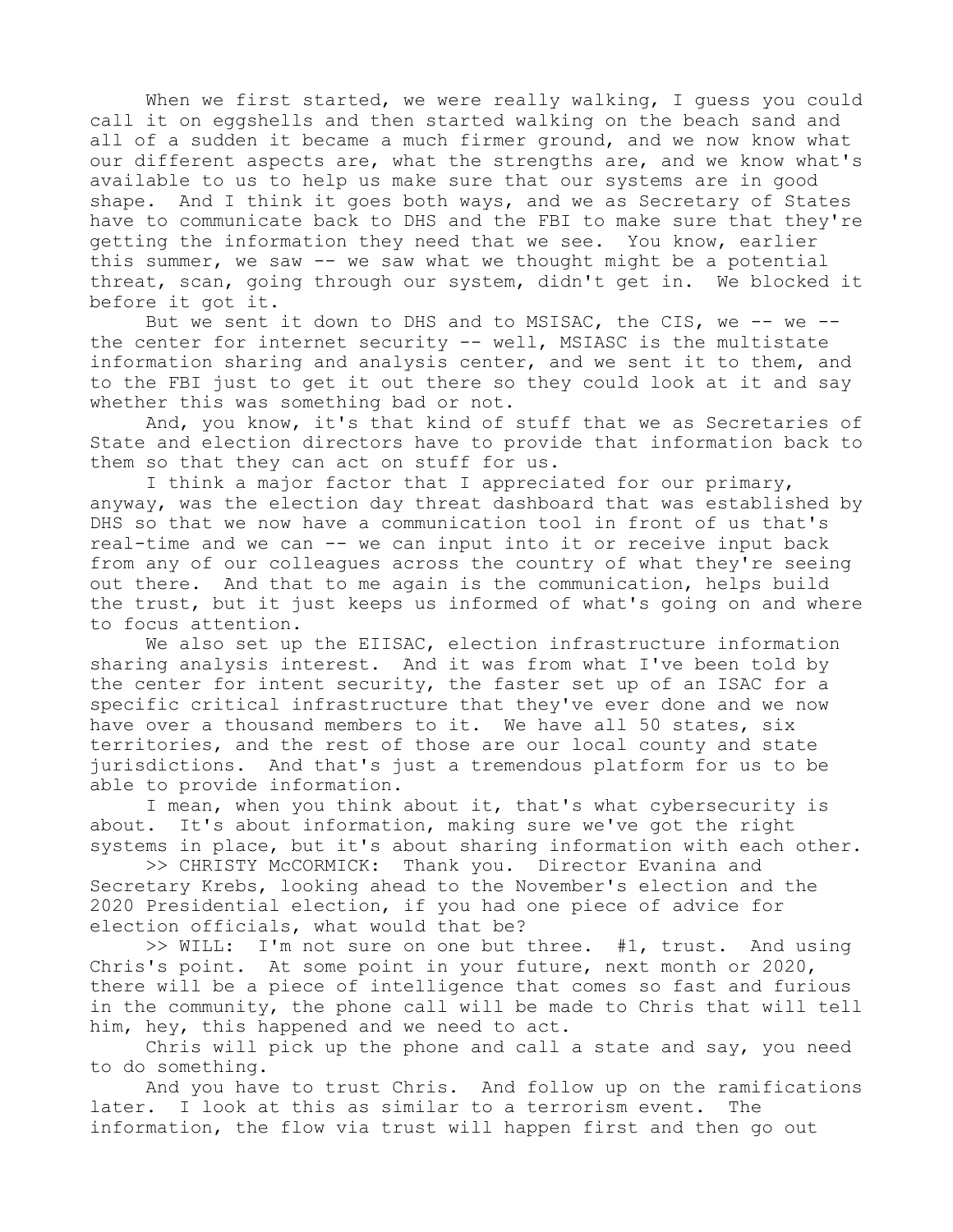later, and I think we're build that, #1.

#2, do not panic. If we see something on CNN or Fox, don't panic because if there is an attempt or breach or event don't panic because just because there's an attempted breach at a polling place doesn't mean there's an impact with the election. Don't panic with the news media, because at the end of the if something happens in Atlanta at 9:00 in the morning we need that to not influence the people in California.

Don't panic. And see something, say something. If you work at a polling place, you're a volunteer, and you see something that's not right, call Chris or the FBI's local field office. Don't sit on that information.

>> CHRISTOPHER KREBS: Last point. Communicate early, often, and late. No piece of information is too small. It helps us build the bigger picture of what's going on. But what may be insignificant to you could be immensely important to a peer, state, or local government.

>> CHRISTY McCORMICK: And Secretary Condos, what do you want us, your federal partners, to know as the election approaches, and what do we do to help you?

>> JIM CONDOS: We pretty much tackled it, but trust, communication, and I think as Bill said, when we have the -- when - we get that phone call, we have to act decisively. We have to act quickly. And we can't just sit about and think, okay, what do I do now?

We have those plans in place.

We have all been working that. As you heard earlier, and one of the earlier panels, in 2016, July of 2016, our summer conference, we had almost zero discussions about cybersecurity.

In February of 2018, 75% was about cybersecurity.

Our summer meeting this past summer was about 75% again.

Cybersecurity is now on ... is our focus. And what keeps us up at night. Making sure that we have the right systems in place. That's where we have the partnership between the EAC, DHS, FBI, those partnerships are critical for us to defend our democracy, but to actually create a ... a system that is actually considered an election system with integrity.

And we just have to do our jobs.

And I think we're all focused on that now.

>> CHRISTY McCORMICK: Thank you. Thank you to all of you. I want to open this up to questions from the audience now.

We have somebody with a roving mike. Again, the rules are speak into the microphone. Please tell us your name and your affiliation. And please ask a question.

Mark, do you want to go ahead?

>> AUDIENCE MEMBER: Thank. Sam Garrett from the congressional resource service. I'm wondering, both the state and DHS side, what do you see in terms of states' abilities to make additional use of the resources you're providing? On the state side, spoke about funding, but do you feel like you have the technical expertise and the personnel that you needed and on the DHS side, do you feel like you have the elections expertise that you need to provide those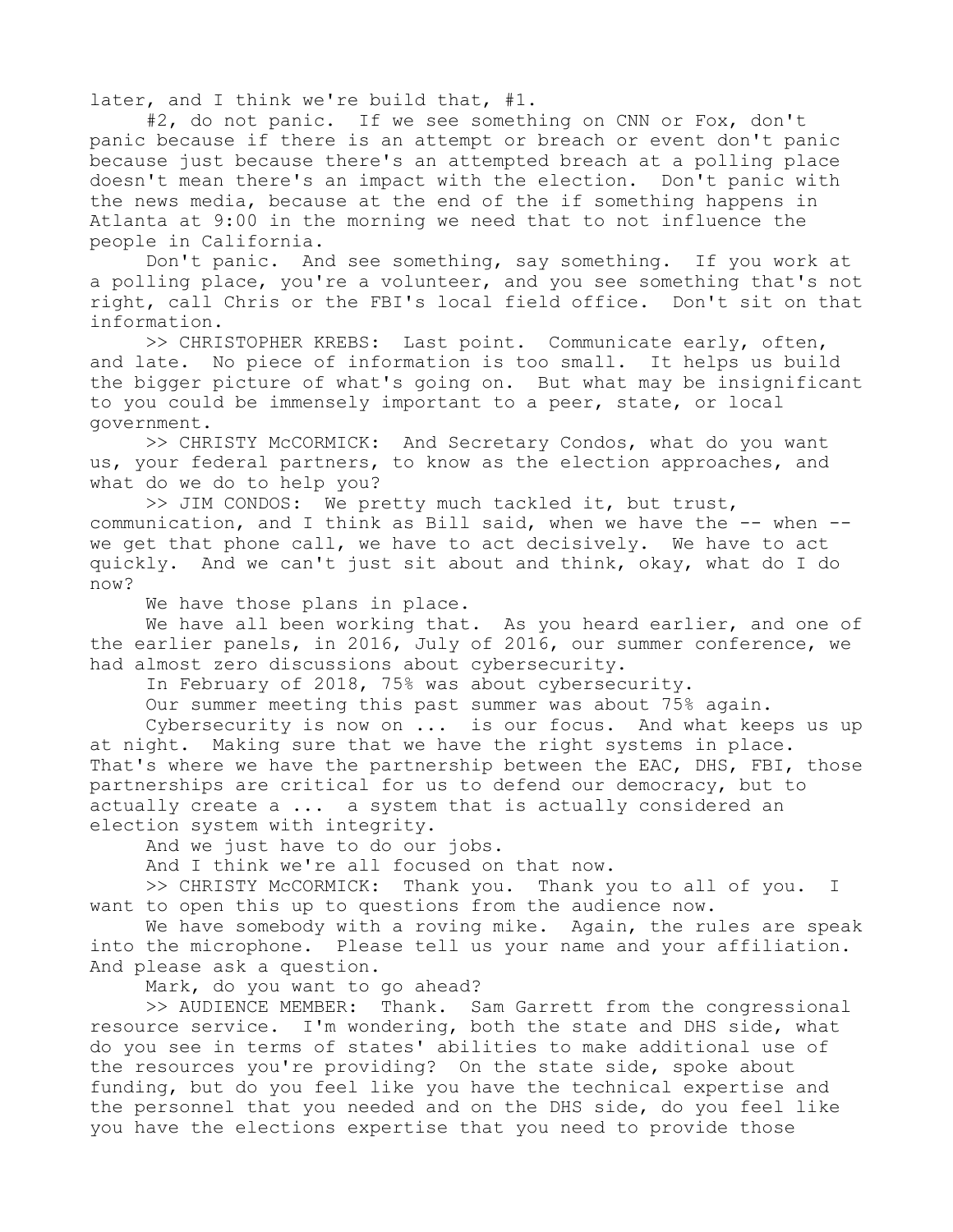services? Thanks.

>> JIM CONDOS: We have to remember, we have 50 states and there's 50 different ways of doing business. You know, my state has 625,000 people. We have about 480,000 registered voters. That's a city block in New York City.

It's -- it's a different scale, but we all have our different situations. My IT manager happens to have come to us from the military. He was cybersecurity in the military. So he's got a good background.

But then you look at California, and they just set up a cybersecurity unit, if you want to call it that, with a \$3 million cost. You know, it's apples and oranges, but we're all doing the same thing. And it really comes down to, every state as different procurement rules. At one point we were criticized because of the states were criticized because they hadn't spent the \$380 million yet. We only received it in May and June, and if anyone knows anything about how state governments work with procurement, you know, to say that we would have even spent it by now is really pie in the sky stuff.

Anybody that actually -- I came out of the private sector and I think that the way we do business, the way I've been doing business on any IT solution, we do a business requirements, business analysis up front. We spend 8-12 months before we go out for an RFP for something. And we have situations, penetration testing, the vulnerability. We started back in 2013, so we were sort of ahead of the game, but we have done a lot of the work. We completed penetration tests not that long ago that showed we were a mature system, good defense build into it.

We are using the cyberhygiene scans that the DHS provides. We do that on a weekly basis. Going forward we will use them for some additional penetration testing. It's always a good idea to use a different set of eyes. And my view s for instance, we did a penetration test a couple of years ago and we just did one recently, two different companies. I wanted different companies because I wanted a different set of eyes looking at it.

And there's a lot of other things that DHS has rolled out for us, but many of us are doing it through private sector as well, but we'll utilize -- I know our state is going to utilize the DHS services. We're just not there yet.

>> CHRISTOPHER KREBS: I think the important thing to keep in mind for DHS. It's not our role to build the deep expertise - that's what the state and local partners is for. We provide the unique technical security expertise to help complement, supplement, and boost as necessary our state and local partners. So we continue to look going forward to what are those unique capabilities that we can bring that the market's not already bringing or they don't have in house. And in part that's providing intelligence and the intelligence community and scaleable services like cyberhygiene scanning, like some of the configuration assessments, like some of the risk and vulnerability assessments.

>> AUDIENCE MEMBER: Hi. Dustin with Wall Street Journal. A question for Bill, just following up on comments about China. You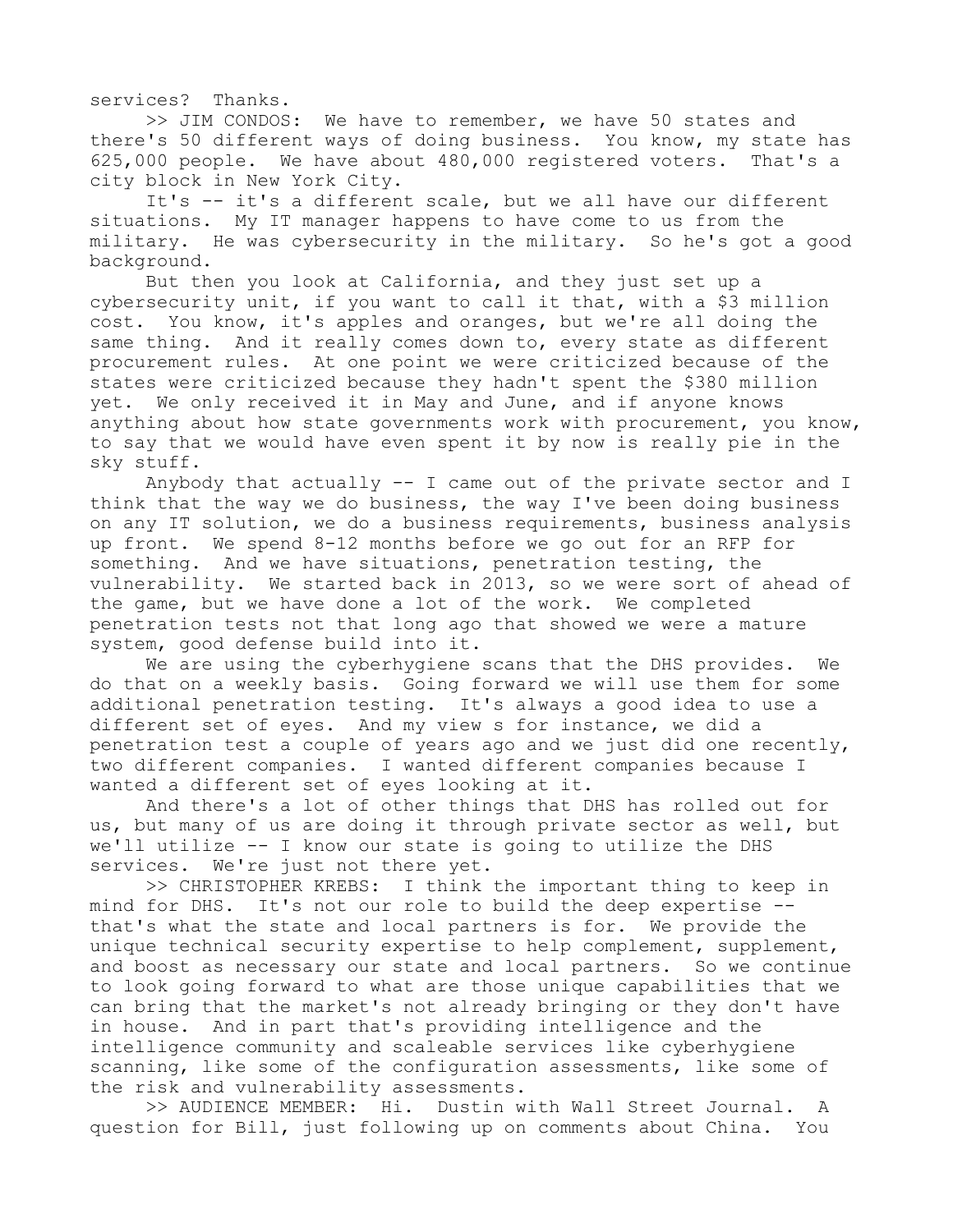said we're not seeing the voting disruption that we saw in 2016 with Russia but we see some influence. You said China has interest in candidates that are pro-China. I want to clarify. Are you -- is the intelligence community seeing active efforts on social media disinformation efforts by China in -- to this specific election, this midterm election, and is it targeting certain candidates in a certain way that as you said, are pro-China?

>> WILLIAM EVANINA: The information to our China that is steady for years, it's nothing new but it's come to the forefront where we talk about it more and see the impact that we have. It's obviously the Russia attempt and the success we look at what they did with social media perspective in 2016 is a shiny object. But we are trying to promulgate that. And we see that influence attempt from China. With respect to actual ... affirmative efforts to impact voting machine or elect system, critical infrastructure, we haven't seen that yet nor have we actually seen intelligence that promulgates the will to do that. But it could just take one day, one effort, one thing. So we want to make sure that we don't just focus on Russia. China plays a part and they have an influence in the operation and they bank roll a lot of English speaking media activity here in the US that gets to the hearts and minds of people and potential voters. It's part of the process and we want to amplify on that.

>> CHRISTOPHER KREBS: While we haven't seen anything at the level of 16 or even near the level of '16, we don't need that. We're planning to a baseline of 2016 activity and then some. This is part of that, like, skating to where the puck is.

Yes, they demonstrated the capability in '10, the Russians in particular in 2016, but if we know anything about Russia, they get better. They're always getting better so we have to plan accordingly. When I engage and provide resources, we're not looking as if it's Russia, Iran, or whatever -- we are threat agnostic.

We're looking at building the baseline of security across the ecosystem up.

>> MAC WARNER: What a powerful panel. That is manifestation of the communications we started with. That being said, I'm going to rip the scab off and go back. And there is a question in here, and I'm going to be asking Bill to predict where we're going, but to lay the foundation, you all from the federal government perfect, knew something wag going on back when Jim just said, we were meeting the Secretaries of State in 2016, summer. You knew something was going on and come January of 2017, you designate the critical

infrastructure over top of our objection and questions and so forth. The federal government came in, weighed in and said it's going to happen.

So you all knew something but it wasn't being shared. We have much better communication going. Communication. And that is, right now, you've got four players. The people, the states, the federal government, and you have the capital markets represented by Facebook, Google, Twitter and so forth.

California went ahead for the people as a state and passed a privacy law and said we will dictate that capital markets playing inside of California and you're going to have to abide by our rules.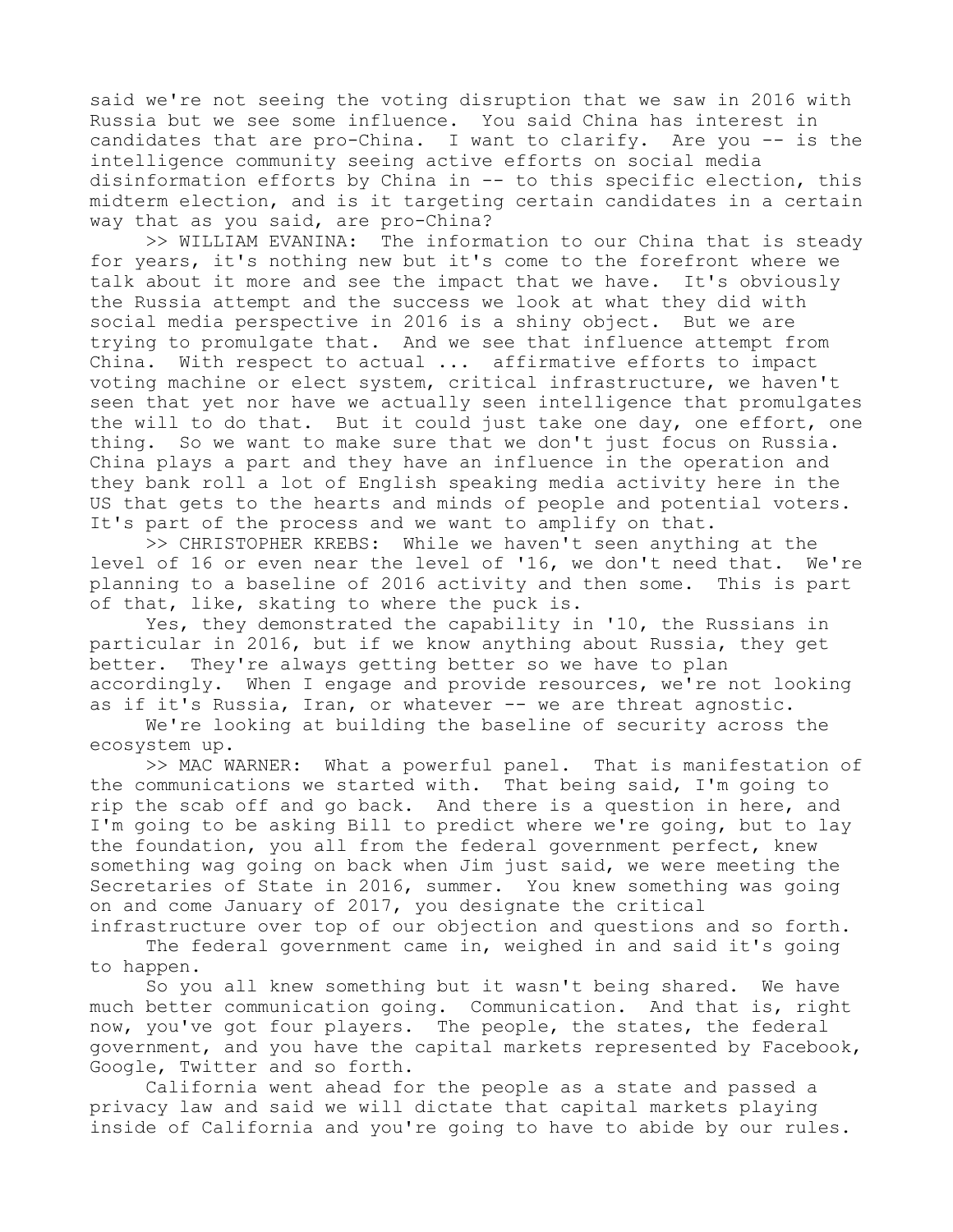Those obviously don't want 50 different states passing the rules and the federal government is suing California. My question is, predict the future. Where is this going? Does the federal government know something and say dictate that or wait and hear the people or listen to the capital markets? Thank you.

>> So -- he saw looking at you, Bill.

[Laughter.]

>> CHRISTOPHER KREBS: I'll take a stab.

I'm just in general favor of smarter legislation, not more legislation. When we think about the long term, where this is going, Congress has been working in the policy makers and the policy thinkers have been working on just basic data breach legislation at a federal level for over a decade. Now we get into data protection, data privacy, that will add that complexity to the conversation.

And I've been working on name change, Bill, for my organization. I don't sound like a Soviet-era military intelligence agency. We're almost there! I promise!

[Laughter.]

We are weeks away from me never having to say that line every again, and I know the reporters in the room are happy about that.

But what can we do in the meantime to square the circle on those different players across the board, because it is very complicated to the 50 states all on the same page, some sort of alignment.

But what we are seeing, I think the capital market are responding.

2016 was a significant moment from cybersecurity perspective in that prior -- my sense at least, is prior to that, cybersecurity breach or an event had been IP theft a financial impact. This was really the first time that the American public realized that a cyber-enabled event could be, potentially, destabilizing of government. If not technically, then psychosocial. And that's an galvanizing moment, not just for the people, but for government.

The degree of coordination, cooperation across agencies is nothing I've ever seen and this is my second time in government. It's truly transformational.

The people, the companies, they are all on board. It is going to be, you know, quite a while, I think before we get a legislative fix but in the meantime we're starting to see an alignment of interests across the board.

>> WILLIAM EVANINA: I second what he said.

[Laughter.]

>> I think we have time for one more.

>> PAUL LUX: Paul Lux. If you Google Florida and

cybersecurity, you're going to see the battle that ensued in Florida from about May until, you know, probably still ongoing, mostly, much of it attributable politically. But the glaring hole in the system that it has evidenced to me, those at the bottom end who actually have the responsibility to safe guard elections are not able to receive the actionable intelligence that you all are producing and that you all can share with certain people at certain levels of the state.

Do you support efforts to find some way of sharing classified --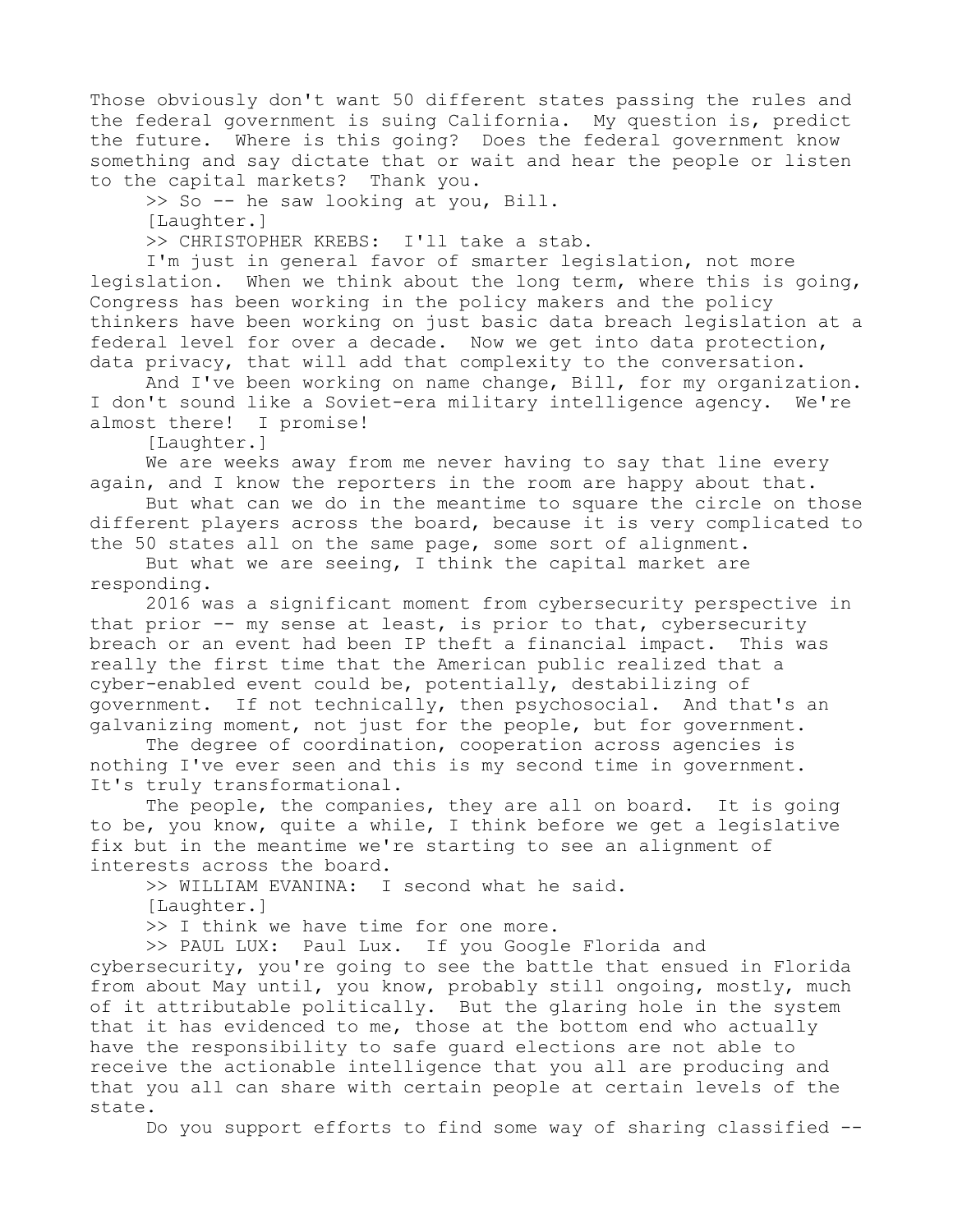whether you declassify it or dumb it down or whether you provide security clearances for those of us in the trenches, do you for that effort?

>> WILLIAM EVANINA: I support that we should not even have that discussion. I look at this as a threat-based initiative. If there is a threat posed to your county or you call yourself the lower level, that's a more linear perspective. If there's a threat - whether it's through a phone call from Chris or a shop or a care line or any threat factor -- the FBI, victim notification, partnering with DHS, it doesn't matter. We have to look at this, not as an investigative product was because threat manifestation. How quick can we get it to the end universe? As quick as possible and real-time, just get it done. Worry about the consequences later.

>> CHRISTOPHER KREBS: Cybersecurity is an interesting space within national security because it's one of the few if not only areas of the domain where the private sector and the state and local governments are on the front lines. 2016, Illinois is in hand to hand combat with the Russians. We need to square the asymmetrical imbalance across the playing field and to do that, one of the things we can do, and we've committed to doing, share more information.

It took us a long, long time in 2016, even going into 2017, to ensure that everybody got the right level of information on what had happened in 2016.

In fact, it was last September when we finally got the square. Now, I'll add that the owner-operators are responsible parties of who owned the kit, the equipment, the network. They were notified. What we didn't have a full appreciation of at the time in 2016 was the complexity of the relationships of Secretaries of State, state election directors, state CIOs, homeland security directors, and we didn't have a good idea how the community interplayed. We've worked that problem and we have communications profiles now.

In the meantime, on the classification side there's been a lot of discussion about clearances and getting them out there. I think that's a distraction. We've talked about the trust piece. In meantime, if I have a piece of information that someone gives to me, I'm going to get it there one way or another. There's a duty to warn. We can do one time read-ins. We can do rapid declassifications. But I'm telling you, if the FBI knocks, open the door. Have a conversation. If my guys knock, if my team knocks, open the door. We don't -- you know, we don't just go knock on doors for fun. I think we're well, well past where we are in '16, but you know, the common refrain here is that this is not a sprint. It's a marathon and it's not even a normal marathon. This is an ultra and beyond.

>> CHRISTY McCORMICK: Please join me in thanking this auspicious panel. We appreciate this information.

[Applause.]

I want to invite up Chairman Hicks to close us out until this afternoon, when we will be visiting with the voting system vendors across the hall.

>> THOMAS HICKS: There we go. Another hand for the panel. Great.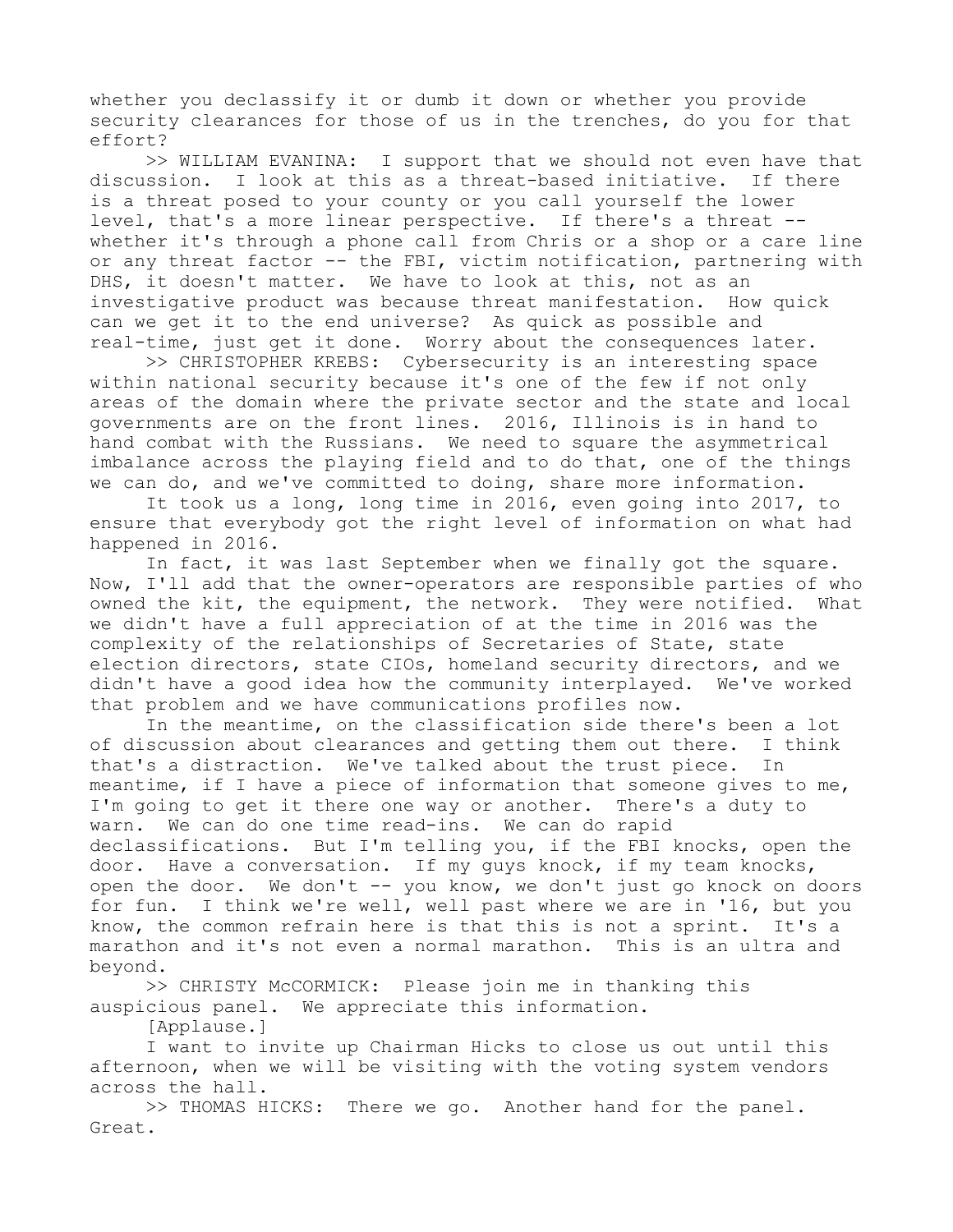[Applause.]

First, let me offer my sincere thanks to Senator Blunt and Klobuchar for visiting today. Their attendance, remarks, and support of the commission's work was invaluable.

All our moderators and panelists and others who spoke today well, appreciate your time and commitment to this very important mission, and EAC staff, I'm not naming you all but you know who you are. If you want to raise your hands and say, be acknowledged for the hard work that you did.

[Applause.]

As the chairman of the agency, it's not an easy person to get along with, and -- so -- and -- and to acknowledge you as the audience for coming here today.

I know that you're all busy, and -- but this is a very important matter that we wanted you to participate in.

And we're only halfway done through this.

So we're going to break for lunch at 1:00, and at 2:00 -- or 2:30, we're going to have some very special things going on.

One, the vendors are going to be in this room. So this room and the one immediately -- 45 degrees that way are going to have an open house and demonstrations of their equipment. And then for those of you who have asked questions about these various things, the EAC is putting on demonstrations, one on risk-limiting audits and other postelection audits. And EAC trainings and exercises which will be in 208 and 209.

And the testing and certification overview.

So I ask that you all come back at 2:30 to participate in that. And again, I ask the President to give you a warning at 2:20 to let you know to come back here.

[Laughter.]

So that will be that.

And the other thing that I would like to talk about is, I invite you all to look at our website to learn more ways to help election officials administer, secure, and have accessible elections. Right now, the commission is in the midst of a year-long campaign, #countdown18, to promote resources for election officials and voters ahead of next month's election.

We ask that you provide us feedback, either to myself, positively, or negatively, to Vice Chair McCormick --

[Laughter.]

Wasn't meant to be said like that! Or EAC staff if you have ideas to help us do our mission better.

We will break until 2:30. This room will be flipped, so I ask that you don't lollygag. Just go. And come back at 2:30.

And lastly, we are extending the deadline for the Cleary awards. You've heard a lot of great innovations and ideas. We had Friday set as the deadline and we're going to extend it out to after the election and possibly to November 30th. But for those who have already submitted things, yours will be placed at the top of the list of being looked at.

So with that, I want to say thank you again, and I will see you at 2:30.